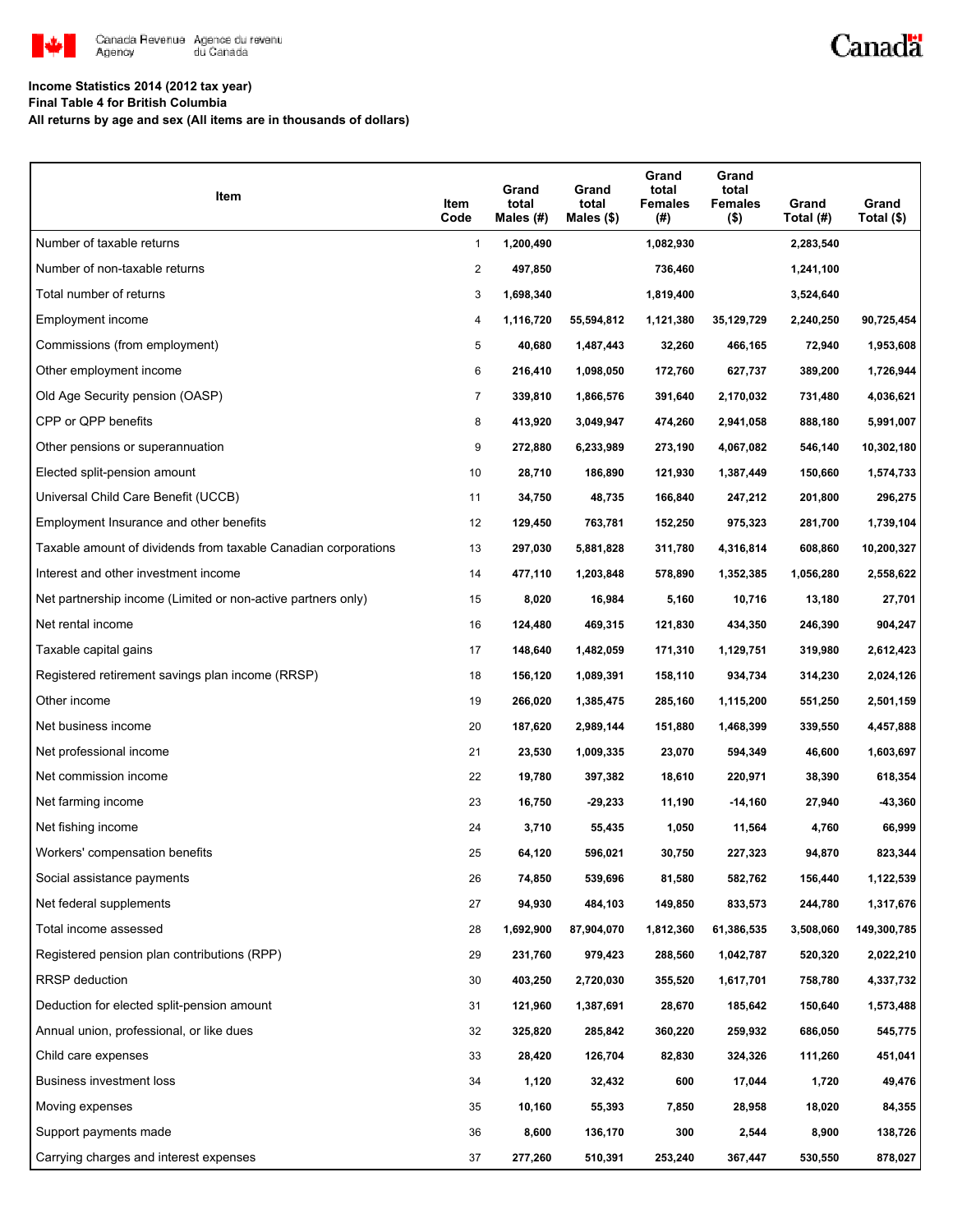

# Canadä

#### **Income Statistics 2014 (2012 tax year)**

**Final Table 4 for British Columbia**

**All returns by age and sex (All items are in thousands of dollars)**

| Item                                                                                           | Item<br>Code | Grand<br>total<br>Males $(H)$ | Grand<br>total<br>Males (\$) | Grand<br>total<br><b>Females</b><br>(#) | Grand<br>total<br>Females<br>$($ \$) | Grand<br>Total (#) | Grand<br>Total (\$) |
|------------------------------------------------------------------------------------------------|--------------|-------------------------------|------------------------------|-----------------------------------------|--------------------------------------|--------------------|---------------------|
| Deductions for CPP/QPP contributions on self-employment and other<br>earnings                  | 38           | 144,470                       | 127,822                      | 116,720                                 | 74,693                               | 261,220            | 202,531             |
| Deductions for provincial parental insurance plan (PPIP) premiums on<br>self-employment income | 39           |                               |                              |                                         |                                      |                    |                     |
| Exploration and development expenses                                                           | 40           | 7,110                         | 106,714                      | 3,490                                   | 29,820                               | 10,600             | 136,534             |
| Other employment expenses                                                                      | 41           | 78,740                        | 456,271                      | 37,920                                  | 142,915                              | 116,660            | 599,186             |
| Clergy residence deduction                                                                     | 42           | 3,570                         | 52,177                       | 850                                     | 9,351                                | 4,420              | 61,528              |
| Other deductions                                                                               | 43           | 51,650                        | 119,682                      | 59,090                                  | 141,117                              | 110,760            | 260,901             |
| Total deductions before adjustments                                                            | 44           | 985,290                       | 7,097,519                    | 911,970                                 | 4,245,632                            | 1,897,360          | 11,343,645          |
| Social benefits repayment                                                                      | 45           | 45,980                        | 125,029                      | 24,270                                  | 74,264                               | 70,250             | 199,293             |
| Net income after adjustments                                                                   | 46           | 1,685,330                     | 80,810,007                   | 1,803,320                               | 57,140,675                           | 3,491,400          | 137,960,614         |
| Canadian Forces personnel and police deduction                                                 | 47           | 160                           | 4,201                        | 40                                      | 382                                  | 200                | 4,583               |
| Security options deductions                                                                    | 48           | 4,160                         | 227,500                      | 1,890                                   | 47,348                               | 6,050              | 274,910             |
| Other payments deductions                                                                      | 49           | 221,090                       | 1,619,500                    | 244,590                                 | 1,643,594                            | 465,690            | 3,263,175           |
| Non-capital losses of other years                                                              | 50           | 2,950                         | 49,843                       | 2,840                                   | 24,770                               | 5,800              | 74,639              |
| Net capital losses of other years                                                              | 51           | 41,740                        | 126,892                      | 41,600                                  | 110,123                              | 83,340             | 237,240             |
| Capital gains deduction                                                                        | 52           | 3,380                         | 258,783                      | 2,510                                   | 166,248                              | 5,890              | 425,032             |
| Northern residents deductions                                                                  | 53           | 22,370                        | 70,476                       | 12,230                                  | 31,027                               | 34,600             | 101,511             |
| Additional deductions                                                                          | 54           | 14,070                        | 54,530                       | 16,330                                  | 45,744                               | 30,430             | 100,433             |
| Farming/fishing losses of prior years                                                          | 55           | 820                           | 8,295                        | 570                                     | 6,085                                | 1,390              | 14,380              |
| Total deductions from net income                                                               | 56           | 301,170                       | 2,422,351                    | 313,640                                 | 2,076,660                            | 614,860            | 4,499,570           |
| Taxable income assessed                                                                        | 57           | 1,648,750                     | 78,396,999                   | 1,771,510                               | 55,068,359                           | 3,423,000          | 133,474,729         |
| Basic personal amount                                                                          | 58           | 1,698,260                     | 18,271,466                   | 1,819,310                               | 19,577,728                           | 3,524,460          | 37,915,106          |
| Age amount                                                                                     | 59           | 317,070                       | 1,861,895                    | 377,700                                 | 2,305,401                            | 694,840            | 4,167,703           |
| Spouse or common-law partner amount                                                            | 60           | 219,990                       | 1,600,134                    | 80,100                                  | 586,777                              | 300,290            | 2,188,694           |
| Amount for eligible dependant                                                                  | 61           | 17,310                        | 175,113                      | 91,160                                  | 938,857                              | 108.480            | 1,114,080           |
| Amount for children 17 and under                                                               | 62           | 258,160                       | 1,003,604                    | 200,990                                 | 711,755                              | 459,330            | 1,715,986           |
| Amount for infirm dependants age 18 or older                                                   | 63           | 1,380                         | 6,108                        | 1,130                                   | 4,683                                | 2,510              | 10,792              |
| CPP or QPP contributions through employment                                                    | 64           | 967,270                       | 1,589,098                    | 938,730                                 | 1,246,110                            | 1,906,030          | 2,835,229           |
| CPP or QPP contributions on self-employment and other earnings                                 | 65           | 144,470                       | 127,822                      | 116,720                                 | 74,693                               | 261,220            | 202,531             |
| Employment Insurance premiums                                                                  | 66           | 929,700                       | 571,177                      | 931,910                                 | 475,886                              | 1,861,650          | 1,047,072           |
| PPIP premiums paid                                                                             | 67           |                               |                              |                                         |                                      |                    |                     |
| PPIP premiums payable on employment income                                                     | 68           |                               |                              |                                         |                                      |                    |                     |
| PPIP premiums payable on self-employment income                                                | 69           |                               |                              |                                         |                                      |                    |                     |
| Volunteer firefighters' amount                                                                 | 70           | 3,910                         | 11,741                       | 500                                     | 1,512                                | 4,420              | 13,253              |
| Canada employment amount                                                                       | 71           | 1,159,730                     | 1,218,719                    | 1,127,460                               | 1,176,818                            | 2,287,290          | 2,395,633           |
| Public transit amount                                                                          | 72           | 112,530                       | 77,945                       | 131,900                                 | 87,922                               | 244,690            | 165,935             |
| Children's fitness amount                                                                      | 73           | 122,190                       | 70,970                       | 80,050                                  | 41,975                               | 202,260            | 112,951             |
| Children's arts amount                                                                         | 74           | 54,500                        | 30,142                       | 34,790                                  | 17,682                               | 89,300             | 47,829              |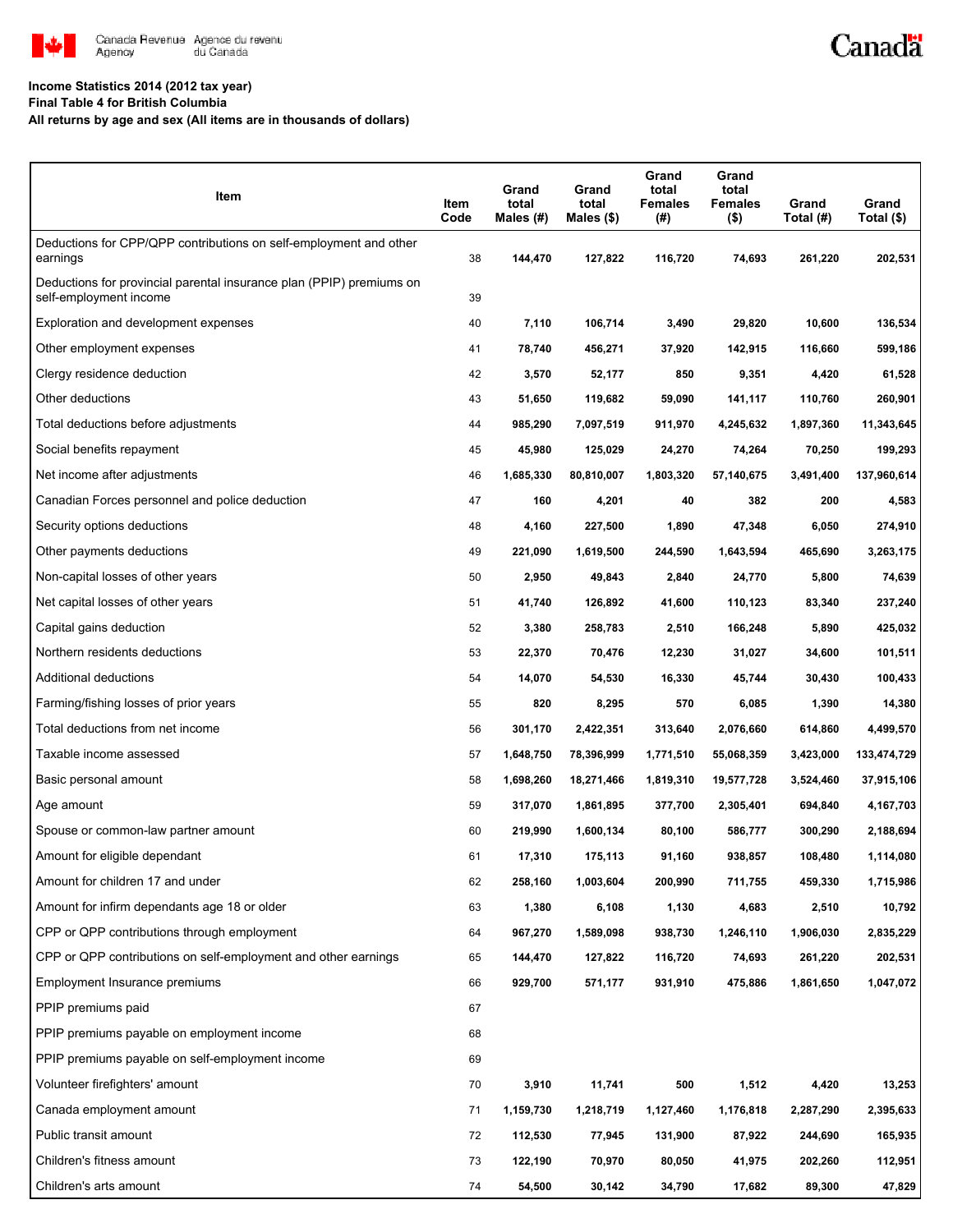

# Canadä

#### **Income Statistics 2014 (2012 tax year)**

**Final Table 4 for British Columbia**

**All returns by age and sex (All items are in thousands of dollars)**

| Item                                                              | Item<br>Code | Grand<br>total<br>Males (#) | Grand<br>total<br>Males $(\$)$ | Grand<br>total<br><b>Females</b><br>(#) | Grand<br>total<br><b>Females</b><br>$($ \$) | Grand<br>Total (#) | Grand<br>Total (\$) |
|-------------------------------------------------------------------|--------------|-----------------------------|--------------------------------|-----------------------------------------|---------------------------------------------|--------------------|---------------------|
| Home buyers' amount                                               | 75           | 11,220                      | 52,062                         | 7,490                                   | 33,368                                      | 18,710             | 85,444              |
| Pension income amount                                             | 76           | 287,320                     | 553,324                        | 339,920                                 | 648,781                                     | 627,310            | 1,202,236           |
| Caregiver amount                                                  | 77           | 22,530                      | 126,709                        | 17,520                                  | 92,860                                      | 40,050             | 219,585             |
| Disability amount                                                 | 78           | 46,620                      | 351,657                        | 51,990                                  | 391,705                                     | 98,600             | 743,362             |
| Disability amount transferred from a dependant                    | 79           | 15,490                      | 154,286                        | 13,170                                  | 125,383                                     | 28,670             | 279,705             |
| Interest paid on student loans                                    | 80           | 31,050                      | 16,769                         | 48,400                                  | 27,695                                      | 79,450             | 44,464              |
| Tuition, education, and textbook amounts                          | 81           | 98,400                      | 541,247                        | 128,840                                 | 683,033                                     | 227,260            | 1,224,382           |
| Tuition, education, and textbook amounts transferred from a child | 82           | 45,080                      | 223,708                        | 31,620                                  | 149,041                                     | 76,700             | 372,760             |
| Amounts transferred from spouse or common-law partner             | 83           | 93,730                      | 464,893                        | 72,110                                  | 346,284                                     | 166,010            | 811,793             |
| Medical expenses                                                  | 84           | 174,960                     | 534,859                        | 261,020                                 | 782,405                                     | 436,020            | 1,317,511           |
| Total tax credits on personal amounts                             | 85           | 1,698,290                   | 4,445,576                      | 1,819,350                               | 4,579,431                                   | 3,524,530          | 9,035,543           |
| Allowable charitable donations and government gifts               | 86           | 376,660                     | 834,112                        | 340,580                                 | 521,157                                     | 717,260            | 1,356,277           |
| Eligible cultural and ecological gifts                            | 87           | 450                         | 4,335                          | 490                                     | 868                                         | 940                | 5,204               |
| Total tax credit on donations and gifts                           | 88           | 375,470                     | 234,698                        | 339,530                                 | 139,419                                     | 715,020            | 374,409             |
| Total federal non-refundable tax credits                          | 89           | 1,698,290                   | 4,680,274                      | 1,819,350                               | 4,718,850                                   | 3,524,530          | 9,409,952           |
| Federal dividend tax credit                                       | 90           | 266,000                     | 792,505                        | 263,150                                 | 576,219                                     | 529,190            | 1,368,948           |
| Overseas employment tax credit                                    | 91           | 720                         | 7,691                          | 80                                      | 348                                         | 800                | 8,039               |
| Minimum tax carryover                                             | 92           | 4,230                       | 12,893                         | 3,310                                   | 7,157                                       | 7,550              | 20,050              |
| Basic federal tax                                                 | 93           | 1,139,650                   | 9,875,652                      | 1,022,320                               | 5,058,780                                   | 2,162,080          | 14,935,253          |
| Federal Foreign Tax Credit                                        | 94           | 93,730                      | 127,875                        | 92,350                                  | 41,407                                      | 186,110            | 169,509             |
| Federal Political contribution tax credit                         | 95           | 14,810                      | 2,490                          | 10,010                                  | 1,464                                       | 24,820             | 3,954               |
| <b>Investment Tax Credit</b>                                      | 96           | 3,300                       | 9,308                          | 1,510                                   | 2,534                                       | 4,810              | 11,842              |
| Labour-sponsored funds tax credit                                 | 97           | 940                         | 578                            | 570                                     | 345                                         | 1,510              | 923                 |
| Alternative minimum tax payable                                   | 98           | 3,170                       | 14,327                         | 1,990                                   | 8,994                                       | 5,150              | 23,321              |
| Net federal tax                                                   | 99           | 1,134,790                   | 9,739,865                      | 1,018,560                               | 5,013,768                                   | 2,153,440          | 14,754,225          |
| CPP contributions on self-employment                              | 100          | 144,470                     | 255,643                        | 116,720                                 | 149,387                                     | 261,210            | 405,063             |
| Social Benefits repayment                                         | 101          | 45,980                      | 125,029                        | 24,270                                  | 74,264                                      | 70,250             | 199,293             |
| Net Provincial Tax                                                | 102          | 1,061,260                   | 4,169,299                      | 905,160                                 | 2,003,356                                   | 1,966,510          | 6,172,979           |
| Total tax payable                                                 | 103          | 1,200,490                   | 14,289,899                     | 1,082,930                               | 7,241,097                                   | 2,283,540          | 21,531,946          |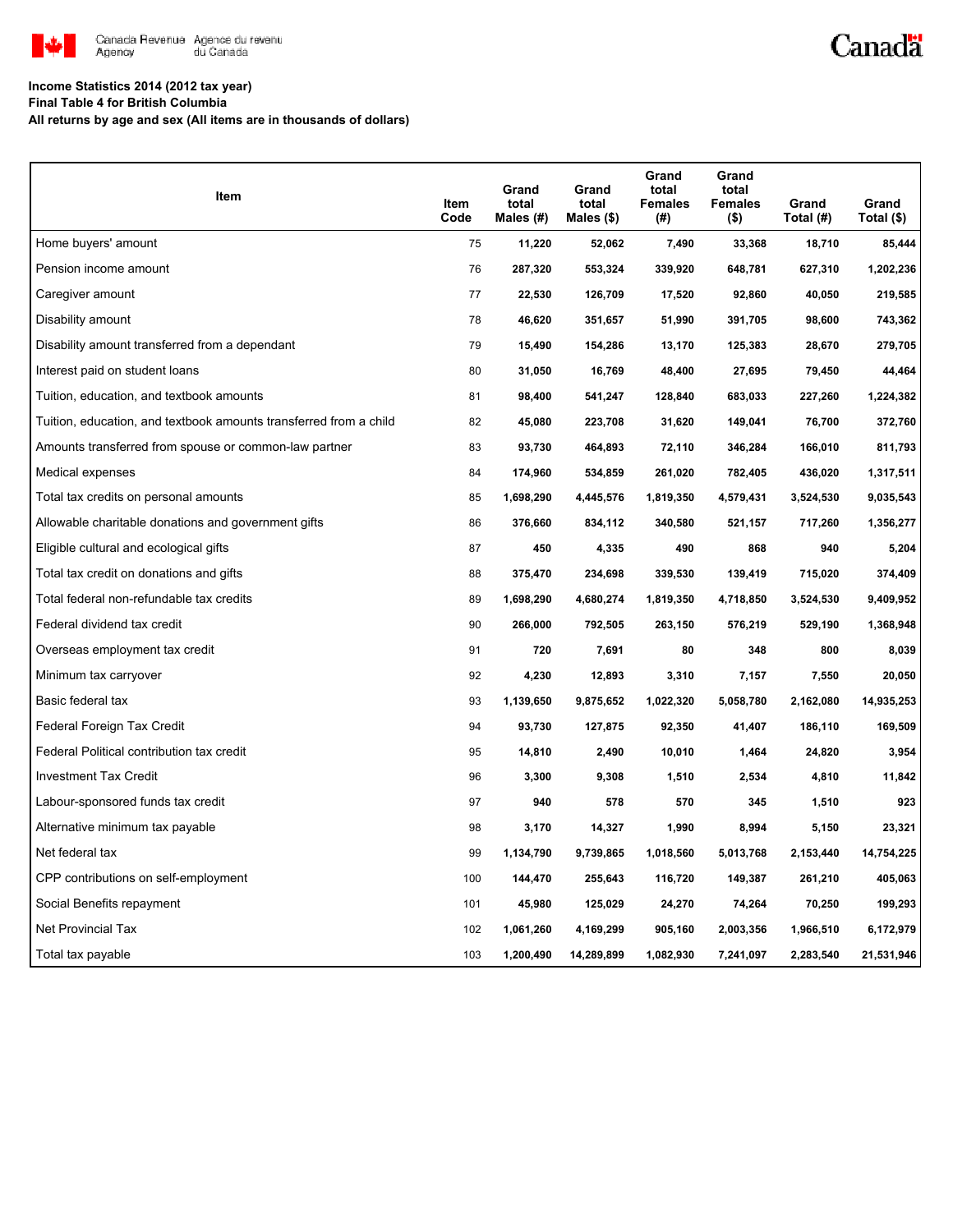| Item                                                                                           | Item<br>Code   | Age<br>group:<br>under 20<br>Males (#) | Age<br>group:<br>under 20<br>Males (\$) | Age<br>group:<br>under 20<br><b>Females</b><br>(#) | Age<br>group:<br>under 20<br><b>Females</b><br>$($ \$) | Age<br>group:<br>under 20<br>total $(#)$ | Age<br>group:<br>under 20<br>total $($)$ |
|------------------------------------------------------------------------------------------------|----------------|----------------------------------------|-----------------------------------------|----------------------------------------------------|--------------------------------------------------------|------------------------------------------|------------------------------------------|
| Number of taxable returns                                                                      | $\mathbf{1}$   | 12,580                                 |                                         | 7,950                                              |                                                        | 20,540                                   |                                          |
| Number of non-taxable returns                                                                  | $\overline{c}$ | 52,130                                 |                                         | 54,930                                             |                                                        | 108,150                                  |                                          |
| Total number of returns                                                                        | 3              | 64,710                                 |                                         | 62,880                                             |                                                        | 128,680                                  |                                          |
| Employment income                                                                              | 4              | 57,150                                 | 441,855                                 | 55,890                                             | 343,474                                                | 113,530                                  | 785,330                                  |
| Commissions (from employment)                                                                  | 5              | 720                                    | 1,281                                   |                                                    |                                                        | 1,770                                    | 2,420                                    |
| Other employment income                                                                        | 6              | 2,460                                  | 5,388                                   | 2,890                                              | 5,569                                                  | 5,350                                    | 10,957                                   |
| Old Age Security pension (OASP)                                                                | $\overline{7}$ |                                        |                                         |                                                    |                                                        |                                          |                                          |
| CPP or QPP benefits                                                                            | 8              | 1,090                                  | 2,075                                   | 1,230                                              | 2,425                                                  | 2,320                                    | 4,500                                    |
| Other pensions or superannuation                                                               | 9              | 80                                     | 415                                     | 70                                                 | 466                                                    | 160                                      | 881                                      |
| Elected split-pension amount                                                                   | 10             |                                        |                                         |                                                    |                                                        |                                          |                                          |
| Universal Child Care Benefit (UCCB)                                                            | 11             | 40                                     | 45                                      | 970                                                | 1,005                                                  | 1,010                                    | 1,050                                    |
| Employment Insurance and other benefits                                                        | 12             | 960                                    | 3,371                                   | 460                                                | 1,494                                                  | 1,420                                    | 4,865                                    |
| Taxable amount of dividends from taxable Canadian corporations                                 | 13             | 2,700                                  | 56,100                                  | 2,620                                              | 55,387                                                 | 5,320                                    | 111,554                                  |
| Interest and other investment income                                                           | 14             | 5,660                                  | 3,649                                   | 5,620                                              | 3,350                                                  | 11,310                                   | 7,020                                    |
| Net partnership income (Limited or non-active partners only)                                   | 15             |                                        |                                         |                                                    |                                                        |                                          |                                          |
| Net rental income                                                                              | 16             | 50                                     | 325                                     | 40                                                 | 219                                                    | 90                                       | 543                                      |
| Taxable capital gains                                                                          | 17             | 1,120                                  | 8,208                                   | 1,070                                              | 5,791                                                  | 2,190                                    | 14,008                                   |
| Registered retirement savings plan income (RRSP)                                               | 18             | 100                                    | 171                                     | 70                                                 | 233                                                    | 170                                      | 404                                      |
| Other income                                                                                   | 19             | 10,100                                 | 35,803                                  | 10,670                                             | 37,579                                                 | 20,780                                   | 73,396                                   |
| Net business income                                                                            | 20             | 2,550                                  | 14,497                                  | 2,020                                              | 9,714                                                  | 4,570                                    | 24,361                                   |
| Net professional income                                                                        | 21             | 130                                    | 577                                     | 140                                                | 537                                                    | 270                                      | 1,114                                    |
| Net commission income                                                                          | 22             | 200                                    | 893                                     | 150                                                | 557                                                    | 350                                      | 1,451                                    |
| Net farming income                                                                             | 23             | 30                                     | 99                                      | 20                                                 | 113                                                    | 50                                       | 212                                      |
| Net fishing income                                                                             | 24             | 100                                    | 745                                     | 20                                                 | 144                                                    | 120                                      | 889                                      |
| Workers' compensation benefits                                                                 | 25             | 670                                    | 1,083                                   | 360                                                | 422                                                    | 1,020                                    | 1,504                                    |
| Social assistance payments                                                                     | 26             | 1,240                                  | 7,869                                   | 1,270                                              | 8,527                                                  | 2,500                                    | 16,396                                   |
| Net federal supplements                                                                        | 27             |                                        |                                         |                                                    |                                                        |                                          |                                          |
| Total income assessed                                                                          | 28             | 63,930                                 | 584,472                                 | 62,150                                             | 478,162                                                | 126,610                                  | 1,062,894                                |
| Registered pension plan contributions (RPP)                                                    | 29             | 850                                    | 683                                     | 280                                                | 163                                                    | 1,130                                    | 846                                      |
| RRSP deduction                                                                                 | 30             | 940                                    | 1,259                                   | 550                                                | 560                                                    | 1,480                                    | 1,819                                    |
| Deduction for elected split-pension amount                                                     | 31             |                                        |                                         |                                                    |                                                        |                                          |                                          |
| Annual union, professional, or like dues                                                       | 32             | 7,120                                  | 1,528                                   | 6,230                                              | 1,060                                                  | 13,350                                   | 2,587                                    |
| Child care expenses                                                                            | 33             |                                        |                                         |                                                    |                                                        |                                          |                                          |
| Business investment loss                                                                       | 34             |                                        |                                         |                                                    |                                                        |                                          |                                          |
| Moving expenses                                                                                | 35             | 310                                    | 221                                     | 320                                                | 242                                                    | 630                                      | 465                                      |
| Support payments made                                                                          | 36             |                                        |                                         |                                                    |                                                        |                                          |                                          |
| Carrying charges and interest expenses                                                         | 37             | 700                                    | 244                                     | 660                                                | 235                                                    | 1,360                                    | 482                                      |
| Deductions for CPP/QPP contributions on self-employment and other<br>earnings                  | 38             | 1,320                                  | 292                                     | 1,040                                              | 185                                                    | 2,360                                    | 477                                      |
| Deductions for provincial parental insurance plan (PPIP) premiums on<br>self-employment income | 39             |                                        |                                         |                                                    |                                                        |                                          |                                          |
| Exploration and development expenses                                                           | 40             |                                        |                                         |                                                    |                                                        |                                          |                                          |
| Other employment expenses                                                                      | 41             | 370                                    | 543                                     | 130                                                | 115                                                    | 500                                      | 658                                      |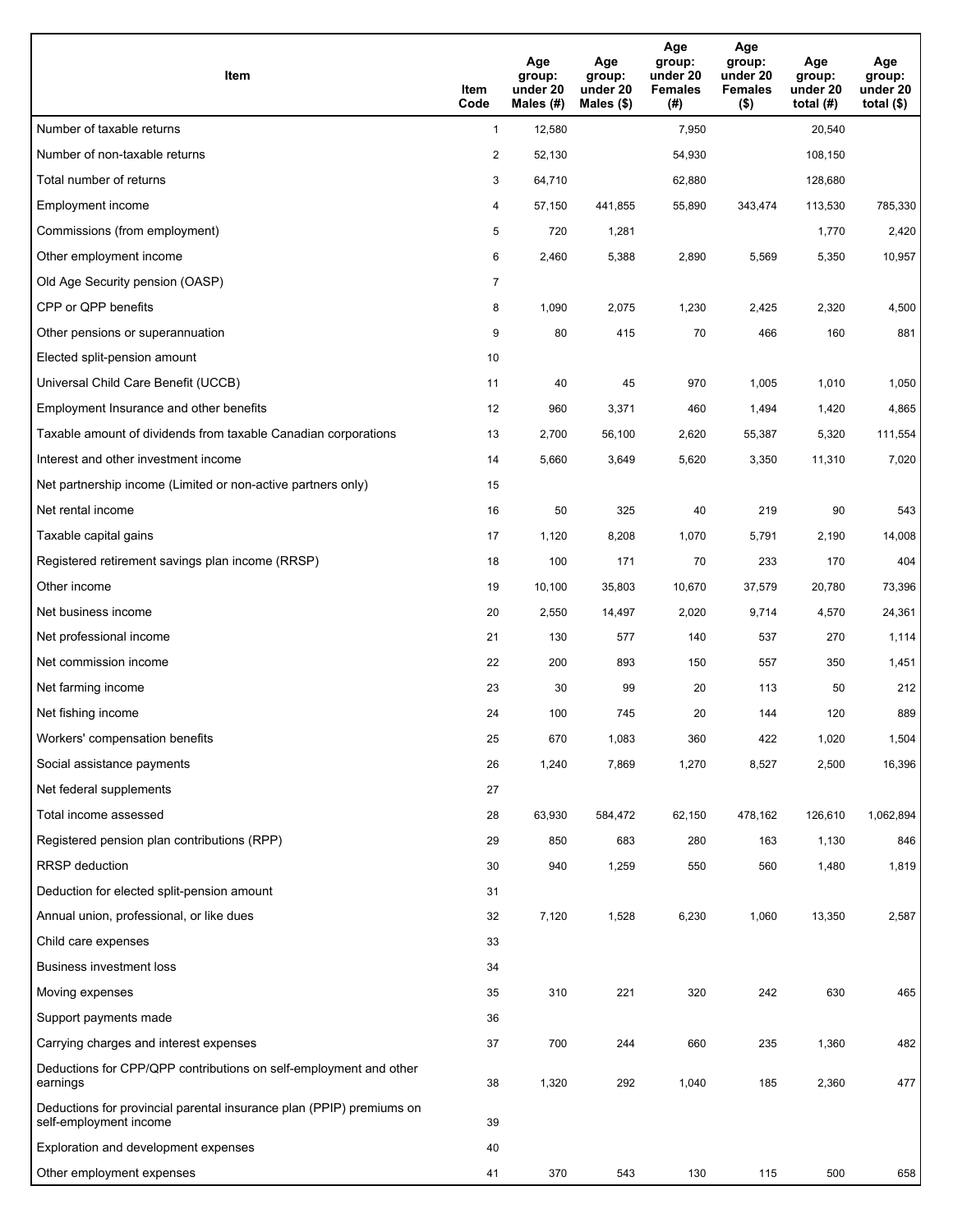| Item                                                              | Item<br>Code | Age<br>group:<br>under 20<br>Males $(H)$ | Age<br>group:<br>under 20<br>Males (\$) | Age<br>group:<br>under 20<br><b>Females</b><br>(#) | Age<br>group:<br>under 20<br><b>Females</b><br>$($ \$) | Age<br>group:<br>under 20<br>total $(H)$ | Age<br>group:<br>under 20<br>total $($)$ |
|-------------------------------------------------------------------|--------------|------------------------------------------|-----------------------------------------|----------------------------------------------------|--------------------------------------------------------|------------------------------------------|------------------------------------------|
| Clergy residence deduction                                        | 42           |                                          |                                         |                                                    |                                                        |                                          |                                          |
| Other deductions                                                  | 43           | 400                                      | 400                                     | 390                                                | 199                                                    | 780                                      | 599                                      |
| Total deductions before adjustments                               | 44           | 10,520                                   | 5,218                                   | 8,880                                              | 2,788                                                  | 19,400                                   | 8,010                                    |
| Social benefits repayment                                         | 45           |                                          |                                         |                                                    |                                                        |                                          |                                          |
| Net income after adjustments                                      | 46           | 63,860                                   | 579,339                                 | 62,070                                             | 475,497                                                | 126,450                                  | 1,055,094                                |
| Canadian Forces personnel and police deduction                    | 47           |                                          |                                         |                                                    |                                                        |                                          |                                          |
| Security options deductions                                       | 48           |                                          |                                         |                                                    |                                                        |                                          |                                          |
| Other payments deductions                                         | 49           | 1,890                                    | 8,951                                   | 1,610                                              | 8,956                                                  | 3,510                                    | 17,907                                   |
| Non-capital losses of other years                                 | 50           |                                          |                                         |                                                    |                                                        |                                          |                                          |
| Net capital losses of other years                                 | 51           | 40                                       | 153                                     | 50                                                 | 148                                                    | 90                                       | 306                                      |
| Capital gains deduction                                           | 52           | 40                                       | 4,343                                   | 20                                                 | 2,882                                                  | 60                                       | 7,225                                    |
| Northern residents deductions                                     | 53           | 280                                      | 448                                     | 200                                                | 298                                                    | 480                                      | 746                                      |
| Additional deductions                                             | 54           | 40                                       | 49                                      | 30                                                 | 79                                                     | 70                                       | 128                                      |
| Farming/fishing losses of prior years                             | 55           |                                          |                                         |                                                    |                                                        |                                          |                                          |
| Total deductions from net income                                  | 56           | 2,290                                    | 13,965                                  | 1,920                                              | 12,386                                                 | 4,210                                    | 26,356                                   |
| Taxable income assessed                                           | 57           | 63,140                                   | 565,377                                 | 61,540                                             | 463,119                                                | 125,210                                  | 1,028,748                                |
| Basic personal amount                                             | 58           | 64,710                                   | 698,402                                 | 62,880                                             | 678,583                                                | 128,680                                  | 1,385,888                                |
| Age amount                                                        | 59           |                                          |                                         |                                                    |                                                        |                                          |                                          |
| Spouse or common-law partner amount                               | 60           | 130                                      | 1,043                                   | 100                                                | 872                                                    | 240                                      | 1,925                                    |
| Amount for eligible dependant                                     | 61           | 20                                       | 212                                     | 560                                                | 6,006                                                  | 590                                      | 6,218                                    |
| Amount for children 17 and under                                  | 62           | 80                                       | 180                                     | 800                                                | 1,920                                                  | 880                                      | 2,100                                    |
| Amount for infirm dependants age 18 or older                      | 63           |                                          |                                         |                                                    |                                                        |                                          |                                          |
| CPP or QPP contributions through employment                       | 64           | 26,740                                   | 11,273                                  | 25,940                                             | 7,227                                                  | 52,680                                   | 18,500                                   |
| CPP or QPP contributions on self-employment and other<br>earnings | 65           | 1,320                                    | 292                                     | 1,040                                              | 185                                                    | 2,360                                    | 477                                      |
| Employment Insurance premiums                                     | 66           | 39,600                                   | 7,345                                   | 39,160                                             | 5,769                                                  | 78,750                                   | 13,114                                   |
| PPIP premiums paid                                                | 67           |                                          |                                         |                                                    |                                                        |                                          |                                          |
| PPIP premiums payable on employment income                        | 68           |                                          |                                         |                                                    |                                                        |                                          |                                          |
| PPIP premiums payable on self-employment income                   | 69           |                                          |                                         |                                                    |                                                        |                                          |                                          |
| Volunteer firefighters' amount                                    | 70           | 90                                       | 258                                     | 20                                                 | 51                                                     | 100                                      | 309                                      |
| Canada employment amount                                          | 71           | 51,670                                   | 53,894                                  | 50,950                                             | 52,890                                                 | 102,620                                  | 106,785                                  |
| Public transit amount                                             | 72           | 4,180                                    | 1,126                                   | 5,340                                              | 1,405                                                  | 9,580                                    | 2,542                                    |
| Children's fitness amount                                         | 73           | 10                                       | 4                                       | 20                                                 | $\overline{4}$                                         | 30                                       | 8                                        |
| Children's arts amount                                            | 74           |                                          |                                         |                                                    |                                                        |                                          |                                          |
| Home buyers' amount                                               | 75           | 20                                       | 70                                      | 10                                                 | 53                                                     | 30                                       | 122                                      |
| Pension income amount                                             | 76           | 80                                       | 126                                     | 70                                                 | 121                                                    | 150                                      | 246                                      |
| Caregiver amount                                                  | 77           |                                          |                                         |                                                    |                                                        | 10                                       | 64                                       |
| Disability amount                                                 | 78           | 670                                      | 5,766                                   | 360                                                | 3,063                                                  | 1,020                                    | 8,829                                    |
| Disability amount transferred from a dependant                    | 79           |                                          |                                         |                                                    |                                                        |                                          |                                          |
| Interest paid on student loans                                    | 80           | 70                                       | 14                                      | 70                                                 | 20                                                     | 140                                      | 34                                       |
| Tuition, education, and textbook amounts                          | 81           | 4,760                                    | 19,354                                  | 4,720                                              | 18,866                                                 | 9,470                                    | 38,220                                   |
| Tuition, education, and textbook amounts transferred from a child | 82           |                                          |                                         |                                                    |                                                        | 20                                       | 61                                       |
| Amounts transferred from spouse or common-law partner             | 83           | 20                                       | 52                                      | 80                                                 | 165                                                    | 100                                      | 217                                      |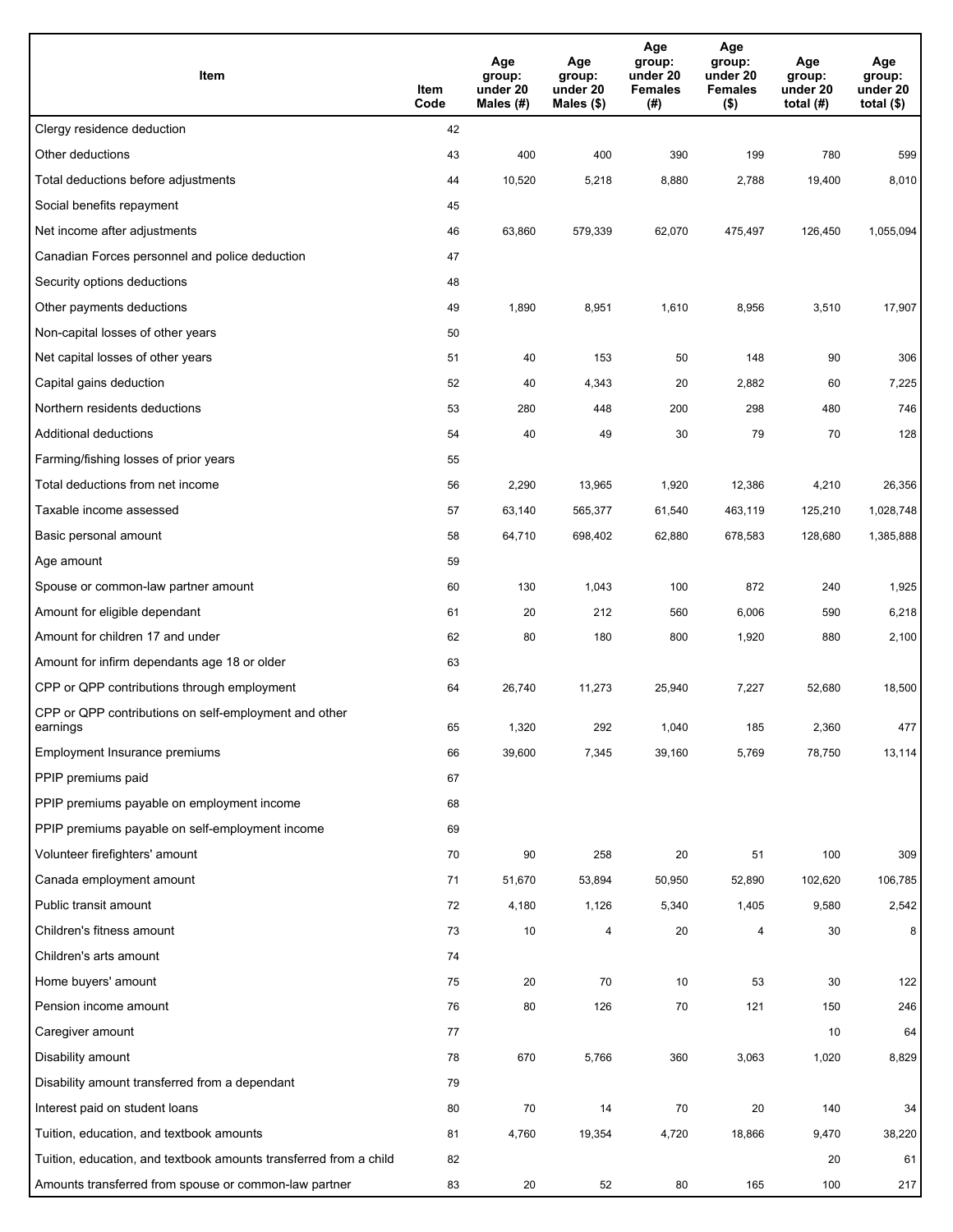| Item                                                | <b>Item</b><br>Code | Age<br>group:<br>under 20<br>Males (#) | Age<br>group:<br>under 20<br>Males $(\$)$ | Age<br>group:<br>under 20<br><b>Females</b><br>(#) | Age<br>group:<br>under 20<br><b>Females</b><br>$($ \$) | Age<br>group:<br>under 20<br>total $(H)$ | Age<br>group:<br>under 20<br>total $($)$ |
|-----------------------------------------------------|---------------------|----------------------------------------|-------------------------------------------|----------------------------------------------------|--------------------------------------------------------|------------------------------------------|------------------------------------------|
| Medical expenses                                    | 84                  | 760                                    | 725                                       | 1,030                                              | 781                                                    | 1,790                                    | 1,507                                    |
| Total tax credits on personal amounts               | 85                  | 64,710                                 | 120,029                                   | 62,880                                             | 116,711                                                | 128,680                                  | 238,078                                  |
| Allowable charitable donations and government gifts | 86                  | 790                                    | 475                                       | 700                                                | 198                                                    | 1,490                                    | 673                                      |
| Eligible cultural and ecological gifts              | 87                  |                                        |                                           |                                                    |                                                        |                                          |                                          |
| Total tax credit on donations and gifts             | 88                  | 760                                    | 125                                       | 690                                                | 47                                                     | 1,450                                    | 172                                      |
| Total federal non-refundable tax credits            | 89                  | 64,710                                 | 120,154                                   | 62,880                                             | 116,758                                                | 128,680                                  | 238,250                                  |
| Federal dividend tax credit                         | 90                  | 1,740                                  | 6,754                                     | 1,590                                              | 6,548                                                  | 3,330                                    | 13,312                                   |
| Overseas employment tax credit                      | 91                  |                                        |                                           |                                                    |                                                        |                                          |                                          |
| Minimum tax carryover                               | 92                  | 20                                     | 42                                        | 20                                                 | 36                                                     | 40                                       | 78                                       |
| Basic federal tax                                   | 93                  | 11,420                                 | 17,305                                    | 6,860                                              | 6,818                                                  | 18,280                                   | 24,150                                   |
| Federal Foreign Tax Credit                          | 94                  | 180                                    | 119                                       | 130                                                | 88                                                     | 310                                      | 206                                      |
| Federal Political contribution tax credit           | 95                  |                                        |                                           |                                                    |                                                        |                                          |                                          |
| <b>Investment Tax Credit</b>                        | 96                  |                                        |                                           |                                                    |                                                        |                                          |                                          |
| Labour-sponsored funds tax credit                   | 97                  |                                        |                                           |                                                    |                                                        |                                          |                                          |
| Alternative minimum tax payable                     | 98                  | 30                                     | 275                                       | 20                                                 | 186                                                    | 50                                       | 461                                      |
| Net federal tax                                     | 99                  | 11,390                                 | 17,191                                    | 6,820                                              | 6,730                                                  | 18,210                                   | 23,949                                   |
| CPP contributions on self-employment                | 100                 | 1,320                                  | 584                                       | 1,040                                              | 370                                                    | 2,360                                    | 954                                      |
| Social Benefits repayment                           | 101                 |                                        |                                           |                                                    |                                                        |                                          |                                          |
| Net Provincial Tax                                  | 102                 | 5,990                                  | 5,352                                     | 2,630                                              | 2,134                                                  | 8,610                                    | 7,494                                    |
| Total tax payable                                   | 103                 | 12,580                                 | 23,133                                    | 7,950                                              | 9,234                                                  | 20,540                                   | 32,403                                   |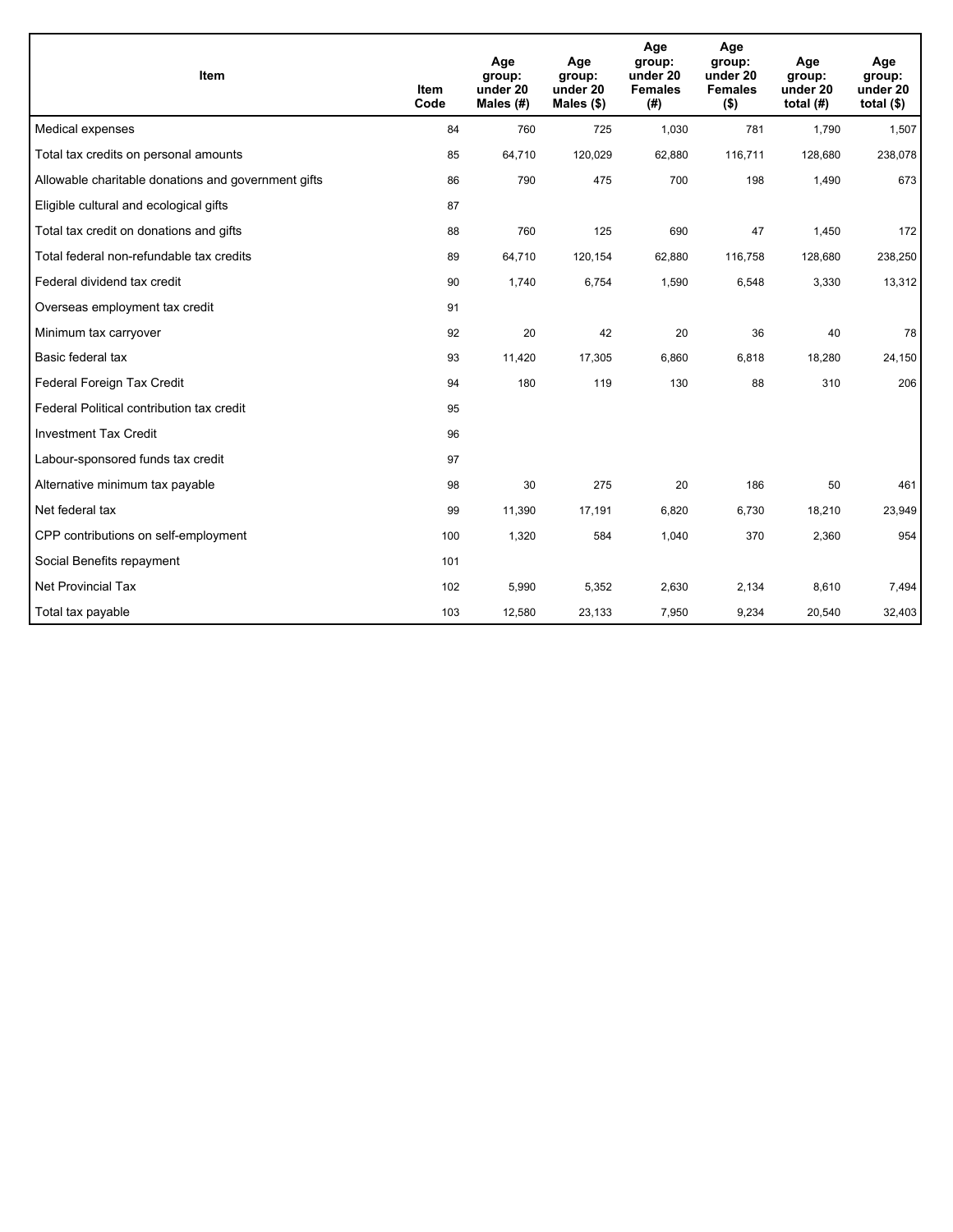| Item                                                                                           | Item<br>Code   | Age<br>group:<br>20 to 24<br>Males (#) | Age<br>group:<br>20 to 24<br>Males $(\$)$ | Age<br>group:<br>20 to 24<br><b>Females</b><br>(#) | Age<br>group:<br>20 to 24<br><b>Females</b><br>$($ \$) | Age<br>group:<br>20 to 24<br>total $(H)$ | Age<br>group:<br>20 to 24<br>total $($ |
|------------------------------------------------------------------------------------------------|----------------|----------------------------------------|-------------------------------------------|----------------------------------------------------|--------------------------------------------------------|------------------------------------------|----------------------------------------|
| Number of taxable returns                                                                      | $\mathbf{1}$   | 66,210                                 |                                           | 46,980                                             |                                                        | 113,190                                  |                                        |
| Number of non-taxable returns                                                                  | $\overline{a}$ | 68,310                                 |                                           | 87,410                                             |                                                        | 159,560                                  |                                        |
| Total number of returns                                                                        | 3              | 134,520                                |                                           | 134,380                                            |                                                        | 272,750                                  |                                        |
| Employment income                                                                              | 4              | 120,860                                | 2,472,729                                 | 119,310                                            | 1,718,140                                              | 241,050                                  | 4,190,923                              |
| Commissions (from employment)                                                                  | 5              | 3,680                                  | 23,312                                    | 5,410                                              | 17,921                                                 | 9,090                                    | 41,233                                 |
| Other employment income                                                                        | 6              | 8,640                                  | 26,430                                    | 10,800                                             | 27,278                                                 | 19,440                                   | 53,712                                 |
| Old Age Security pension (OASP)                                                                | 7              |                                        |                                           |                                                    |                                                        |                                          |                                        |
| CPP or QPP benefits                                                                            | 8              | 2,140                                  | 5,082                                     | 3,030                                              | 7,219                                                  | 5,170                                    | 12,301                                 |
| Other pensions or superannuation                                                               | 9              | 90                                     | 256                                       | 100                                                | 380                                                    | 180                                      | 637                                    |
| Elected split-pension amount                                                                   | 10             |                                        |                                           |                                                    |                                                        |                                          |                                        |
| Universal Child Care Benefit (UCCB)                                                            | 11             | 380                                    | 480                                       | 10,120                                             | 13,855                                                 | 10,510                                   | 14,351                                 |
| Employment Insurance and other benefits                                                        | 12             | 13,700                                 | 68,143                                    | 8,800                                              | 44,833                                                 | 22,510                                   | 112,976                                |
| Taxable amount of dividends from taxable Canadian corporations                                 | 13             | 7,520                                  | 127,245                                   | 6,970                                              | 131,480                                                | 14,490                                   | 258,814                                |
| Interest and other investment income                                                           | 14             | 14,250                                 | 8,549                                     | 14,750                                             | 8,804                                                  | 29,100                                   | 17,452                                 |
| Net partnership income (Limited or non-active partners only)                                   | 15             | 30                                     | 28                                        |                                                    |                                                        | 50                                       | 72                                     |
| Net rental income                                                                              | 16             | 960                                    | 2,755                                     | 740                                                | 2,123                                                  | 1,710                                    | 4,922                                  |
| Taxable capital gains                                                                          | 17             | 3,030                                  | 9,620                                     | 2,430                                              | 6,682                                                  | 5,460                                    | 16,303                                 |
| Registered retirement savings plan income (RRSP)                                               | 18             | 2,370                                  | 4,836                                     | 1,420                                              | 2,128                                                  | 3,800                                    | 6,963                                  |
| Other income                                                                                   | 19             | 19,490                                 | 59,453                                    | 18,130                                             | 53,269                                                 | 37,630                                   | 112,751                                |
| Net business income                                                                            | 20             | 7,640                                  | 70,539                                    | 6,110                                              | 36,225                                                 | 13,750                                   | 106,760                                |
| Net professional income                                                                        | 21             | 580                                    | 4,670                                     | 650                                                | 3,892                                                  | 1,230                                    | 8,562                                  |
| Net commission income                                                                          | 22             | 920                                    | 5,906                                     | 860                                                | 3,195                                                  | 1,780                                    | 9,101                                  |
| Net farming income                                                                             | 23             | 110                                    | 197                                       | 60                                                 | 277                                                    | 160                                      | 474                                    |
| Net fishing income                                                                             | 24             | 320                                    | 4,478                                     | 60                                                 | 769                                                    | 380                                      | 5,247                                  |
| Workers' compensation benefits                                                                 | 25             | 3,090                                  | 10,225                                    | 1,510                                              | 3,332                                                  | 4,600                                    | 13,557                                 |
| Social assistance payments                                                                     | 26             | 5,970                                  | 44,821                                    | 6,930                                              | 54,655                                                 | 12,900                                   | 99,476                                 |
| Net federal supplements                                                                        | 27             |                                        |                                           |                                                    |                                                        |                                          |                                        |
| Total income assessed                                                                          | 28             | 133,220                                | 2,949,805                                 | 133,020                                            | 2,136,693                                              | 267,230                                  | 5,086,826                              |
| Registered pension plan contributions (RPP)                                                    | 29             | 6,860                                  | 11,720                                    | 5,640                                              | 8,647                                                  | 12,500                                   | 20,367                                 |
| <b>RRSP</b> deduction                                                                          | 30             | 13,100                                 | 33,931                                    | 9,880                                              | 17,226                                                 | 22,980                                   | 51,157                                 |
| Deduction for elected split-pension amount                                                     | 31             |                                        |                                           |                                                    |                                                        |                                          |                                        |
| Annual union, professional, or like dues                                                       | 32             | 21,580                                 | 10,239                                    | 21,890                                             | 7,432                                                  | 43,470                                   | 17,671                                 |
| Child care expenses                                                                            | 33             | 90                                     | 207                                       | 1,130                                              | 2,375                                                  | 1,210                                    | 2,582                                  |
| Business investment loss                                                                       | 34             |                                        |                                           |                                                    |                                                        |                                          |                                        |
| Moving expenses                                                                                | 35             | 1,530                                  | 1,557                                     | 1,450                                              | 1,351                                                  | 2,990                                    | 2,909                                  |
| Support payments made                                                                          | 36             |                                        |                                           |                                                    |                                                        |                                          |                                        |
| Carrying charges and interest expenses                                                         | 37             | 3,240                                  | 1,237                                     | 2,650                                              | 1,089                                                  | 5,890                                    | 2,335                                  |
| Deductions for CPP/QPP contributions on self-employment and other<br>earnings                  | 38             | 6,930                                  | 3,114                                     | 5,370                                              | 1,691                                                  | 12,300                                   | 4,805                                  |
| Deductions for provincial parental insurance plan (PPIP) premiums on<br>self-employment income | 39             |                                        |                                           |                                                    |                                                        |                                          |                                        |
| Exploration and development expenses                                                           | 40             |                                        |                                           |                                                    |                                                        |                                          |                                        |
| Other employment expenses                                                                      | 41             | 3,140                                  | 8,799                                     | 1,350                                              | 2,768                                                  | 4,490                                    | 11,567                                 |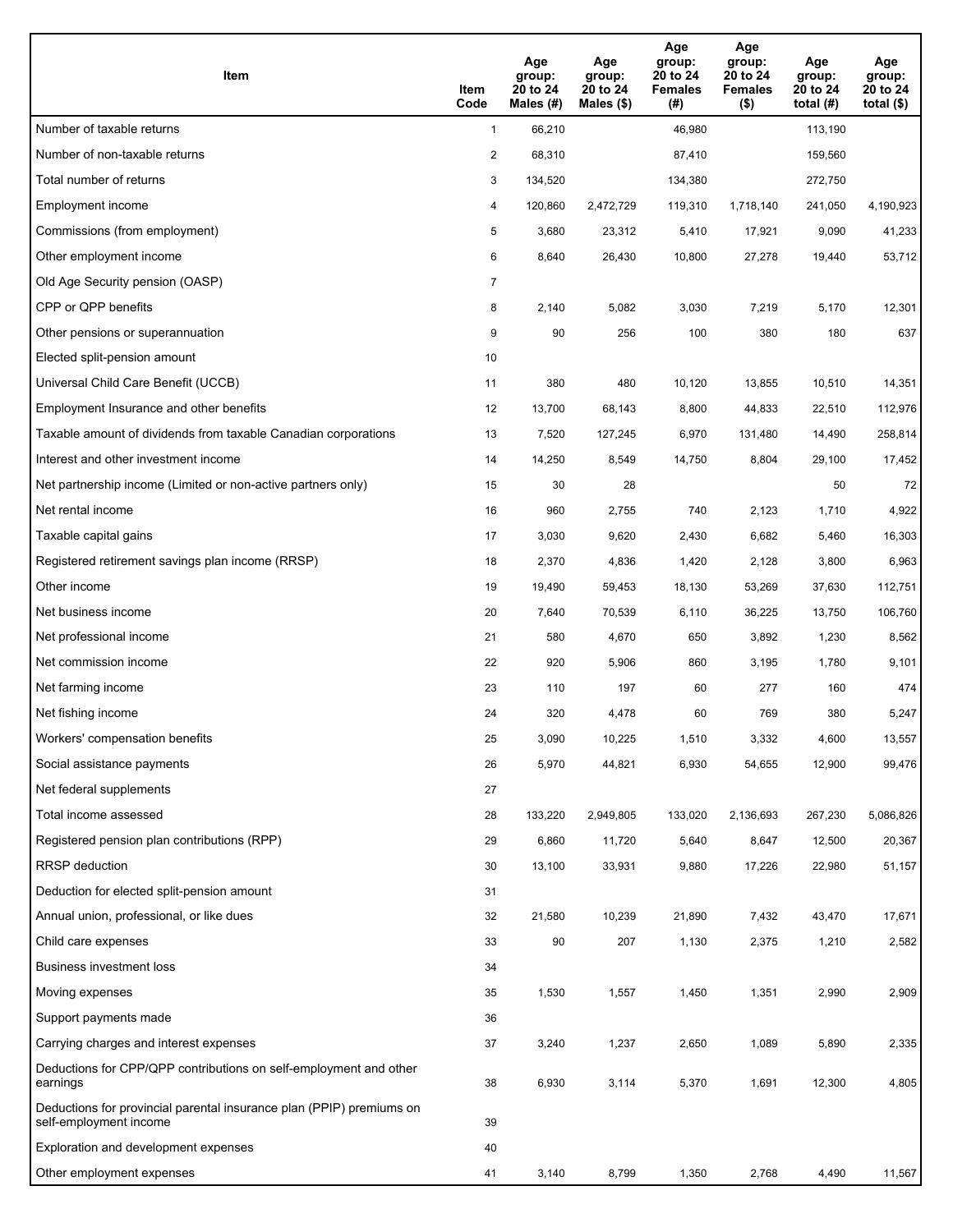| Item                                                              | Item<br>Code | Age<br>group:<br>20 to 24<br>Males (#) | Age<br>group:<br>20 to 24<br>Males (\$) | Age<br>group:<br>20 to 24<br><b>Females</b><br>(# ) | Age<br>group:<br>20 to 24<br><b>Females</b><br>$($ \$) | Age<br>group:<br>20 to 24<br>total $(H)$ | Age<br>group:<br>20 to 24<br>total $($)$ |
|-------------------------------------------------------------------|--------------|----------------------------------------|-----------------------------------------|-----------------------------------------------------|--------------------------------------------------------|------------------------------------------|------------------------------------------|
| Clergy residence deduction                                        | 42           | 30                                     | 238                                     | 10                                                  | 95                                                     |                                          |                                          |
| Other deductions                                                  | 43           | 1,790                                  | 777                                     | 1,570                                               | 770                                                    | 3,360                                    | 1,547                                    |
| Total deductions before adjustments                               | 44           | 43,930                                 | 71,984                                  | 39,470                                              | 43,555                                                 | 83,400                                   | 115,548                                  |
| Social benefits repayment                                         | 45           |                                        |                                         | 30                                                  | 33                                                     |                                          |                                          |
| Net income after adjustments                                      | 46           | 133,010                                | 2,877,799                               | 132,800                                             | 2,093,990                                              | 266,810                                  | 4,972,113                                |
| Canadian Forces personnel and police deduction                    | 47           | 10                                     | 71                                      |                                                     |                                                        | 10                                       | 113                                      |
| Security options deductions                                       | 48           |                                        |                                         | 100                                                 | 147                                                    |                                          |                                          |
| Other payments deductions                                         | 49           | 8,970                                  | 55,066                                  | 8,370                                               | 57,993                                                 | 17,330                                   | 113,059                                  |
| Non-capital losses of other years                                 | 50           | 30                                     | 204                                     |                                                     |                                                        | 70                                       | 326                                      |
| Net capital losses of other years                                 | 51           | 230                                    | 420                                     | 180                                                 | 259                                                    | 410                                      | 679                                      |
| Capital gains deduction                                           | 52           | 60                                     | 4,644                                   | 50                                                  | 2,982                                                  | 110                                      | 7,626                                    |
| Northern residents deductions                                     | 53           | 1,660                                  | 4,024                                   | 900                                                 | 1,769                                                  | 2,560                                    | 5,793                                    |
| Additional deductions                                             | 54           | 50                                     | 321                                     | 60                                                  | 394                                                    | 110                                      | 721                                      |
| Farming/fishing losses of prior years                             | 55           |                                        |                                         |                                                     |                                                        |                                          |                                          |
| Total deductions from net income                                  | 56           | 10,990                                 | 64,775                                  | 9,670                                               | 63,718                                                 | 20,660                                   | 128,498                                  |
| Taxable income assessed                                           | 57           | 130,130                                | 2,813,036                               | 130,630                                             | 2,030,294                                              | 261,760                                  | 4,843,648                                |
| Basic personal amount                                             | 58           | 134,520                                | 1,445,518                               | 134,380                                             | 1,442,441                                              | 272,730                                  | 2,926,137                                |
| Age amount                                                        | 59           |                                        |                                         |                                                     |                                                        |                                          |                                          |
| Spouse or common-law partner amount                               | 60           | 3,300                                  | 24,239                                  | 1,810                                               | 14,376                                                 | 5,130                                    | 38,791                                   |
| Amount for eligible dependant                                     | 61           | 290                                    | 2,525                                   | 4,640                                               | 48,946                                                 | 4,930                                    | 51,471                                   |
| Amount for children 17 and under                                  | 62           | 2,130                                  | 6,087                                   | 6,810                                               | 19,241                                                 | 8,950                                    | 25,341                                   |
| Amount for infirm dependants age 18 or older                      | 63           |                                        |                                         |                                                     |                                                        |                                          |                                          |
| CPP or QPP contributions through employment                       | 64           | 100,650                                | 94,714                                  | 97,500                                              | 65,442                                                 | 198,160                                  | 160,156                                  |
| CPP or QPP contributions on self-employment and other<br>earnings | 65           | 6,930                                  | 3,114                                   | 5,370                                               | 1,691                                                  | 12,300                                   | 4,805                                    |
| Employment Insurance premiums                                     | 66           | 102,770                                | 40,112                                  | 101,630                                             | 30,304                                                 | 204,410                                  | 70,417                                   |
| PPIP premiums paid                                                | 67           |                                        |                                         |                                                     |                                                        |                                          |                                          |
| PPIP premiums payable on employment income                        | 68           |                                        |                                         |                                                     |                                                        |                                          |                                          |
| PPIP premiums payable on self-employment income                   | 69           |                                        |                                         |                                                     |                                                        |                                          |                                          |
| Volunteer firefighters' amount                                    | 70           | 300                                    | 891                                     | 40                                                  | 111                                                    | 330                                      | 1,002                                    |
| Canada employment amount                                          | 71           | 111,900                                | 120,496                                 | 111,610                                             | 119,679                                                | 223,530                                  | 240,191                                  |
| Public transit amount                                             | 72           | 16,660                                 | 6,759                                   | 21,610                                              | 8,671                                                  | 38,420                                   | 15,470                                   |
| Children's fitness amount                                         | 73           | 120                                    | 26                                      | 310                                                 | 65                                                     | 430                                      | 91                                       |
| Children's arts amount                                            | 74           |                                        |                                         | 60                                                  | 15                                                     | 90                                       | 23                                       |
| Home buyers' amount                                               | 75           | 1,200                                  | 5,651                                   | 680                                                 | 2,949                                                  | 1,880                                    | 8,610                                    |
| Pension income amount                                             | 76           | 80                                     | 112                                     | 90                                                  | 143                                                    | 170                                      | 255                                      |
| Caregiver amount                                                  | 77           |                                        |                                         |                                                     |                                                        | 220                                      | 1,063                                    |
| Disability amount                                                 | 78           | 1,510                                  | 11,341                                  | 920                                                 | 6,941                                                  | 2,440                                    | 18,282                                   |
| Disability amount transferred from a dependant                    | 79           | 50                                     | 413                                     | 60                                                  | 581                                                    | 100                                      | 995                                      |
| Interest paid on student loans                                    | 80           | 3,440                                  | 1,294                                   | 4,900                                               | 2,105                                                  | 8,350                                    | 3,399                                    |
| Tuition, education, and textbook amounts                          | 81           | 31,300                                 | 180,568                                 | 35,650                                              | 205,219                                                | 66,950                                   | 385,805                                  |
| Tuition, education, and textbook amounts transferred from a child | 82           |                                        |                                         | 30                                                  | 115                                                    | 50                                       | 181                                      |
| Amounts transferred from spouse or common-law partner             | 83           | 820                                    | 3,001                                   | 800                                                 | 2,587                                                  | 1,630                                    | 5,616                                    |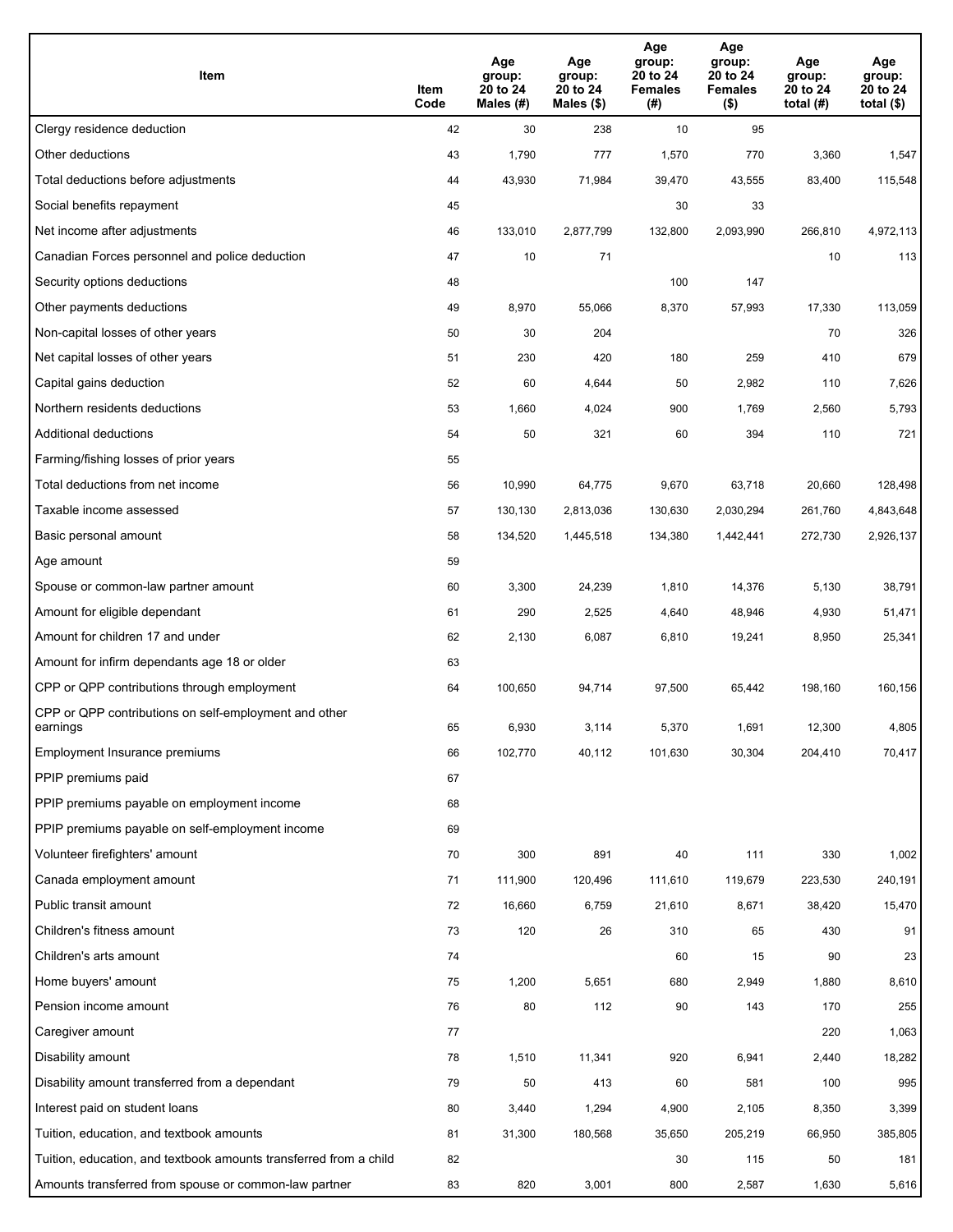| Item                                                | <b>Item</b><br>Code | Age<br>group:<br>20 to 24<br>Males (#) | Age<br>group:<br>20 to 24<br>Males $(\$)$ | Age<br>group:<br>20 to 24<br><b>Females</b><br>(#) | Age<br>group:<br>20 to 24<br><b>Females</b><br>$($ \$) | Age<br>group:<br>20 to 24<br>total $(H)$ | Age<br>group:<br>20 to 24<br>total $($)$ |
|-----------------------------------------------------|---------------------|----------------------------------------|-------------------------------------------|----------------------------------------------------|--------------------------------------------------------|------------------------------------------|------------------------------------------|
| Medical expenses                                    | 84                  | 3,330                                  | 3,536                                     | 5,430                                              | 5,481                                                  | 8,770                                    | 9,055                                    |
| Total tax credits on personal amounts               | 85                  | 134,520                                | 292,668                                   | 134,380                                            | 296,635                                                | 272,740                                  | 595,081                                  |
| Allowable charitable donations and government gifts | 86                  | 6,450                                  | 4,856                                     | 6,630                                              | 3,319                                                  | 13,080                                   | 8,175                                    |
| Eligible cultural and ecological gifts              | 87                  |                                        |                                           | 20                                                 | 5                                                      | 20                                       | 5                                        |
| Total tax credit on donations and gifts             | 88                  | 6,310                                  | 1,293                                     | 6,520                                              | 854                                                    | 12,830                                   | 2,147                                    |
| Total federal non-refundable tax credits            | 89                  | 134,520                                | 293,961                                   | 134,380                                            | 297,489                                                | 272,740                                  | 597,228                                  |
| Federal dividend tax credit                         | 90                  | 6,140                                  | 15,193                                    | 5,370                                              | 15,431                                                 | 11,520                                   | 30,634                                   |
| Overseas employment tax credit                      | 91                  | 10                                     | 73                                        |                                                    |                                                        | 20                                       | 84                                       |
| Minimum tax carryover                               | 92                  | 80                                     | 110                                       | 80                                                 | 71                                                     | 160                                      | 180                                      |
| Basic federal tax                                   | 93                  | 61,350                                 | 201,337                                   | 41,710                                             | 77,541                                                 | 103,060                                  | 278,880                                  |
| Federal Foreign Tax Credit                          | 94                  | 1,200                                  | 2,610                                     | 630                                                | 356                                                    | 1,830                                    | 2,967                                    |
| Federal Political contribution tax credit           | 95                  |                                        |                                           | 20                                                 | $\overline{2}$                                         |                                          |                                          |
| <b>Investment Tax Credit</b>                        | 96                  |                                        |                                           |                                                    |                                                        |                                          |                                          |
| Labour-sponsored funds tax credit                   | 97                  |                                        |                                           |                                                    |                                                        |                                          |                                          |
| Alternative minimum tax payable                     | 98                  | 40                                     | 287                                       | 30                                                 | 172                                                    | 70                                       | 460                                      |
| Net federal tax                                     | 99                  | 61,160                                 | 198,733                                   | 41,530                                             | 77,225                                                 | 102,690                                  | 275,961                                  |
| CPP contributions on self-employment                | 100                 | 6,930                                  | 6,228                                     | 5,370                                              | 3,382                                                  | 12,300                                   | 9,610                                    |
| Social Benefits repayment                           | 101                 |                                        |                                           | 30                                                 | 33                                                     |                                          |                                          |
| <b>Net Provincial Tax</b>                           | 102                 | 50,430                                 | 73,125                                    | 31,200                                             | 26,929                                                 | 81,630                                   | 100,056                                  |
| Total tax payable                                   | 103                 | 66,210                                 | 279,076                                   | 46,980                                             | 107,570                                                | 113,190                                  | 386,651                                  |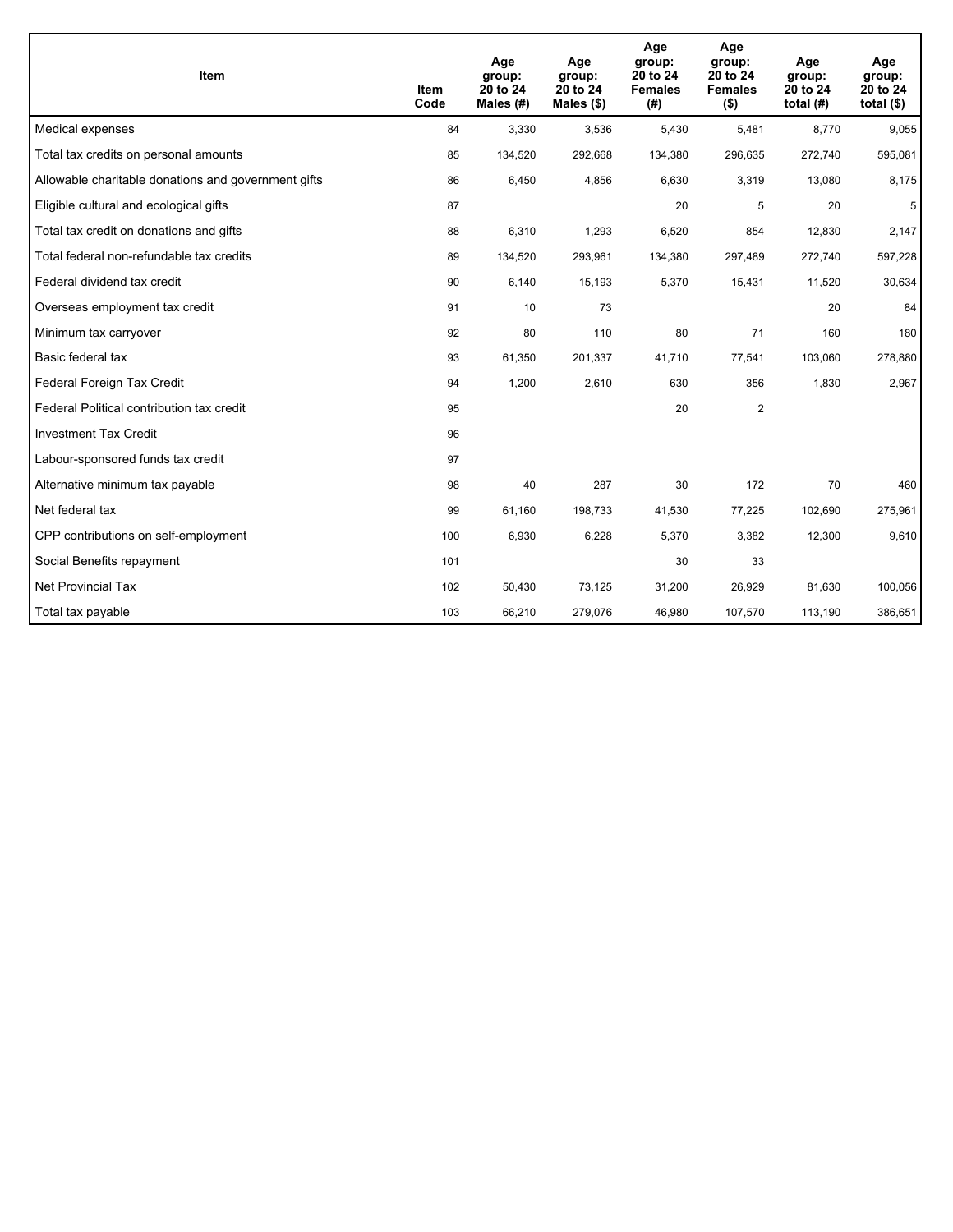| Item                                                                                           | Item<br>Code   | Age<br>group:<br>25 to 29<br>Males (#) | Age<br>group:<br>25 to 29<br>Males $(\$)$ | Age<br>group:<br>25 to 29<br><b>Females</b><br>(#) | Age<br>group:<br>25 to 29<br><b>Females</b><br>$($ \$) | Age<br>group:<br>25 to 29<br>total $(H)$ | Age<br>group:<br>25 to 29<br>total $($ |
|------------------------------------------------------------------------------------------------|----------------|----------------------------------------|-------------------------------------------|----------------------------------------------------|--------------------------------------------------------|------------------------------------------|----------------------------------------|
| Number of taxable returns                                                                      | $\mathbf{1}$   | 101,810                                |                                           | 86,510                                             |                                                        | 188,330                                  |                                        |
| Number of non-taxable returns                                                                  | $\overline{2}$ | 39,520                                 |                                           | 60,130                                             |                                                        | 100,430                                  |                                        |
| Total number of returns                                                                        | 3              | 141,330                                |                                           | 146,640                                            |                                                        | 288,760                                  |                                        |
| Employment income                                                                              | 4              | 125,380                                | 4,641,713                                 | 125,150                                            | 3,274,494                                              | 250,800                                  | 7,916,297                              |
| Commissions (from employment)                                                                  | 5              | 5,480                                  | 86,175                                    | 5,600                                              | 42,728                                                 | 11,070                                   | 128,902                                |
| Other employment income                                                                        | 6              | 12,200                                 | 53,674                                    | 12,340                                             | 46,724                                                 | 24,540                                   | 100,416                                |
| Old Age Security pension (OASP)                                                                | 7              |                                        |                                           |                                                    |                                                        |                                          |                                        |
| CPP or QPP benefits                                                                            | 8              | 400                                    | 1,675                                     | 520                                                | 1,898                                                  | 920                                      | 3,573                                  |
| Other pensions or superannuation                                                               | 9              | 120                                    | 745                                       | 90                                                 | 394                                                    | 200                                      | 1,152                                  |
| Elected split-pension amount                                                                   | 10             |                                        |                                           |                                                    |                                                        |                                          |                                        |
| Universal Child Care Benefit (UCCB)                                                            | 11             | 2,540                                  | 3,368                                     | 29,410                                             | 44,780                                                 | 31,990                                   | 48,236                                 |
| Employment Insurance and other benefits                                                        | 12             | 17,780                                 | 97,670                                    | 21,940                                             | 153,829                                                | 39,710                                   | 251,499                                |
| Taxable amount of dividends from taxable Canadian corporations                                 | 13             | 10,840                                 | 113,051                                   | 9,330                                              | 96,761                                                 | 20,170                                   | 209,813                                |
| Interest and other investment income                                                           | 14             | 20,060                                 | 14,002                                    | 21,460                                             | 13,226                                                 | 41,530                                   | 27,247                                 |
| Net partnership income (Limited or non-active partners only)                                   | 15             |                                        |                                           | 50                                                 | 62                                                     |                                          |                                        |
| Net rental income                                                                              | 16             | 4,060                                  | 5,819                                     | 3,630                                              | 6,014                                                  | 7,690                                    | 11,840                                 |
| Taxable capital gains                                                                          | 17             | 5,060                                  | 19,002                                    | 3,950                                              | 9,966                                                  | 9,020                                    | 28,969                                 |
| Registered retirement savings plan income (RRSP)                                               | 18             | 7,330                                  | 21,242                                    | 5,490                                              | 11,703                                                 | 12,820                                   | 32,945                                 |
| Other income                                                                                   | 19             | 14,590                                 | 38,583                                    | 11,310                                             | 30,313                                                 | 25,900                                   | 68,934                                 |
| Net business income                                                                            | 20             | 13,520                                 | 183,707                                   | 10,710                                             | 91,764                                                 | 24,220                                   | 275,532                                |
| Net professional income                                                                        | 21             | 1,360                                  | 22,065                                    | 1,700                                              | 25,026                                                 | 3,060                                    | 47,091                                 |
| Net commission income                                                                          | 22             | 1,570                                  | 18,691                                    | 1,580                                              | 10,868                                                 | 3,140                                    | 29,559                                 |
| Net farming income                                                                             | 23             | 280                                    | 208                                       | 160                                                | -5                                                     | 440                                      | 203                                    |
| Net fishing income                                                                             | 24             | 330                                    | 6,253                                     | 70                                                 | 725                                                    | 400                                      | 6,978                                  |
| Workers' compensation benefits                                                                 | 25             | 3,970                                  | 23,878                                    | 1,860                                              | 7,022                                                  | 5,820                                    | 30,900                                 |
| Social assistance payments                                                                     | 26             | 6,190                                  | 47,567                                    | 7,270                                              | 62,223                                                 | 13,460                                   | 109,813                                |
| Net federal supplements                                                                        | 27             |                                        |                                           |                                                    |                                                        |                                          |                                        |
| Total income assessed                                                                          | 28             | 140,670                                | 5,399,106                                 | 146,000                                            | 3,931,890                                              | 287,020                                  | 9,331,363                              |
| Registered pension plan contributions (RPP)                                                    | 29             | 16,570                                 | 45,943                                    | 22,570                                             | 61,279                                                 | 39,140                                   | 107,222                                |
| <b>RRSP</b> deduction                                                                          | 30             | 31,720                                 | 127,918                                   | 29,370                                             | 83,328                                                 | 61,090                                   | 211,246                                |
| Deduction for elected split-pension amount                                                     | 31             |                                        |                                           |                                                    |                                                        |                                          |                                        |
| Annual union, professional, or like dues                                                       | 32             | 28,900                                 | 22,293                                    | 34,770                                             | 21,357                                                 | 63,680                                   | 43,650                                 |
| Child care expenses                                                                            | 33             | 870                                    | 2,777                                     | 7,190                                              | 20,648                                                 | 8,060                                    | 23,427                                 |
| Business investment loss                                                                       | 34             | 20                                     | 178                                       | 10                                                 | 74                                                     | 30                                       | 252                                    |
| Moving expenses                                                                                | 35             | 1,900                                  | 4,158                                     | 1,720                                              | 3,059                                                  | 3,620                                    | 7,218                                  |
| Support payments made                                                                          | 36             | 70                                     | 305                                       |                                                    |                                                        | 70                                       | 305                                    |
| Carrying charges and interest expenses                                                         | 37             | 6,100                                  | 4,013                                     | 5,150                                              | 2,639                                                  | 11,250                                   | 6,652                                  |
| Deductions for CPP/QPP contributions on self-employment and other<br>earnings                  | 38             | 12,100                                 | 8,548                                     | 9,430                                              | 4,901                                                  | 21,530                                   | 13,451                                 |
| Deductions for provincial parental insurance plan (PPIP) premiums on<br>self-employment income | 39             |                                        |                                           |                                                    |                                                        |                                          |                                        |
| Exploration and development expenses                                                           | 40             | 30                                     | 275                                       |                                                    |                                                        | 40                                       | 354                                    |
| Other employment expenses                                                                      | 41             | 6,530                                  | 37,658                                    | 3,300                                              | 9,247                                                  | 9,830                                    | 46,905                                 |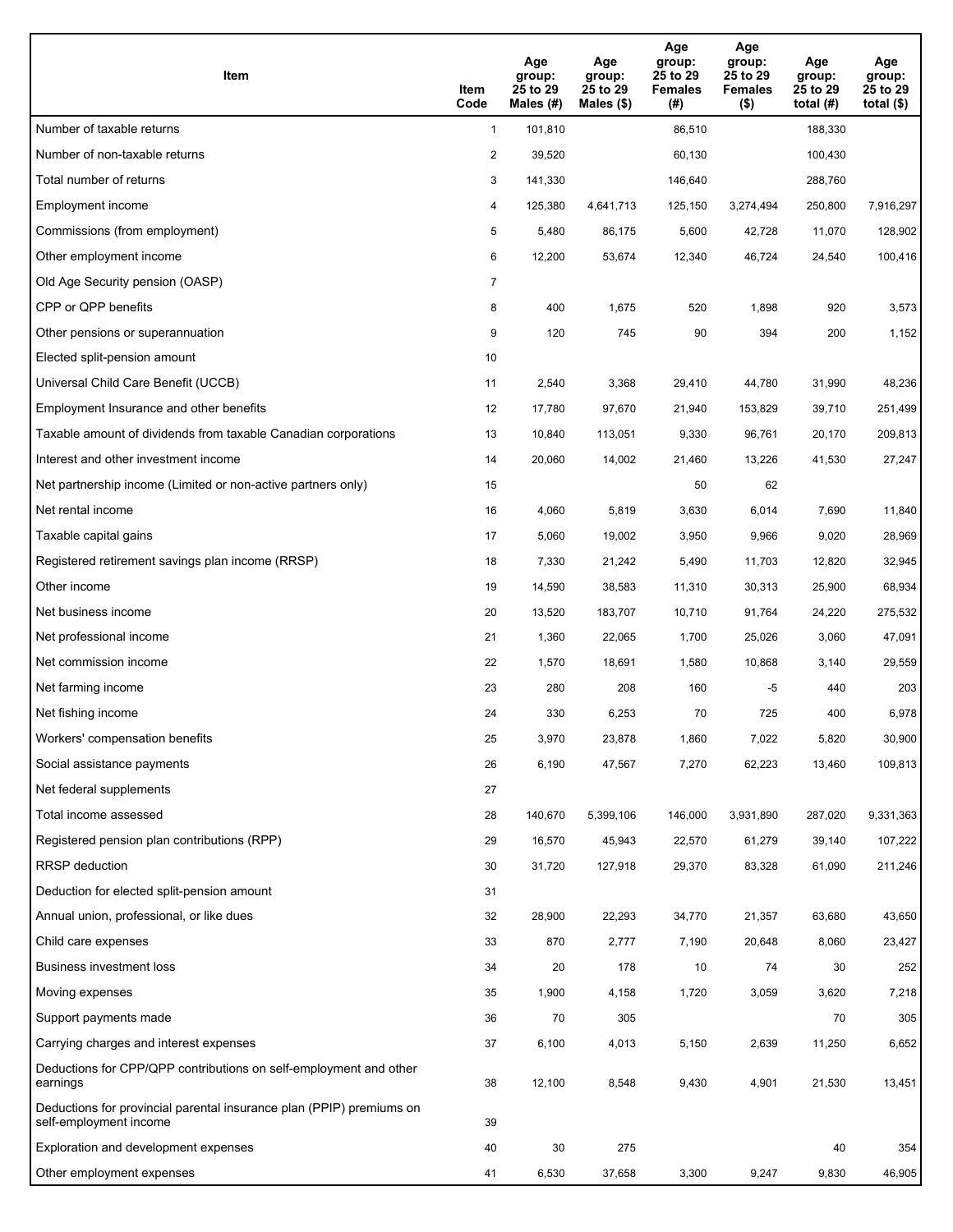| Item                                                              | Item<br>Code | Age<br>group:<br>25 to 29<br>Males (#) | Age<br>group:<br>25 to 29<br>Males (\$) | Age<br>group:<br>25 to 29<br><b>Females</b><br>(# ) | Age<br>group:<br>25 to 29<br><b>Females</b><br>$($ \$) | Age<br>group:<br>25 to 29<br>total $(#)$ | Age<br>group:<br>25 to 29<br>total $($)$ |
|-------------------------------------------------------------------|--------------|----------------------------------------|-----------------------------------------|-----------------------------------------------------|--------------------------------------------------------|------------------------------------------|------------------------------------------|
| Clergy residence deduction                                        | 42           | 190                                    | 2,009                                   | 50                                                  | 437                                                    | 240                                      | 2,446                                    |
| Other deductions                                                  | 43           | 3,200                                  | 2,229                                   | 3,300                                               | 1,738                                                  | 6,490                                    | 3,999                                    |
| Total deductions before adjustments                               | 44           | 71,430                                 | 258,323                                 | 72,230                                              | 209,005                                                | 143,670                                  | 467,365                                  |
| Social benefits repayment                                         | 45           | 2,100                                  | 2,586                                   | 140                                                 | 148                                                    | 2,240                                    | 2,734                                    |
| Net income after adjustments                                      | 46           | 140,290                                | 5,150,062                               | 145,530                                             | 3,724,721                                              | 286,170                                  | 8,875,118                                |
| Canadian Forces personnel and police deduction                    | 47           | 30                                     | 313                                     |                                                     |                                                        | 30                                       | 414                                      |
| Security options deductions                                       | 48           | 160                                    | 655                                     | 200                                                 | 474                                                    | 360                                      | 1,129                                    |
| Other payments deductions                                         | 49           | 10,040                                 | 71,445                                  | 9,060                                               | 69,244                                                 | 19,100                                   | 140,713                                  |
| Non-capital losses of other years                                 | 50           | 120                                    | 658                                     | 100                                                 | 409                                                    | 220                                      | 1,066                                    |
| Net capital losses of other years                                 | 51           | 690                                    | 909                                     | 440                                                 | 416                                                    | 1,130                                    | 1,325                                    |
| Capital gains deduction                                           | 52           | 80                                     | 5,349                                   | 90                                                  | 4,622                                                  | 170                                      | 9,971                                    |
| Northern residents deductions                                     | 53           | 2,520                                  | 7,611                                   | 1,240                                               | 2,791                                                  | 3,750                                    | 10,401                                   |
| Additional deductions                                             | 54           | 120                                    | 1,436                                   | 120                                                 | 1,626                                                  | 240                                      | 3,082                                    |
| Farming/fishing losses of prior years                             | 55           |                                        |                                         |                                                     |                                                        | 10                                       | 26                                       |
| Total deductions from net income                                  | 56           | 13,630                                 | 88,398                                  | 11,210                                              | 79,686                                                 | 24,840                                   | 168,128                                  |
| Taxable income assessed                                           | 57           | 137,390                                | 5,061,777                               | 143,300                                             | 3,645,113                                              | 281,040                                  | 8,707,180                                |
| Basic personal amount                                             | 58           | 141,320                                | 1,512,725                               | 146,620                                             | 1,566,357                                              | 288,720                                  | 3,086,648                                |
| Age amount                                                        | 59           |                                        |                                         |                                                     |                                                        |                                          |                                          |
| Spouse or common-law partner amount                               | 60           | 12,330                                 | 90,888                                  | 5,400                                               | 41,163                                                 | 17,780                                   | 132,539                                  |
| Amount for eligible dependant                                     | 61           | 1,000                                  | 9,657                                   | 9,270                                               | 97,077                                                 | 10,260                                   | 106,733                                  |
| Amount for children 17 and under                                  | 62           | 12,640                                 | 42,988                                  | 17,600                                              | 58,146                                                 | 30,270                                   | 101,228                                  |
| Amount for infirm dependants age 18 or older                      | 63           |                                        |                                         | 10                                                  | 58                                                     | 30                                       | 149                                      |
| CPP or QPP contributions through employment                       | 64           | 113,790                                | 168,377                                 | 110,270                                             | 130,564                                                | 224,060                                  | 298,944                                  |
| CPP or QPP contributions on self-employment and other<br>earnings | 65           | 12.100                                 | 8,548                                   | 9,430                                               | 4,901                                                  | 21,530                                   | 13,451                                   |
| Employment Insurance premiums                                     | 66           | 112,790                                | 64,920                                  | 111,820                                             | 53,165                                                 | 224,620                                  | 118,087                                  |
| PPIP premiums paid                                                | 67           |                                        |                                         |                                                     |                                                        |                                          |                                          |
| PPIP premiums payable on employment income                        | 68           |                                        |                                         |                                                     |                                                        |                                          |                                          |
| PPIP premiums payable on self-employment income                   | 69           |                                        |                                         |                                                     |                                                        |                                          |                                          |
| Volunteer firefighters' amount                                    | 70           | 420                                    | 1,248                                   | 60                                                  | 168                                                    | 470                                      | 1,416                                    |
| Canada employment amount                                          | 71           | 120,520                                | 130,721                                 | 120,360                                             | 129,707                                                | 240,890                                  | 260,443                                  |
| Public transit amount                                             | 72           | 16,200                                 | 10,110                                  | 20,160                                              | 12,602                                                 | 36,400                                   | 22,722                                   |
| Children's fitness amount                                         | 73           | 2,300                                  | 714                                     | 3,150                                               | 942                                                    | 5,450                                    | 1,657                                    |
| Children's arts amount                                            | 74           | 560                                    | 189                                     | 780                                                 | 257                                                    | 1,340                                    | 446                                      |
| Home buyers' amount                                               | 75           | 3,130                                  | 14,631                                  | 2,020                                               | 8,975                                                  | 5,160                                    | 23,606                                   |
| Pension income amount                                             | 76           | 110                                    | 142                                     | 110                                                 | 148                                                    | 220                                      | 290                                      |
| Caregiver amount                                                  | $77\,$       | 520                                    | 2,706                                   | 430                                                 | 2,247                                                  | 950                                      | 4,955                                    |
| Disability amount                                                 | 78           | 1,370                                  | 10,267                                  | 990                                                 | 7,453                                                  | 2,360                                    | 17,720                                   |
| Disability amount transferred from a dependant                    | 79           | 280                                    | 2,876                                   | 330                                                 | 3,590                                                  | 610                                      | 6,478                                    |
| Interest paid on student loans                                    | 80           | 8,630                                  | 4,983                                   | 14,090                                              | 8,556                                                  | 22,720                                   | 13,540                                   |
| Tuition, education, and textbook amounts                          | 81           | 25,040                                 | 174,310                                 | 32,150                                              | 226,724                                                | 57,180                                   | 401,042                                  |
| Tuition, education, and textbook amounts transferred from a child | 82           | 30                                     | 82                                      |                                                     |                                                        | 60                                       | 108                                      |
| Amounts transferred from spouse or common-law partner             | 83           | 3,170                                  | 11,675                                  | 2,670                                               | 9,584                                                  | 5,880                                    | 21,419                                   |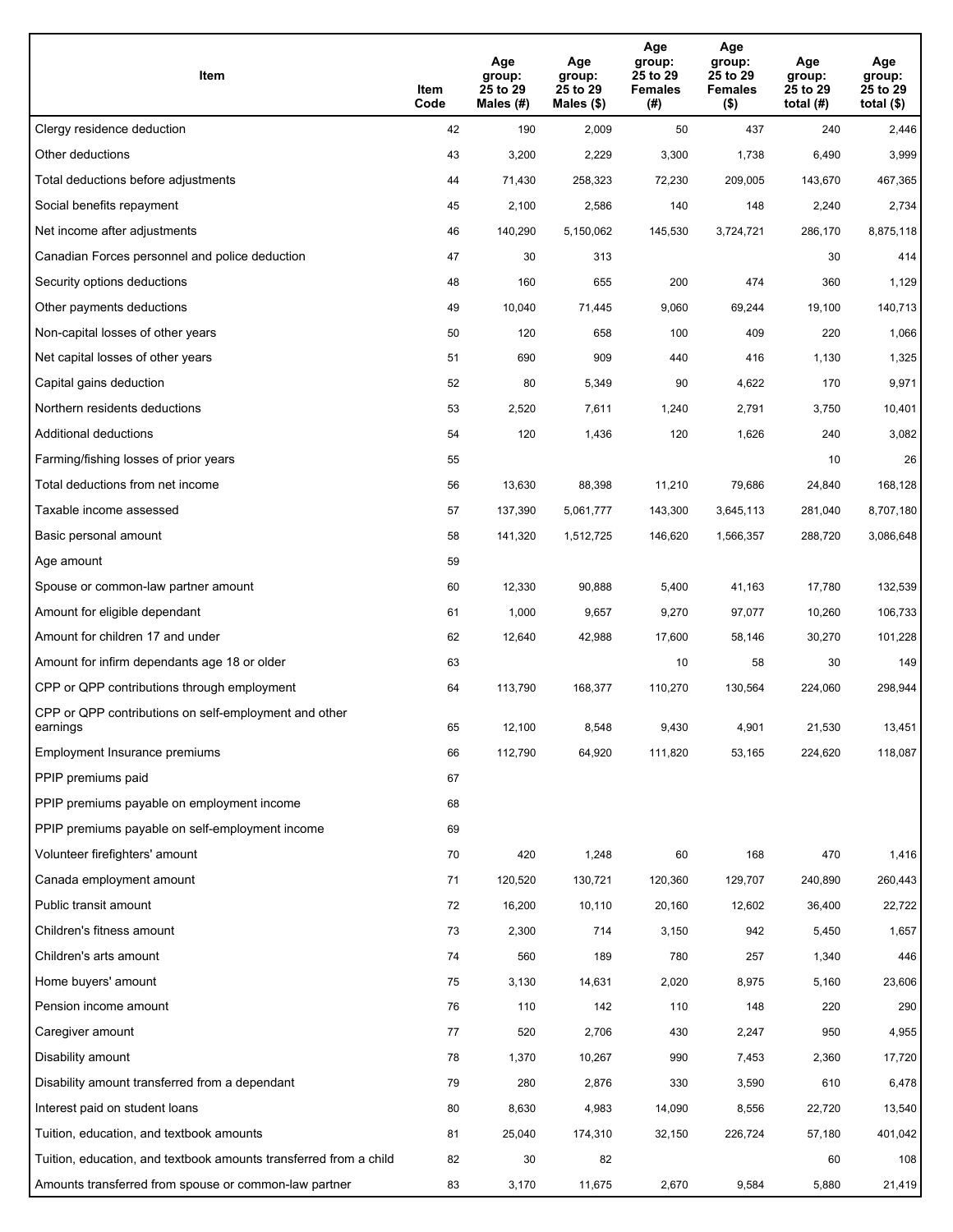| <b>Item</b>                                         | Item<br>Code | Age<br>group:<br>25 to 29<br>Males $(H)$ | Age<br>group:<br>25 to 29<br>Males $(\$)$ | Age<br>group:<br>25 to 29<br><b>Females</b><br>(# ) | Age<br>group:<br>25 to 29<br><b>Females</b><br>$($ \$) | Age<br>group:<br>25 to 29<br>total $(H)$ | Age<br>group:<br>25 to 29<br>total $($)$ |
|-----------------------------------------------------|--------------|------------------------------------------|-------------------------------------------|-----------------------------------------------------|--------------------------------------------------------|------------------------------------------|------------------------------------------|
| Medical expenses                                    | 84           | 4,730                                    | 6,437                                     | 8,670                                               | 10,418                                                 | 13,400                                   | 16,861                                   |
| Total tax credits on personal amounts               | 85           | 141,330                                  | 340,397                                   | 146,630                                             | 355,935                                                | 288,740                                  | 697,588                                  |
| Allowable charitable donations and government gifts | 86           | 16,590                                   | 16,268                                    | 17,650                                              | 11,751                                                 | 34,230                                   | 28,019                                   |
| Eligible cultural and ecological gifts              | 87           | 20                                       | 5                                         | 30                                                  | 5                                                      | 60                                       | 11                                       |
| Total tax credit on donations and gifts             | 88           | 16,420                                   | 4,400                                     | 17,510                                              | 3,096                                                  | 33,940                                   | 7,496                                    |
| Total federal non-refundable tax credits            | 89           | 141,330                                  | 344,797                                   | 146,630                                             | 359,031                                                | 288,740                                  | 705,084                                  |
| Federal dividend tax credit                         | 90           | 9,850                                    | 14,141                                    | 8,160                                               | 11,934                                                 | 18,020                                   | 26,075                                   |
| Overseas employment tax credit                      | 91           | 60                                       | 538                                       | 10                                                  | 40                                                     | 80                                       | 578                                      |
| Minimum tax carryover                               | 92           | 90                                       | 229                                       | 70                                                  | 156                                                    | 170                                      | 385                                      |
| Basic federal tax                                   | 93           | 96,300                                   | 535,717                                   | 80,350                                              | 274,214                                                | 176.650                                  | 809,939                                  |
| Federal Foreign Tax Credit                          | 94           | 3,050                                    | 3,675                                     | 2,050                                               | 1,590                                                  | 5,090                                    | 5,265                                    |
| Federal Political contribution tax credit           | 95           | 210                                      | 27                                        | 110                                                 | 9                                                      | 320                                      | 37                                       |
| <b>Investment Tax Credit</b>                        | 96           |                                          |                                           |                                                     |                                                        |                                          |                                          |
| Labour-sponsored funds tax credit                   | 97           | 20                                       | 13                                        |                                                     |                                                        | 30                                       | 19                                       |
| Alternative minimum tax payable                     | 98           | 70                                       | 253                                       | 40                                                  | 260                                                    | 110                                      | 513                                      |
| Net federal tax                                     | 99           | 96,080                                   | 532,002                                   | 80,110                                              | 272,600                                                | 176,180                                  | 804,609                                  |
| CPP contributions on self-employment                | 100          | 12,100                                   | 17,096                                    | 9,430                                               | 9,801                                                  | 21,530                                   | 26,903                                   |
| Social Benefits repayment                           | 101          | 2,100                                    | 2,586                                     | 140                                                 | 148                                                    | 2,240                                    | 2,734                                    |
| <b>Net Provincial Tax</b>                           | 102          | 89,080                                   | 206,344                                   | 71,400                                              | 101,410                                                | 160,480                                  | 307,756                                  |
| Total tax payable                                   | 103          | 101,810                                  | 758,029                                   | 86,510                                              | 384,009                                                | 188,330                                  | 1,142,053                                |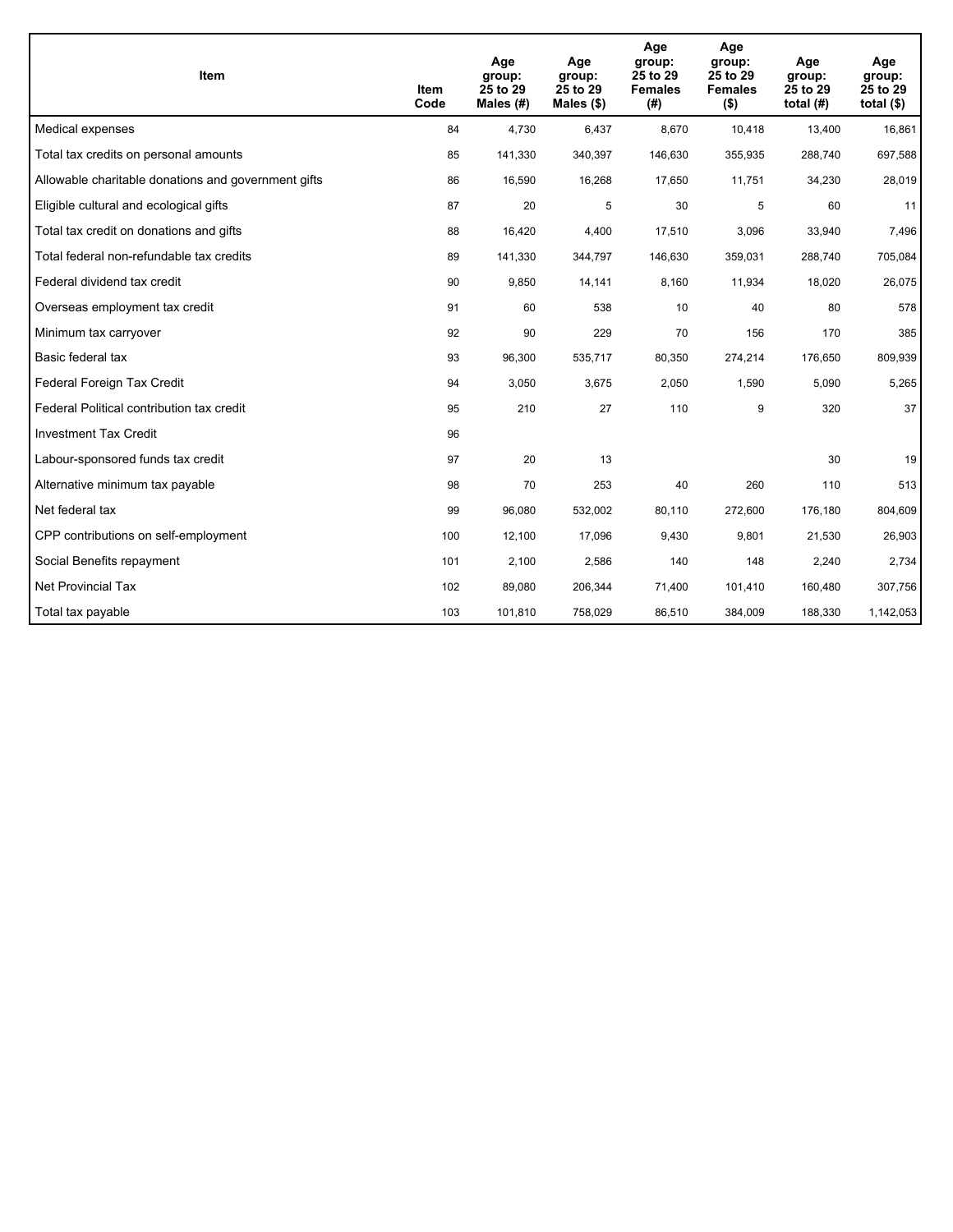| <b>Item</b>                                                                                    | Item<br>Code   | Age<br>group:<br>30 to 34<br>Males (#) | Age<br>group:<br>30 to 34<br>Males (\$) | Age<br>group:<br>30 to 34<br><b>Females</b><br>(#) | Age<br>group:<br>30 to 34<br><b>Females</b><br>$($ \$) | Age<br>group:<br>30 to 34<br>total $(H)$ | Age<br>group:<br>30 to 34<br>total $(\$)$ |
|------------------------------------------------------------------------------------------------|----------------|----------------------------------------|-----------------------------------------|----------------------------------------------------|--------------------------------------------------------|------------------------------------------|-------------------------------------------|
| Number of taxable returns                                                                      | $\mathbf{1}$   | 109,850                                |                                         | 93,860                                             |                                                        | 203,720                                  |                                           |
| Number of non-taxable returns                                                                  | $\overline{2}$ | 25,310                                 |                                         | 51,070                                             |                                                        | 76,660                                   |                                           |
| Total number of returns                                                                        | 3              | 135,160                                |                                         | 144,930                                            |                                                        | 280,380                                  |                                           |
| Employment income                                                                              | 4              | 115,990                                | 5,680,078                               | 115,840                                            | 3.666.986                                              | 231,970                                  | 9,347,221                                 |
| Commissions (from employment)                                                                  | 5              | 5,560                                  | 149,040                                 | 4,220                                              | 52,541                                                 | 9,780                                    | 201,581                                   |
| Other employment income                                                                        | 6              | 12,130                                 | 74,723                                  | 10,110                                             | 44,568                                                 | 22,250                                   | 119,645                                   |
| Old Age Security pension (OASP)                                                                | $\overline{7}$ |                                        |                                         |                                                    |                                                        |                                          |                                           |
| CPP or QPP benefits                                                                            | 8              | 440                                    | 3,473                                   | 690                                                | 4,808                                                  | 1,130                                    | 8,280                                     |
| Other pensions or superannuation                                                               | 9              | 130                                    | 888                                     | 120                                                | 748                                                    | 250                                      | 1,635                                     |
| Elected split-pension amount                                                                   | 10             |                                        |                                         | 80                                                 | 651                                                    | 100                                      | 796                                       |
| Universal Child Care Benefit (UCCB)                                                            | 11             | 7,180                                  | 10,324                                  | 49,500                                             | 77,573                                                 | 56,720                                   | 87,977                                    |
| Employment Insurance and other benefits                                                        | 12             | 15,800                                 | 91,857                                  | 29,030                                             | 240,052                                                | 44,830                                   | 331,909                                   |
| Taxable amount of dividends from taxable Canadian corporations                                 | 13             | 13,210                                 | 197,154                                 | 11,480                                             | 146,687                                                | 24,690                                   | 343,841                                   |
| Interest and other investment income                                                           | 14             | 22,610                                 | 22,763                                  | 25,780                                             | 20,660                                                 | 48,410                                   | 43,480                                    |
| Net partnership income (Limited or non-active partners only)                                   | 15             | 180                                    | 28                                      | 110                                                | 310                                                    | 290                                      | 338                                       |
| Net rental income                                                                              | 16             | 7,990                                  | 9,056                                   | 7,710                                              | 11,848                                                 | 15,700                                   | 20,907                                    |
| Taxable capital gains                                                                          | 17             | 6,030                                  | 32,522                                  | 5,200                                              | 16,498                                                 | 11,230                                   | 49,020                                    |
| Registered retirement savings plan income (RRSP)                                               | 18             | 12,670                                 | 38,215                                  | 11,240                                             | 26,859                                                 | 23,910                                   | 65,074                                    |
| Other income                                                                                   | 19             | 12,790                                 | 43,485                                  | 10,970                                             | 35,487                                                 | 23,770                                   | 78,999                                    |
| Net business income                                                                            | 20             | 16,720                                 | 287,451                                 | 14,030                                             | 137,990                                                | 30,760                                   | 425,543                                   |
| Net professional income                                                                        | 21             | 1,900                                  | 52,873                                  | 2,430                                              | 62,505                                                 | 4,330                                    | 115,376                                   |
| Net commission income                                                                          | 22             | 1,820                                  | 33,420                                  | 1,850                                              | 15,661                                                 | 3,670                                    | 49,081                                    |
| Net farming income                                                                             | 23             | 560                                    | 292                                     | 360                                                | -817                                                   | 920                                      | $-525$                                    |
| Net fishing income                                                                             | 24             | 260                                    | 4,794                                   | 70                                                 | 779                                                    | 330                                      | 5,573                                     |
| Workers' compensation benefits                                                                 | 25             | 4,100                                  | 29,867                                  | 1,930                                              | 9,935                                                  | 6,030                                    | 39,802                                    |
| Social assistance payments                                                                     | 26             | 5,950                                  | 46,394                                  | 7,040                                              | 63,181                                                 | 12,990                                   | 109,575                                   |
| Net federal supplements                                                                        | 27             |                                        |                                         |                                                    |                                                        |                                          |                                           |
| Total income assessed                                                                          | 28             | 134,810                                | 6,808,924                               | 144,460                                            | 4,638,796                                              | 279,500                                  | 11,448,499                                |
| Registered pension plan contributions (RPP)                                                    | 29             | 23,100                                 | 83,037                                  | 30,570                                             | 96,227                                                 | 53,680                                   | 179,264                                   |
| <b>RRSP</b> deduction                                                                          | 30             | 40,430                                 | 199,844                                 | 37,190                                             | 126,880                                                | 77,610                                   | 326,724                                   |
| Deduction for elected split-pension amount                                                     | 31             |                                        |                                         |                                                    |                                                        |                                          |                                           |
| Annual union, professional, or like dues                                                       | 32             | 30,300                                 | 27,411                                  | 37,620                                             | 26,407                                                 | 67,920                                   | 53,818                                    |
| Child care expenses                                                                            | 33             | 3,800                                  | 16,063                                  | 18,520                                             | 71,743                                                 | 22,320                                   | 87,807                                    |
| <b>Business investment loss</b>                                                                | 34             | 70                                     | 1,076                                   | 40                                                 | 1,048                                                  | 110                                      | 2,123                                     |
| Moving expenses                                                                                | 35             | 1,560                                  | 7,751                                   | 1,040                                              | 3,208                                                  | 2,600                                    | 10,963                                    |
| Support payments made                                                                          | 36             | 210                                    | 1,213                                   |                                                    |                                                        | 220                                      | 1,267                                     |
| Carrying charges and interest expenses                                                         | 37             | 9,790                                  | 10,378                                  | 7,710                                              | 5,904                                                  | 17,510                                   | 16,283                                    |
| Deductions for CPP/QPP contributions on self-employment and other<br>earnings                  | 38             | 14,400                                 | 12,789                                  | 11,600                                             | 7,365                                                  | 26,000                                   | 20,156                                    |
| Deductions for provincial parental insurance plan (PPIP) premiums on<br>self-employment income | 39             |                                        |                                         |                                                    |                                                        |                                          |                                           |
| Exploration and development expenses                                                           | 40             | 80                                     | 1,246                                   | 30                                                 | 534                                                    | 110                                      | 1,780                                     |
| Other employment expenses                                                                      | 41             | 8,260                                  | 42,656                                  | 3,960                                              | 13,432                                                 | 12,210                                   | 56,089                                    |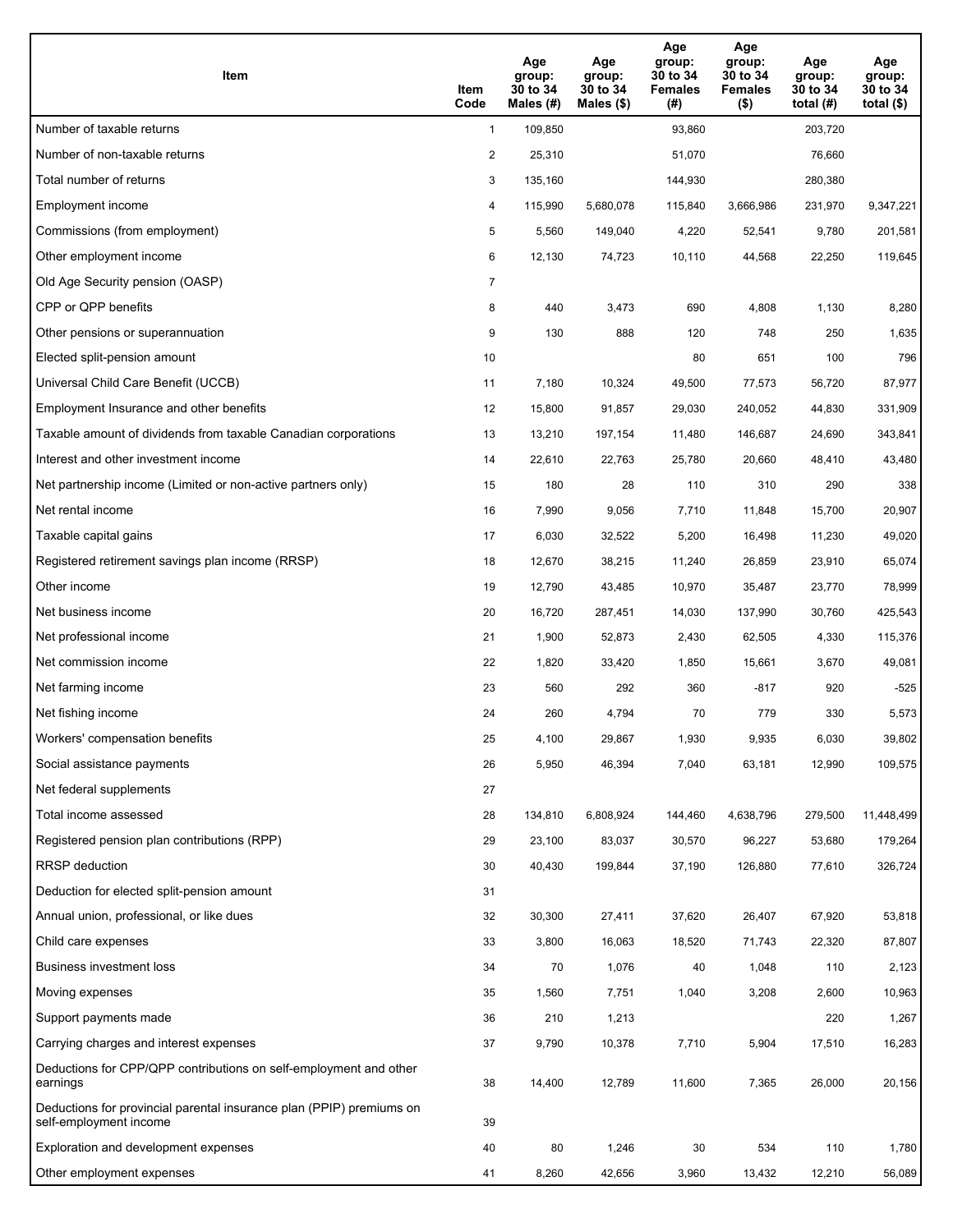| Item                                                              | Item<br>Code | Age<br>group:<br>30 to 34<br>Males (#) | Age<br>group:<br>30 to 34<br>Males (\$) | Age<br>group:<br>30 to 34<br><b>Females</b><br>(# ) | Age<br>group:<br>30 to 34<br><b>Females</b><br>$($ \$) | Age<br>group:<br>30 to 34<br>total $(H)$ | Age<br>group:<br>30 to 34<br>total $($)$ |
|-------------------------------------------------------------------|--------------|----------------------------------------|-----------------------------------------|-----------------------------------------------------|--------------------------------------------------------|------------------------------------------|------------------------------------------|
| Clergy residence deduction                                        | 42           | 320                                    | 4,009                                   | 60                                                  | 552                                                    | 380                                      | 4,561                                    |
| Other deductions                                                  | 43           | 3,670                                  | 3,308                                   | 4,230                                               | 3,105                                                  | 7,900                                    | 6,413                                    |
| Total deductions before adjustments                               | 44           | 82,700                                 | 410,908                                 | 84,090                                              | 356,784                                                | 166,800                                  | 767,701                                  |
| Social benefits repayment                                         | 45           | 1,930                                  | 2,307                                   | 190                                                 | 178                                                    | 2,120                                    | 2,484                                    |
| Net income after adjustments                                      | 46           | 134,290                                | 6,400,761                               | 143,690                                             | 4,286,017                                              | 278,200                                  | 10,687,551                               |
| Canadian Forces personnel and police deduction                    | 47           | 30                                     | 669                                     |                                                     |                                                        | 40                                       | 706                                      |
| Security options deductions                                       | 48           | 320                                    | 5,559                                   | 220                                                 | 2,013                                                  | 540                                      | 7,572                                    |
| Other payments deductions                                         | 49           | 9,920                                  | 76,262                                  | 8,890                                               | 73,116                                                 | 18,810                                   | 149,378                                  |
| Non-capital losses of other years                                 | 50           |                                        |                                         | 190                                                 | 972                                                    |                                          |                                          |
| Net capital losses of other years                                 | 51           | 1,170                                  | 2,300                                   | 720                                                 | 1,240                                                  | 1,890                                    | 3,540                                    |
| Capital gains deduction                                           | 52           | 140                                    | 7,986                                   | 100                                                 | 3,728                                                  | 240                                      | 11,714                                   |
| Northern residents deductions                                     | 53           | 2,440                                  | 8,004                                   | 1,190                                               | 2,891                                                  | 3,630                                    | 10,895                                   |
| Additional deductions                                             | 54           | 80                                     | 1,238                                   | 90                                                  | 1,388                                                  | 170                                      | 2,673                                    |
| Farming/fishing losses of prior years                             | 55           | 20                                     | 142                                     | 10                                                  | 60                                                     | 30                                       | 202                                      |
| Total deductions from net income                                  | 56           | 14,160                                 | 111,926                                 | 11,330                                              | 85,452                                                 | 25,490                                   | 197,425                                  |
| Taxable income assessed                                           | 57           | 131,290                                | 6,288,964                               | 141,130                                             | 4,200,754                                              | 272,630                                  | 10,490,444                               |
| Basic personal amount                                             | 58           | 135,150                                | 1,446,788                               | 144,920                                             | 1,550,759                                              | 280,360                                  | 3,000,188                                |
| Age amount                                                        | 59           |                                        |                                         |                                                     |                                                        |                                          |                                          |
| Spouse or common-law partner amount                               | 60           | 20,790                                 | 153,600                                 | 7,420                                               | 56,399                                                 | 28,260                                   | 210,416                                  |
| Amount for eligible dependant                                     | 61           | 1,710                                  | 17,394                                  | 12,930                                              | 135,909                                                | 14,650                                   | 153,320                                  |
| Amount for children 17 and under                                  | 62           | 33,740                                 | 129,195                                 | 31,580                                              | 118,354                                                | 65,360                                   | 247,689                                  |
| Amount for infirm dependants age 18 or older                      | 63           | 40                                     | 188                                     | 20                                                  | 82                                                     | 60                                       | 269                                      |
| CPP or QPP contributions through employment                       | 64           | 108,590                                | 187,919                                 | 103,420                                             | 139,315                                                | 212,010                                  | 327,239                                  |
| CPP or QPP contributions on self-employment and other<br>earnings | 65           | 14,400                                 | 12,789                                  | 11,600                                              | 7.365                                                  | 26,000                                   | 20,156                                   |
| Employment Insurance premiums                                     | 66           | 104,850                                | 69,057                                  | 102,700                                             | 53,872                                                 | 207,560                                  | 122,932                                  |
| PPIP premiums paid                                                | 67           |                                        |                                         |                                                     |                                                        |                                          |                                          |
| PPIP premiums payable on employment income                        | 68           |                                        |                                         |                                                     |                                                        |                                          |                                          |
| PPIP premiums payable on self-employment income                   | 69           |                                        |                                         |                                                     |                                                        |                                          |                                          |
| Volunteer firefighters' amount                                    | 70           | 470                                    | 1,401                                   | 60                                                  | 171                                                    | 520                                      | 1,572                                    |
| Canada employment amount                                          | 71           | 113,470                                | 123,312                                 | 112,100                                             | 120,743                                                | 225,590                                  | 244,074                                  |
| Public transit amount                                             | 72           | 13,490                                 | 10,184                                  | 14,550                                              | 10,569                                                 | 28,050                                   | 20,756                                   |
| Children's fitness amount                                         | 73           | 11,470                                 | 4,746                                   | 10,280                                              | 4,122                                                  | 21,760                                   | 8,869                                    |
| Children's arts amount                                            | 74           | 3,950                                  | 1,635                                   | 3,400                                               | 1,358                                                  | 7,350                                    | 2,994                                    |
| Home buyers' amount                                               | 75           | 2,550                                  | 11,827                                  | 1,650                                               | 7,395                                                  | 4,200                                    | 19,221                                   |
| Pension income amount                                             | 76           | 140                                    | 210                                     | 180                                                 | 296                                                    | 320                                      | 506                                      |
| Caregiver amount                                                  | $77\,$       | 1,250                                  | 6,792                                   | 910                                                 | 4,822                                                  | 2,160                                    | 11,614                                   |
| Disability amount                                                 | 78           | 1,200                                  | 9,012                                   | 1,070                                               | 8,031                                                  | 2,270                                    | 17,043                                   |
| Disability amount transferred from a dependant                    | 79           | 820                                    | 9,260                                   | 860                                                 | 9,870                                                  | 1,680                                    | 19,129                                   |
| Interest paid on student loans                                    | 80           | 8,660                                  | 4,958                                   | 12,880                                              | 8,003                                                  | 21,540                                   | 12,960                                   |
| Tuition, education, and textbook amounts                          | 81           | 13,350                                 | 81,574                                  | 17,200                                              | 97,137                                                 | 30,560                                   | 178,717                                  |
| Tuition, education, and textbook amounts transferred from a child | 82           | 100                                    | 164                                     | 70                                                  | 129                                                    | 170                                      | 293                                      |
| Amounts transferred from spouse or common-law partner             | 83           | 4,650                                  | 17,102                                  | 4,390                                               | 16,513                                                 | 9,080                                    | 33,733                                   |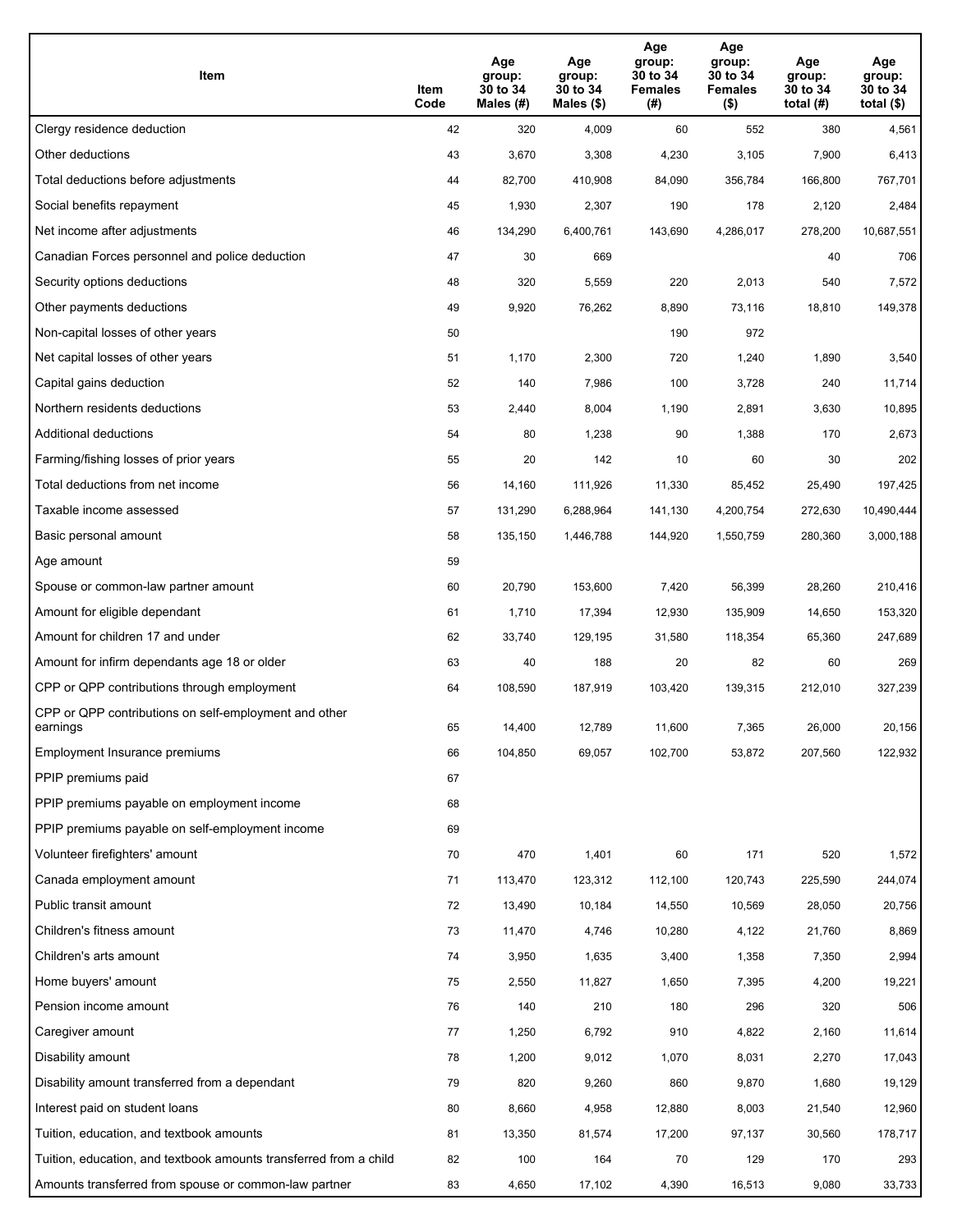| Item                                                | Item<br>Code | Age<br>group:<br>30 to 34<br>Males $(H)$ | Age<br>group:<br>30 to 34<br>Males $(\$)$ | Age<br>group:<br>30 to 34<br><b>Females</b><br>(# ) | Age<br>group:<br>30 to 34<br><b>Females</b><br>$($ \$) | Age<br>group:<br>30 to 34<br>total $(H)$ | Age<br>group:<br>30 to 34<br>total $($)$ |
|-----------------------------------------------------|--------------|------------------------------------------|-------------------------------------------|-----------------------------------------------------|--------------------------------------------------------|------------------------------------------|------------------------------------------|
| Medical expenses                                    | 84           | 5,940                                    | 10,082                                    | 10,990                                              | 16,734                                                 | 16,940                                   | 26,818                                   |
| Total tax credits on personal amounts               | 85           | 135,160                                  | 346,406                                   | 144,920                                             | 355,220                                                | 280,370                                  | 702,132                                  |
| Allowable charitable donations and government gifts | 86           | 24,390                                   | 31,675                                    | 21,990                                              | 17,181                                                 | 46,390                                   | 48,857                                   |
| Eligible cultural and ecological gifts              | 87           | 30                                       | 10                                        | 30                                                  | 14                                                     | 70                                       | 24                                       |
| Total tax credit on donations and gifts             | 88           | 24,290                                   | 8,694                                     | 21,890                                              | 4,564                                                  | 46,170                                   | 13,259                                   |
| Total federal non-refundable tax credits            | 89           | 135,160                                  | 355,100                                   | 144,920                                             | 359,784                                                | 280,370                                  | 715,391                                  |
| Federal dividend tax credit                         | 90           | 12,570                                   | 25,703                                    | 10,420                                              | 18,964                                                 | 22,990                                   | 44,667                                   |
| Overseas employment tax credit                      | 91           | 90                                       | 950                                       | 20                                                  | 73                                                     | 110                                      | 1,023                                    |
| Minimum tax carryover                               | 92           | 110                                      | 354                                       | 70                                                  | 119                                                    | 180                                      | 474                                      |
| Basic federal tax                                   | 93           | 104,560                                  | 767,403                                   | 87,750                                              | 383,412                                                | 192,320                                  | 1,150,901                                |
| Federal Foreign Tax Credit                          | 94           | 4,100                                    | 6,414                                     | 3,000                                               | 1,907                                                  | 7,100                                    | 8,365                                    |
| Federal Political contribution tax credit           | 95           | 350                                      | 48                                        | 170                                                 | 17                                                     | 520                                      | 65                                       |
| <b>Investment Tax Credit</b>                        | 96           | 70                                       | 117                                       | 20                                                  | 51                                                     | 100                                      | 168                                      |
| Labour-sponsored funds tax credit                   | 97           | 50                                       | 32                                        | 30                                                  | 17                                                     | 80                                       | 49                                       |
| Alternative minimum tax payable                     | 98           | 150                                      | 422                                       | 60                                                  | 185                                                    | 210                                      | 607                                      |
| Net federal tax                                     | 99           | 104,340                                  | 761,229                                   | 87,570                                              | 381,436                                                | 191,910                                  | 1,142,707                                |
| CPP contributions on self-employment                | 100          | 14,400                                   | 25,578                                    | 11,600                                              | 14,730                                                 | 26,000                                   | 40,314                                   |
| Social Benefits repayment                           | 101          | 1,930                                    | 2,307                                     | 190                                                 | 178                                                    | 2,120                                    | 2,484                                    |
| <b>Net Provincial Tax</b>                           | 102          | 99,360                                   | 308,696                                   | 78,870                                              | 146,387                                                | 178,240                                  | 455,106                                  |
| Total tax payable                                   | 103          | 109,850                                  | 1,097,817                                 | 93,860                                              | 542,852                                                | 203,720                                  | 1,640,739                                |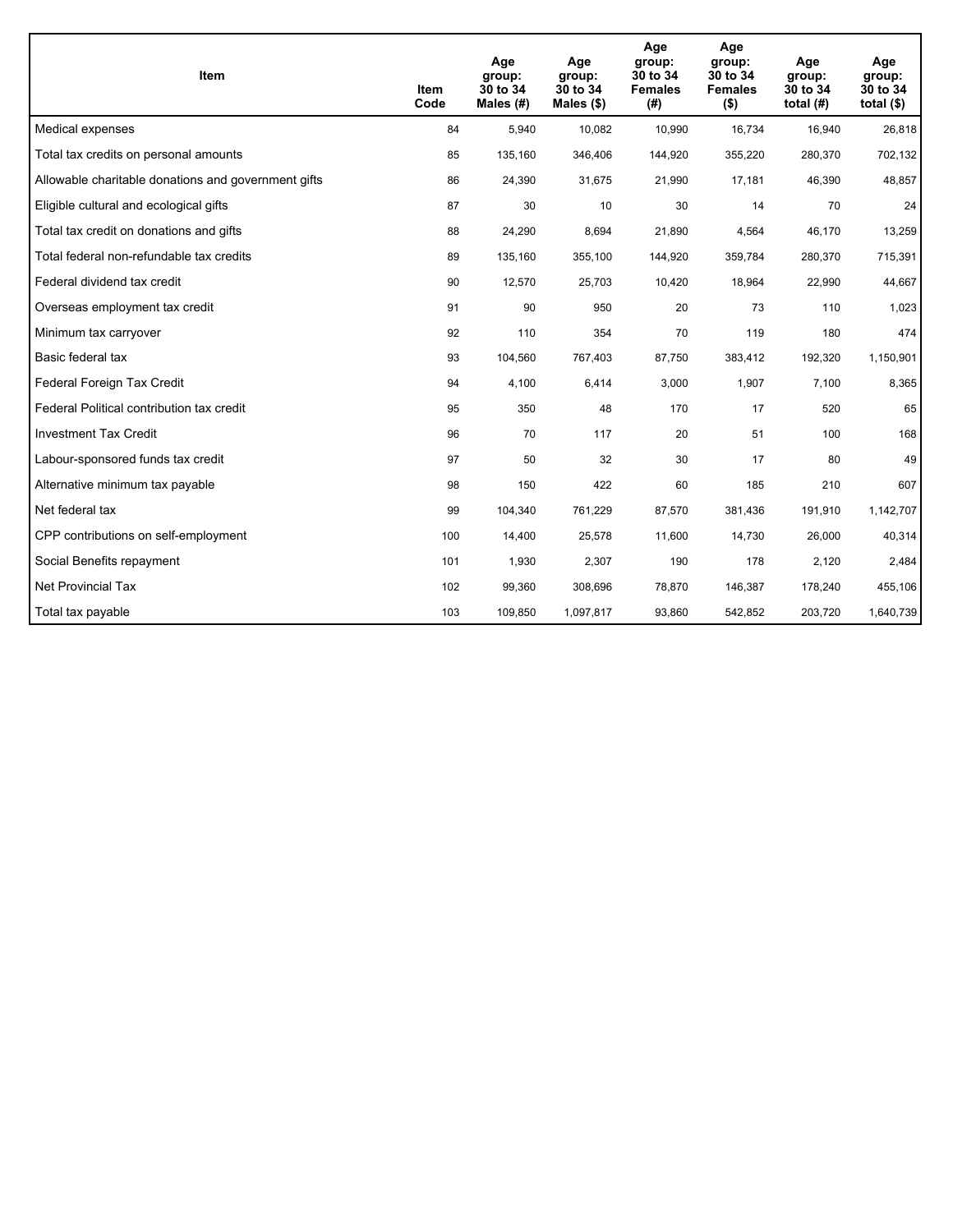| <b>Item</b>                                                                                    | Item<br>Code   | Age<br>group:<br>35 to 39<br>Males $(H)$ | Age<br>group:<br>35 to 39<br>Males (\$) | Age<br>group:<br>35 to 39<br><b>Females</b><br>(#) | Age<br>group:<br>35 to 39<br><b>Females</b><br>$($ \$) | Age<br>group:<br>35 to 39<br>total $(H)$ | Age<br>group:<br>35 to 39<br>total $(\$)$ |
|------------------------------------------------------------------------------------------------|----------------|------------------------------------------|-----------------------------------------|----------------------------------------------------|--------------------------------------------------------|------------------------------------------|-------------------------------------------|
| Number of taxable returns                                                                      | $\mathbf{1}$   | 106,140                                  |                                         | 91,680                                             |                                                        | 197,840                                  |                                           |
| Number of non-taxable returns                                                                  | $\overline{2}$ | 21,090                                   |                                         | 47,460                                             |                                                        | 68,790                                   |                                           |
| Total number of returns                                                                        | 3              | 127,230                                  |                                         | 139,150                                            |                                                        | 266,630                                  |                                           |
| Employment income                                                                              | 4              | 105,870                                  | 6,100,174                               | 107,710                                            | 3,807,556                                              | 213,690                                  | 9,907,898                                 |
| Commissions (from employment)                                                                  | 5              | 4,880                                    | 191,781                                 | 3,040                                              | 51,331                                                 | 7,920                                    | 243,111                                   |
| Other employment income                                                                        | 6              | 11,890                                   | 77,682                                  | 8,810                                              | 49,290                                                 | 20,700                                   | 127,070                                   |
| Old Age Security pension (OASP)                                                                | $\overline{7}$ |                                          |                                         |                                                    |                                                        |                                          |                                           |
| CPP or QPP benefits                                                                            | 8              | 840                                      | 6,846                                   | 1,530                                              | 10,805                                                 | 2,370                                    | 17,651                                    |
| Other pensions or superannuation                                                               | 9              | 170                                      | 1,931                                   | 180                                                | 1,555                                                  | 350                                      | 3,486                                     |
| Elected split-pension amount                                                                   | 10             | 40                                       | 277                                     | 260                                                | 2,344                                                  | 300                                      | 2,621                                     |
| Universal Child Care Benefit (UCCB)                                                            | 11             | 10,090                                   | 14,987                                  | 45,620                                             | 69,321                                                 | 55,780                                   | 84,400                                    |
| Employment Insurance and other benefits                                                        | 12             | 13,070                                   | 78,164                                  | 21,820                                             | 170,591                                                | 34,890                                   | 248,755                                   |
| Taxable amount of dividends from taxable Canadian corporations                                 | 13             | 15,210                                   | 316,778                                 | 13,860                                             | 259,023                                                | 29,080                                   | 576,390                                   |
| Interest and other investment income                                                           | 14             | 23,570                                   | 29,797                                  | 28,740                                             | 33,580                                                 | 52,320                                   | 63,437                                    |
| Net partnership income (Limited or non-active partners only)                                   | 15             | 280                                      | 1,026                                   | 220                                                | 1,364                                                  | 500                                      | 2,389                                     |
| Net rental income                                                                              | 16             | 10,300                                   | 14,111                                  | 10,350                                             | 18,502                                                 | 20,650                                   | 32,644                                    |
| Taxable capital gains                                                                          | 17             | 6,570                                    | 47,046                                  | 6,270                                              | 30,116                                                 | 12,840                                   | 77,162                                    |
| Registered retirement savings plan income (RRSP)                                               | 18             | 16,970                                   | 54,603                                  | 16,290                                             | 41,965                                                 | 33,260                                   | 96,567                                    |
| Other income                                                                                   | 19             | 12,460                                   | 50,728                                  | 12,000                                             | 45,540                                                 | 24,460                                   | 96,318                                    |
| Net business income                                                                            | 20             | 17,960                                   | 337,455                                 | 15,700                                             | 165,339                                                | 33,670                                   | 502,794                                   |
| Net professional income                                                                        | 21             | 2,030                                    | 83,725                                  | 2,530                                              | 75,628                                                 | 4,550                                    | 159,353                                   |
| Net commission income                                                                          | 22             | 1,730                                    | 34,914                                  | 2,000                                              | 20,252                                                 | 3,730                                    | 55,167                                    |
| Net farming income                                                                             | 23             | 760                                      | -660                                    | 560                                                | -576                                                   | 1,310                                    | -1,236                                    |
| Net fishing income                                                                             | 24             | 230                                      | 4,943                                   | 70                                                 | 565                                                    | 300                                      | 5,508                                     |
| Workers' compensation benefits                                                                 | 25             | 4,330                                    | 36,829                                  | 2,220                                              | 13,490                                                 | 6,540                                    | 50,319                                    |
| Social assistance payments                                                                     | 26             | 5,760                                    | 46,767                                  | 6,440                                              | 59,012                                                 | 12,200                                   | 105,780                                   |
| Net federal supplements                                                                        | 27             |                                          |                                         |                                                    |                                                        |                                          |                                           |
| Total income assessed                                                                          | 28             | 126,960                                  | 7,530,040                               | 138,680                                            | 4,935,116                                              | 265,830                                  | 12,466,244                                |
| Registered pension plan contributions (RPP)                                                    | 29             | 25,730                                   | 107,475                                 | 32,850                                             | 115,212                                                | 58,580                                   | 222,687                                   |
| RRSP deduction                                                                                 | 30             | 42,920                                   | 251,231                                 | 37,210                                             | 144,183                                                | 80,130                                   | 395,413                                   |
| Deduction for elected split-pension amount                                                     | 31             | 40                                       | 225                                     | 40                                                 | 80                                                     | 80                                       | 305                                       |
| Annual union, professional, or like dues                                                       | 32             | 30,660                                   | 29,638                                  | 38,140                                             | 28,165                                                 | 68,800                                   | 57,803                                    |
| Child care expenses                                                                            | 33             | 7,020                                    | 35,457                                  | 24,320                                             | 110,500                                                | 31,350                                   | 145,958                                   |
| Business investment loss                                                                       | 34             | 110                                      | 2,234                                   | 40                                                 | 665                                                    | 140                                      | 2,900                                     |
| Moving expenses                                                                                | 35             | 1,190                                    | 9,182                                   | 630                                                | 3,245                                                  | 1,820                                    | 12,427                                    |
| Support payments made                                                                          | 36             | 470                                      | 4,520                                   | 30                                                 | 106                                                    | 500                                      | 4,626                                     |
| Carrying charges and interest expenses                                                         | 37             | 13,130                                   | 18,383                                  | 10,170                                             | 11,860                                                 | 23,290                                   | 30,245                                    |
| Deductions for CPP/QPP contributions on self-employment and other<br>earnings                  | 38             | 14,920                                   | 14,517                                  | 12,880                                             | 8,689                                                  | 27,800                                   | 23,206                                    |
| Deductions for provincial parental insurance plan (PPIP) premiums on<br>self-employment income | 39             |                                          |                                         |                                                    |                                                        |                                          |                                           |
| Exploration and development expenses                                                           | 40             | 170                                      | 4,152                                   | 60                                                 | 539                                                    | 230                                      | 4,691                                     |
| Other employment expenses                                                                      | 41             | 8,960                                    | 51,985                                  | 4,090                                              | 14,722                                                 | 13,050                                   | 66,707                                    |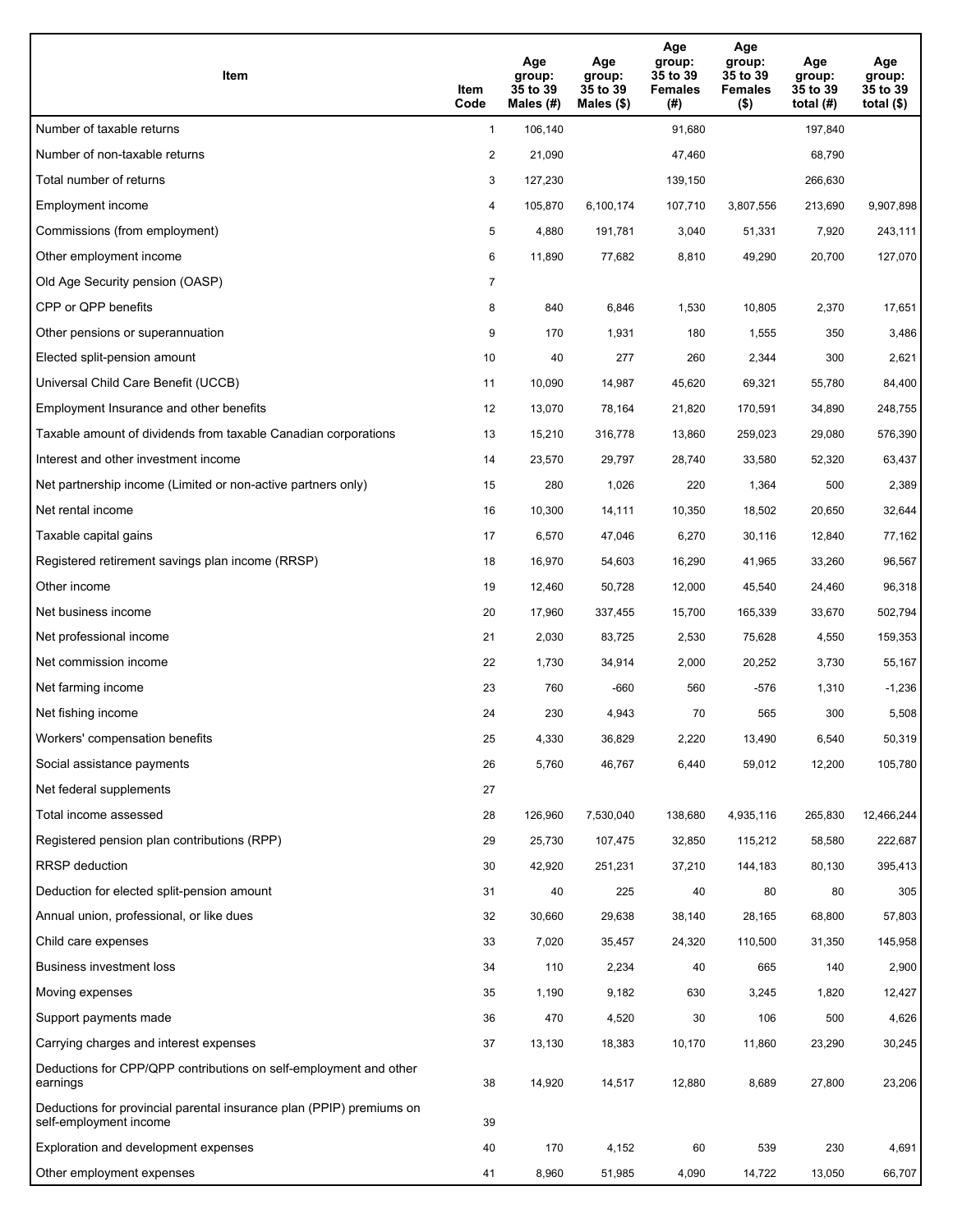| Item                                                              | Item<br>Code | Age<br>group:<br>35 to 39<br>Males (#) | Age<br>group:<br>35 to 39<br>Males (\$) | Age<br>group:<br>35 to 39<br><b>Females</b><br>(# ) | Age<br>group:<br>35 to 39<br><b>Females</b><br>$($ \$) | Age<br>group:<br>35 to 39<br>total $(H)$ | Age<br>group:<br>35 to 39<br>total $($)$ |
|-------------------------------------------------------------------|--------------|----------------------------------------|-----------------------------------------|-----------------------------------------------------|--------------------------------------------------------|------------------------------------------|------------------------------------------|
| Clergy residence deduction                                        | 42           | 350                                    | 5,055                                   | 80                                                  | 820                                                    | 430                                      | 5,875                                    |
| Other deductions                                                  | 43           | 3,430                                  | 3,263                                   | 4,120                                               | 3,208                                                  | 7,550                                    | 6,471                                    |
| Total deductions before adjustments                               | 44           | 85,390                                 | 537,358                                 | 85,460                                              | 442,259                                                | 170,860                                  | 979,622                                  |
| Social benefits repayment                                         | 45           | 1,620                                  | 1,936                                   | 220                                                 | 253                                                    | 1,840                                    | 2,189                                    |
| Net income after adjustments                                      | 46           | 126,320                                | 6,997,668                               | 137,690                                             | 4,498,423                                              | 264,200                                  | 11,497,184                               |
| Canadian Forces personnel and police deduction                    | 47           | 20                                     | 413                                     |                                                     |                                                        | 20                                       | 440                                      |
| Security options deductions                                       | 48           | 520                                    | 10,279                                  | 270                                                 | 4,344                                                  | 790                                      | 14,623                                   |
| Other payments deductions                                         | 49           | 9,940                                  | 83,596                                  | 8,570                                               | 72,511                                                 | 18,510                                   | 156,107                                  |
| Non-capital losses of other years                                 | 50           | 260                                    | 2,118                                   | 290                                                 | 2,102                                                  | 550                                      | 4,219                                    |
| Net capital losses of other years                                 | 51           | 1,530                                  | 4,153                                   | 1,020                                               | 1,578                                                  | 2,540                                    | 5,731                                    |
| Capital gains deduction                                           | 52           | 170                                    | 11,306                                  | 130                                                 | 7,524                                                  | 300                                      | 18,830                                   |
| Northern residents deductions                                     | 53           | 2,130                                  | 7,192                                   | 1,070                                               | 2,765                                                  | 3,210                                    | 9,958                                    |
| Additional deductions                                             | 54           | 70                                     | 3,092                                   | 80                                                  | 1,366                                                  | 150                                      | 4,463                                    |
| Farming/fishing losses of prior years                             | 55           | 30                                     | 380                                     | 30                                                  | 212                                                    | 50                                       | 592                                      |
| Total deductions from net income                                  | 56           | 14,470                                 | 122,553                                 | 11,380                                              | 92,443                                                 | 25,850                                   | 215,002                                  |
| Taxable income assessed                                           | 57           | 123,180                                | 6,876,982                               | 134,830                                             | 4,406,389                                              | 258,200                                  | 11,284,459                               |
| Basic personal amount                                             | 58           | 127,220                                | 1,363,718                               | 139,130                                             | 1,492,482                                              | 266,590                                  | 2,858,527                                |
| Age amount                                                        | 59           |                                        |                                         |                                                     |                                                        |                                          |                                          |
| Spouse or common-law partner amount                               | 60           | 24,370                                 | 182,832                                 | 8,270                                               | 62,794                                                 | 32,660                                   | 245,800                                  |
| Amount for eligible dependant                                     | 61           | 2,520                                  | 26,322                                  | 16,330                                              | 171,648                                                | 18,860                                   | 198,011                                  |
| Amount for children 17 and under                                  | 62           | 49,650                                 | 210,380                                 | 41,440                                              | 164,004                                                | 91,130                                   | 374,527                                  |
| Amount for infirm dependants age 18 or older                      | 63           | 40                                     | 186                                     | 40                                                  | 236                                                    | 80                                       | 421                                      |
| CPP or QPP contributions through employment                       | 64           | 99,960                                 | 183,297                                 | 96,400                                              | 137,996                                                | 196,370                                  | 321,298                                  |
| CPP or QPP contributions on self-employment and other<br>earnings | 65           | 14,920                                 | 14,517                                  | 12,880                                              | 8,689                                                  | 27,800                                   | 23,206                                   |
| Employment Insurance premiums                                     | 66           | 93,530                                 | 64,841                                  | 93,280                                              | 51,633                                                 | 186,810                                  | 116,474                                  |
| PPIP premiums paid                                                | 67           |                                        |                                         |                                                     |                                                        |                                          |                                          |
| PPIP premiums payable on employment income                        | 68           |                                        |                                         |                                                     |                                                        |                                          |                                          |
| PPIP premiums payable on self-employment income                   | 69           |                                        |                                         |                                                     |                                                        |                                          |                                          |
| Volunteer firefighters' amount                                    | 70           | 440                                    | 1,308                                   | 50                                                  | 153                                                    | 490                                      | 1,461                                    |
| Canada employment amount                                          | 71           | 104,190                                | 113,213                                 | 103,520                                             | 111,645                                                | 207,730                                  | 224,873                                  |
| Public transit amount                                             | 72           | 11,050                                 | 9,197                                   | 11,260                                              | 8,795                                                  | 22,310                                   | 17,995                                   |
| Children's fitness amount                                         | 73           | 25,580                                 | 14,106                                  | 18,920                                              | 9,955                                                  | 44,500                                   | 24,061                                   |
| Children's arts amount                                            | 74           | 10,720                                 | 5,368                                   | 8,030                                               | 3,824                                                  | 18,750                                   | 9,192                                    |
| Home buyers' amount                                               | 75           | 1,530                                  | 7,140                                   | 980                                                 | 4,467                                                  | 2,510                                    | 11,612                                   |
| Pension income amount                                             | 76           | 200                                    | 349                                     | 420                                                 | 761                                                    | 620                                      | 1,110                                    |
| Caregiver amount                                                  | $77\,$       | 2,440                                  | 14,148                                  | 1,780                                               | 9,854                                                  | 4,220                                    | 24,002                                   |
| Disability amount                                                 | 78           | 1,150                                  | 8,637                                   | 1,150                                               | 8,702                                                  | 2,300                                    | 17,339                                   |
| Disability amount transferred from a dependant                    | 79           | 1,640                                  | 19,077                                  | 1,540                                               | 17,622                                                 | 3,190                                    | 36,723                                   |
| Interest paid on student loans                                    | 80           | 4,930                                  | 2,735                                   | 7,140                                               | 4,133                                                  | 12,070                                   | 6,868                                    |
| Tuition, education, and textbook amounts                          | 81           | 7,380                                  | 34,837                                  | 10,380                                              | 43,785                                                 | 17,760                                   | 78,631                                   |
| Tuition, education, and textbook amounts transferred from a child | 82           | 400                                    | 1,007                                   | 520                                                 | 1,553                                                  | 920                                      | 2,561                                    |
| Amounts transferred from spouse or common-law partner             | 83           | 4,840                                  | 18,380                                  | 5,180                                               | 20,672                                                 | 10,050                                   | 39,179                                   |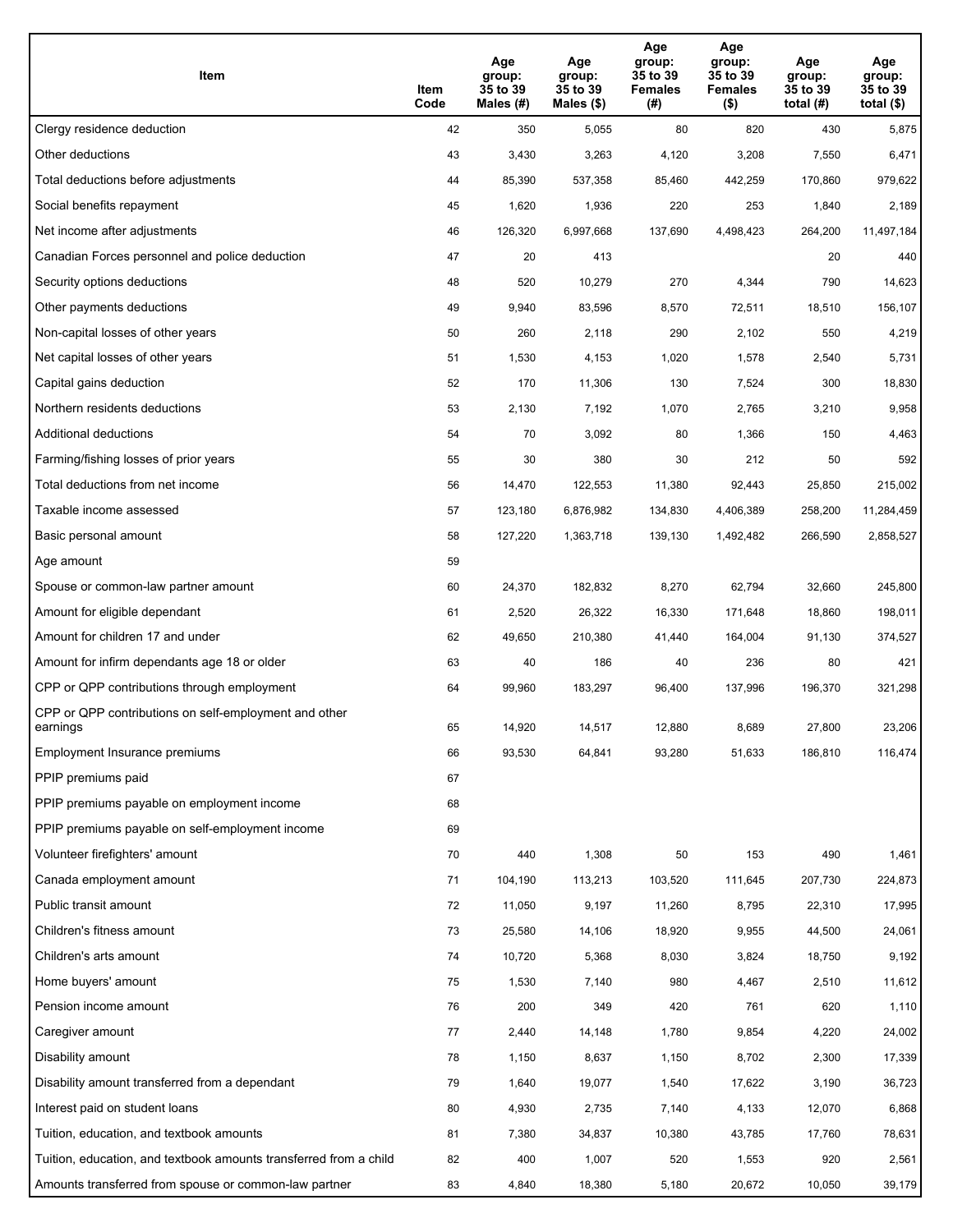| <b>Item</b>                                         | Item<br>Code | Age<br>group:<br>35 to 39<br>Males (#) | Age<br>group:<br>35 to 39<br>Males $(\$)$ | Age<br>group:<br>35 to 39<br><b>Females</b><br>(#) | Age<br>group:<br>35 to 39<br><b>Females</b><br>$($ \$) | Age<br>group:<br>35 to 39<br>total $(H)$ | Age<br>group:<br>35 to 39<br>total $($)$ |
|-----------------------------------------------------|--------------|----------------------------------------|-------------------------------------------|----------------------------------------------------|--------------------------------------------------------|------------------------------------------|------------------------------------------|
| Medical expenses                                    | 84           | 7,500                                  | 15,279                                    | 13,550                                             | 24,177                                                 | 21,040                                   | 39,458                                   |
| Total tax credits on personal amounts               | 85           | 127,220                                | 346,693                                   | 139,140                                            | 353,982                                                | 266,610                                  | 701,106                                  |
| Allowable charitable donations and government gifts | 86           | 29,110                                 | 43,004                                    | 23,560                                             | 23,879                                                 | 52,670                                   | 66,890                                   |
| Eligible cultural and ecological gifts              | 87           | 40                                     | 20                                        |                                                    |                                                        | 60                                       | 38                                       |
| Total tax credit on donations and gifts             | 88           | 29,020                                 | 11,861                                    | 23,480                                             | 6,457                                                  | 52,500                                   | 18,319                                   |
| Total federal non-refundable tax credits            | 89           | 127,220                                | 358,554                                   | 139,140                                            | 360,439                                                | 266,610                                  | 719,425                                  |
| Federal dividend tax credit                         | 90           | 14,580                                 | 41,899                                    | 12,450                                             | 34,083                                                 | 27,040                                   | 76,062                                   |
| Overseas employment tax credit                      | 91           | 90                                     | 982                                       |                                                    |                                                        | 100                                      | 1,023                                    |
| Minimum tax carryover                               | 92           | 180                                    | 407                                       | 130                                                | 220                                                    | 310                                      | 628                                      |
| Basic federal tax                                   | 93           | 100,460                                | 907,988                                   | 84,560                                             | 428,765                                                | 185,030                                  | 1,336,822                                |
| Federal Foreign Tax Credit                          | 94           | 4,730                                  | 10,081                                    | 3,470                                              | 3,045                                                  | 8,200                                    | 13,128                                   |
| Federal Political contribution tax credit           | 95           | 380                                    | 59                                        | 210                                                | 30                                                     | 580                                      | 89                                       |
| <b>Investment Tax Credit</b>                        | 96           | 140                                    | 275                                       | 50                                                 | 47                                                     | 190                                      | 322                                      |
| Labour-sponsored funds tax credit                   | 97           | 100                                    | 63                                        | 40                                                 | 25                                                     | 140                                      | 88                                       |
| Alternative minimum tax payable                     | 98           | 190                                    | 659                                       | 150                                                | 377                                                    | 340                                      | 1,037                                    |
| Net federal tax                                     | 99           | 100,210                                | 897,552                                   | 84,310                                             | 425,633                                                | 184,530                                  | 1,323,253                                |
| CPP contributions on self-employment                | 100          | 14,920                                 | 29,034                                    | 12,870                                             | 17,378                                                 | 27,800                                   | 46,412                                   |
| Social Benefits repayment                           | 101          | 1,620                                  | 1,936                                     | 220                                                | 253                                                    | 1,840                                    | 2,189                                    |
| <b>Net Provincial Tax</b>                           | 102          | 96,660                                 | 381,473                                   | 77,180                                             | 171.669                                                | 173,850                                  | 553,173                                  |
| Total tax payable                                   | 103          | 106,140                                | 1,310,003                                 | 91,680                                             | 615,013                                                | 197,840                                  | 1,925,116                                |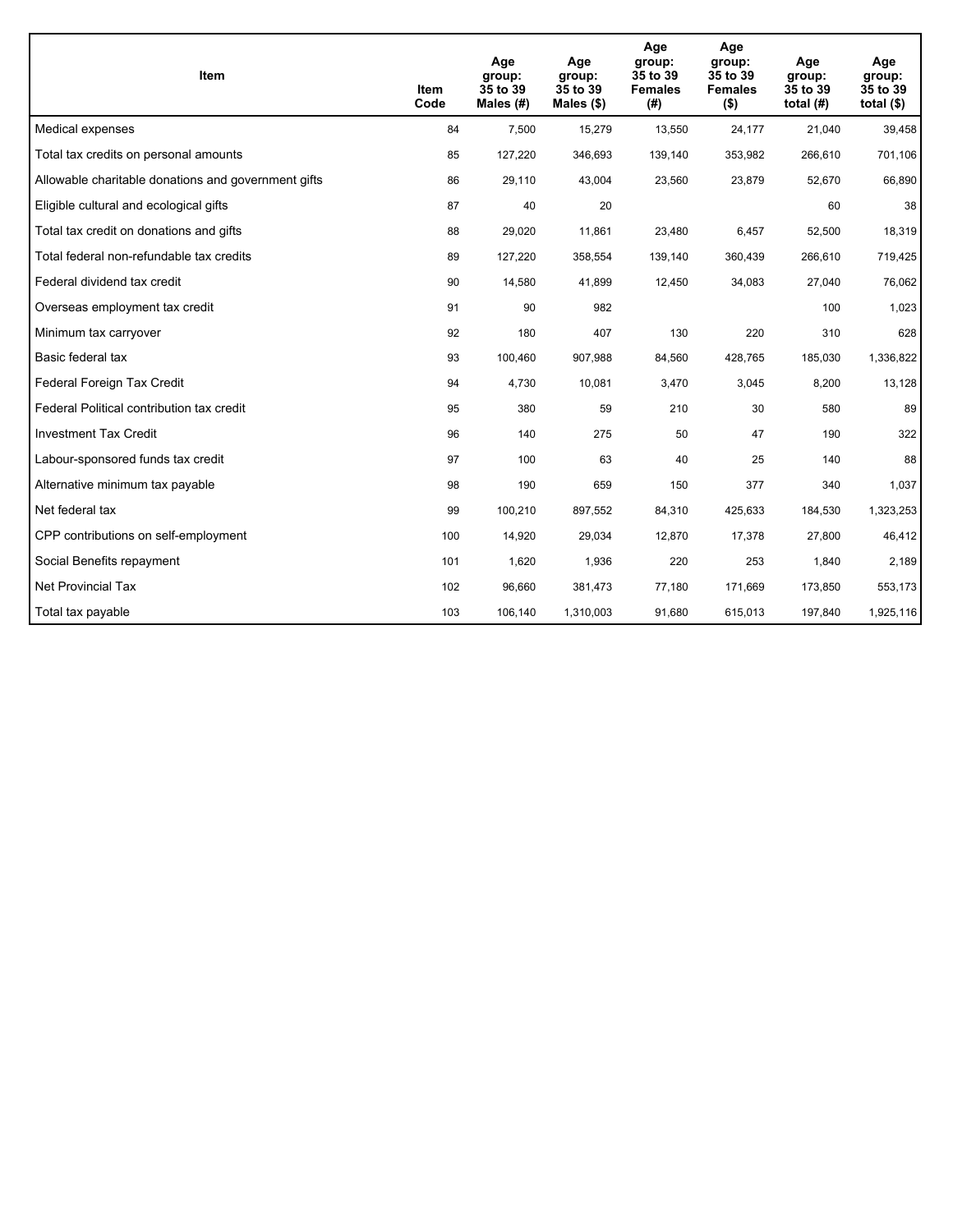| <b>Item</b>                                                                                    | Item<br>Code   | Age<br>group:<br>40 to 44<br>Males $(H)$ | Age<br>group:<br>40 to 44<br>Males (\$) | Age<br>group:<br>40 to 44<br><b>Females</b><br>(#) | Age<br>group:<br>40 to 44<br><b>Females</b><br>$($ \$) | Age<br>group:<br>40 to 44<br>total $(H)$ | Age<br>group:<br>40 to 44<br>total $($ |
|------------------------------------------------------------------------------------------------|----------------|------------------------------------------|-----------------------------------------|----------------------------------------------------|--------------------------------------------------------|------------------------------------------|----------------------------------------|
| Number of taxable returns                                                                      | $\mathbf{1}$   | 116,840                                  |                                         | 104,730                                            |                                                        | 221,590                                  |                                        |
| Number of non-taxable returns                                                                  | $\overline{2}$ | 24,270                                   |                                         | 48,990                                             |                                                        | 73,510                                   |                                        |
| Total number of returns                                                                        | 3              | 141,110                                  |                                         | 153,720                                            |                                                        | 295,100                                  |                                        |
| Employment income                                                                              | 4              | 112,710                                  | 7,119,005                               | 118,870                                            | 4,601,369                                              | 231,710                                  | 11,720,413                             |
| Commissions (from employment)                                                                  | 5              | 4,750                                    | 233,612                                 | 3,170                                              | 74,342                                                 | 7,920                                    | 307,954                                |
| Other employment income                                                                        | 6              | 14,590                                   | 129,523                                 | 10,360                                             | 59,990                                                 | 24,960                                   | 189,729                                |
| Old Age Security pension (OASP)                                                                | $\overline{7}$ |                                          |                                         |                                                    |                                                        |                                          |                                        |
| CPP or QPP benefits                                                                            | 8              | 1,670                                    | 13,560                                  | 3,130                                              | 22,463                                                 | 4,800                                    | 36,023                                 |
| Other pensions or superannuation                                                               | 9              | 460                                      | 7,409                                   | 330                                                | 4,229                                                  | 790                                      | 11,670                                 |
| Elected split-pension amount                                                                   | 10             | 100                                      | 539                                     | 670                                                | 6,893                                                  | 770                                      | 7,445                                  |
| Universal Child Care Benefit (UCCB)                                                            | 11             | 8,460                                    | 11,675                                  | 24,450                                             | 32,669                                                 | 32,940                                   | 44,394                                 |
| Employment Insurance and other benefits                                                        | 12             | 12,580                                   | 76,934                                  | 15,390                                             | 92,493                                                 | 27,970                                   | 169,427                                |
| Taxable amount of dividends from taxable Canadian corporations                                 | 13             | 19,560                                   | 486,449                                 | 19,100                                             | 360,601                                                | 38,660                                   | 847,249                                |
| Interest and other investment income                                                           | 14             | 29,690                                   | 58,385                                  | 37,890                                             | 64,203                                                 | 67,600                                   | 122,638                                |
| Net partnership income (Limited or non-active partners only)                                   | 15             | 550                                      | 1,172                                   | 340                                                | 1,177                                                  | 890                                      | 2,349                                  |
| Net rental income                                                                              | 16             | 12,790                                   | 25,883                                  | 13,580                                             | 33,558                                                 | 26,380                                   | 59,513                                 |
| Taxable capital gains                                                                          | 17             | 8,640                                    | 112,898                                 | 9,120                                              | 59,566                                                 | 17,770                                   | 172,540                                |
| Registered retirement savings plan income (RRSP)                                               | 18             | 20,210                                   | 80,448                                  | 19,250                                             | 66,071                                                 | 39,460                                   | 146,519                                |
| Other income                                                                                   | 19             | 14,930                                   | 78,530                                  | 15,660                                             | 64,063                                                 | 30,600                                   | 142,632                                |
| Net business income                                                                            | 20             | 20,850                                   | 395,458                                 | 18,310                                             | 206,160                                                | 39,160                                   | 601,634                                |
| Net professional income                                                                        | 21             | 2,300                                    | 114,845                                 | 2,780                                              | 83,571                                                 | 5,080                                    | 198,430                                |
| Net commission income                                                                          | 22             | 2,040                                    | 50,274                                  | 2,360                                              | 26,477                                                 | 4,400                                    | 76,751                                 |
| Net farming income                                                                             | 23             | 1,100                                    | $-2,103$                                | 820                                                | -559                                                   | 1,930                                    | $-2,563$                               |
| Net fishing income                                                                             | 24             | 260                                      | 5,033                                   | 110                                                | 1,387                                                  | 370                                      | 6,420                                  |
| Workers' compensation benefits                                                                 | 25             | 5,170                                    | 47,501                                  | 2,800                                              | 19,675                                                 | 7,960                                    | 67,175                                 |
| Social assistance payments                                                                     | 26             | 6,990                                    | 57,484                                  | 6,950                                              | 63,121                                                 | 13,940                                   | 120,616                                |
| Net federal supplements                                                                        | 27             |                                          |                                         |                                                    |                                                        |                                          |                                        |
| Total income assessed                                                                          | 28             | 140,790                                  | 9,104,742                               | 153,110                                            | 5,961,027                                              | 294,090                                  | 15,066,699                             |
| Registered pension plan contributions (RPP)                                                    | 29             | 30,530                                   | 140,705                                 | 38,720                                             | 148,701                                                | 69,250                                   | 289,406                                |
| <b>RRSP</b> deduction                                                                          | 30             | 48,520                                   | 327,307                                 | 43,170                                             | 195,684                                                | 91,690                                   | 522,991                                |
| Deduction for elected split-pension amount                                                     | 31             | 210                                      | 1,709                                   | 60                                                 | 240                                                    | 260                                      | 1,950                                  |
| Annual union, professional, or like dues                                                       | 32             | 34,870                                   | 35,338                                  | 43,220                                             | 34,429                                                 | 78,090                                   | 69,767                                 |
| Child care expenses                                                                            | 33             | 7,950                                    | 39,016                                  | 19,490                                             | 81,466                                                 | 27,440                                   | 120,490                                |
| Business investment loss                                                                       | 34             | 140                                      | 3,740                                   | 60                                                 | 1,678                                                  | 200                                      | 5,418                                  |
| Moving expenses                                                                                | 35             | 930                                      | 8,124                                   | 570                                                | 3,457                                                  | 1,490                                    | 11,581                                 |
| Support payments made                                                                          | 36             | 1,000                                    | 10,549                                  | 40                                                 | 228                                                    | 1,040                                    | 10,777                                 |
| Carrying charges and interest expenses                                                         | 37             | 18,100                                   | 34,836                                  | 15,020                                             | 21,423                                                 | 33,130                                   | 56,263                                 |
| Deductions for CPP/QPP contributions on self-employment and other<br>earnings                  | 38             | 17,060                                   | 16,868                                  | 15,160                                             | 10,420                                                 | 32,230                                   | 27,292                                 |
| Deductions for provincial parental insurance plan (PPIP) premiums on<br>self-employment income | 39             |                                          |                                         |                                                    |                                                        |                                          |                                        |
| Exploration and development expenses                                                           | 40             | 380                                      | 7,087                                   | 130                                                | 2,278                                                  | 510                                      | 9,365                                  |
| Other employment expenses                                                                      | 41             | 10,150                                   | 63,705                                  | 5,080                                              | 21,667                                                 | 15,230                                   | 85,372                                 |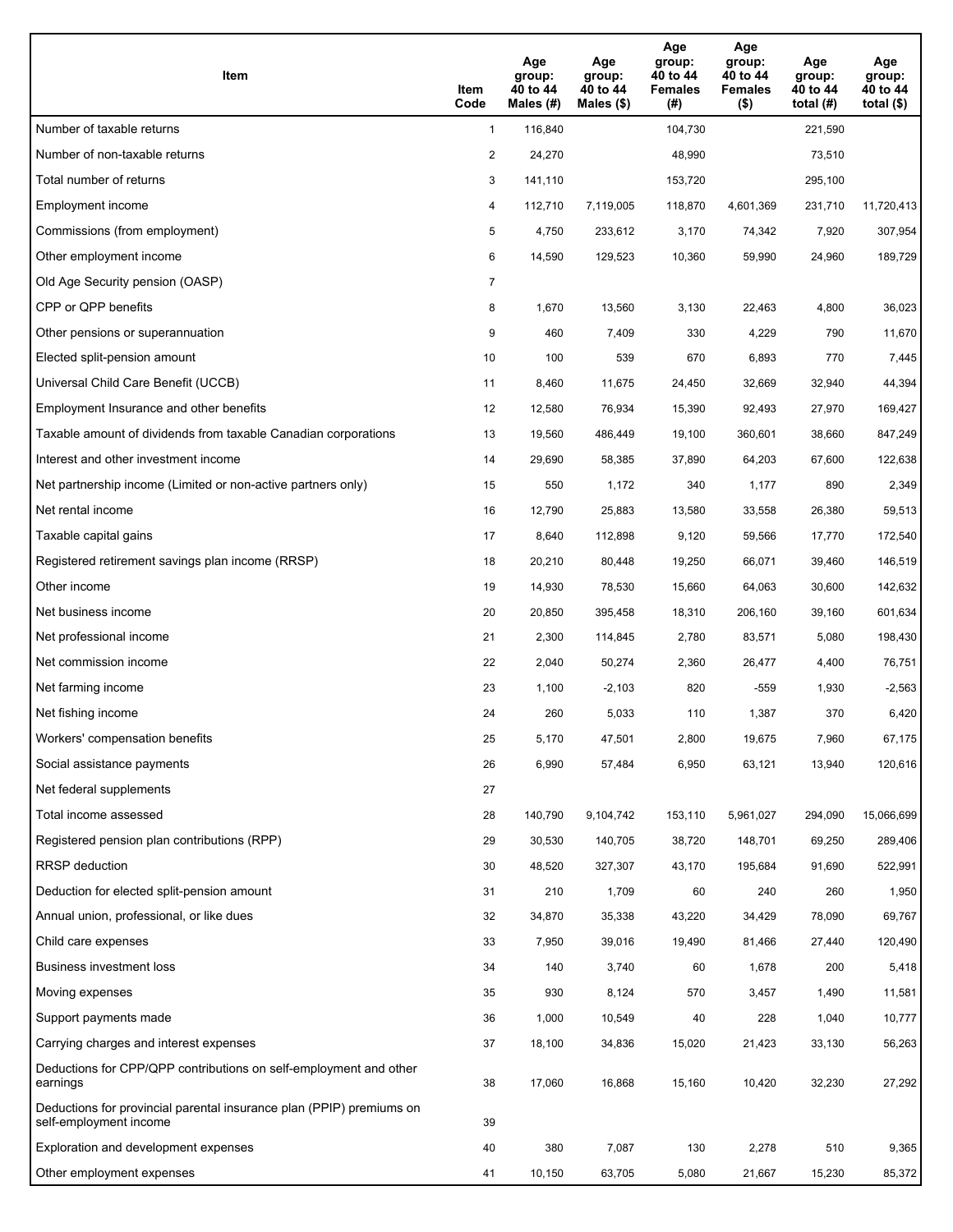| Item                                                              | Item<br>Code | Age<br>group:<br>40 to 44<br>Males (#) | Age<br>group:<br>40 to 44<br>Males (\$) | Age<br>group:<br>40 to 44<br><b>Females</b><br>(# ) | Age<br>group:<br>40 to 44<br><b>Females</b><br>$($ \$) | Age<br>group:<br>40 to 44<br>total $(H)$ | Age<br>group:<br>40 to 44<br>total $($)$ |
|-------------------------------------------------------------------|--------------|----------------------------------------|-----------------------------------------|-----------------------------------------------------|--------------------------------------------------------|------------------------------------------|------------------------------------------|
| Clergy residence deduction                                        | 42           | 420                                    | 6,495                                   | 100                                                 | 1,105                                                  | 510                                      | 7,600                                    |
| Other deductions                                                  | 43           | 3,810                                  | 4,538                                   | 4,440                                               | 4,167                                                  | 8,250                                    | 8,707                                    |
| Total deductions before adjustments                               | 44           | 96,630                                 | 700,037                                 | 95,550                                              | 527,061                                                | 192,180                                  | 1,227,118                                |
| Social benefits repayment                                         | 45           | 1,710                                  | 2,049                                   | 260                                                 | 298                                                    | 1,970                                    | 2,348                                    |
| Net income after adjustments                                      | 46           | 139,970                                | 8,412,060                               | 151,800                                             | 5,442,275                                              | 291,950                                  | 13,855,280                               |
| Canadian Forces personnel and police deduction                    | 47           | 20                                     | 738                                     |                                                     |                                                        | 30                                       | 751                                      |
| Security options deductions                                       | 48           | 730                                    | 28,717                                  | 280                                                 | 8,066                                                  | 1,010                                    | 36,783                                   |
| Other payments deductions                                         | 49           | 11,960                                 | 104,993                                 | 9,660                                               | 82,804                                                 | 21,620                                   | 187,809                                  |
| Non-capital losses of other years                                 | 50           | 310                                    | 3,552                                   | 380                                                 | 2,415                                                  | 690                                      | 5,968                                    |
| Net capital losses of other years                                 | 51           | 2,200                                  | 5,844                                   | 1,640                                               | 4,059                                                  | 3,840                                    | 9,903                                    |
| Capital gains deduction                                           | 52           | 240                                    | 17,133                                  | 180                                                 | 11,141                                                 | 420                                      | 28,274                                   |
| Northern residents deductions                                     | 53           | 2,190                                  | 7,534                                   | 1,200                                               | 3,276                                                  | 3,390                                    | 10,810                                   |
| Additional deductions                                             | 54           | 90                                     | 2,119                                   | 90                                                  | 1,047                                                  | 180                                      | 3,176                                    |
| Farming/fishing losses of prior years                             | 55           | 60                                     | 603                                     | 40                                                  | 283                                                    | 90                                       | 885                                      |
| Total deductions from net income                                  | 56           | 17,460                                 | 171,248                                 | 13,330                                              | 113,148                                                | 30,800                                   | 284,417                                  |
| Taxable income assessed                                           | 57           | 135,960                                | 8,241,388                               | 148,130                                             | 5,329,305                                              | 284,270                                  | 13,571,617                               |
| Basic personal amount                                             | 58           | 141,100                                | 1,514,951                               | 153,710                                             | 1,651,393                                              | 295,080                                  | 3,168,919                                |
| Age amount                                                        | 59           |                                        |                                         |                                                     |                                                        |                                          |                                          |
| Spouse or common-law partner amount                               | 60           | 26,800                                 | 207,141                                 | 9,840                                               | 74,702                                                 | 36,650                                   | 282,003                                  |
| Amount for eligible dependant                                     | 61           | 3,690                                  | 38,347                                  | 19,050                                              | 198,282                                                | 22,740                                   | 236,651                                  |
| Amount for children 17 and under                                  | 62           | 59,000                                 | 252,134                                 | 46,220                                              | 172,700                                                | 105,250                                  | 424,969                                  |
| Amount for infirm dependants age 18 or older                      | 63           | 70                                     | 321                                     | 70                                                  | 313                                                    | 130                                      | 634                                      |
| CPP or QPP contributions through employment                       | 64           | 106,170                                | 199,129                                 | 106,060                                             | 161,676                                                | 212,230                                  | 360,806                                  |
| CPP or QPP contributions on self-employment and other<br>earnings | 65           | 17.060                                 | 16,868                                  | 15,160                                              | 10,420                                                 | 32,230                                   | 27,292                                   |
| Employment Insurance premiums                                     | 66           | 96,750                                 | 68,449                                  | 100,910                                             | 59,344                                                 | 197,660                                  | 127,793                                  |
| PPIP premiums paid                                                | 67           |                                        |                                         |                                                     |                                                        |                                          |                                          |
| PPIP premiums payable on employment income                        | 68           |                                        |                                         |                                                     |                                                        |                                          |                                          |
| PPIP premiums payable on self-employment income                   | 69           |                                        |                                         |                                                     |                                                        |                                          |                                          |
| Volunteer firefighters' amount                                    | 70           | 450                                    | 1,349                                   | 60                                                  | 168                                                    | 510                                      | 1,517                                    |
| Canada employment amount                                          | 71           | 112,170                                | 121,820                                 | 113,550                                             | 122,679                                                | 225,730                                  | 244,509                                  |
| Public transit amount                                             | 72           | 11,240                                 | 9,529                                   | 12,260                                              | 9,984                                                  | 23,510                                   | 19,513                                   |
| Children's fitness amount                                         | 73           | 34,120                                 | 22,051                                  | 23,100                                              | 13,712                                                 | 57,220                                   | 35,765                                   |
| Children's arts amount                                            | 74           | 16,130                                 | 9,449                                   | 10,990                                              | 6,014                                                  | 27,130                                   | 15,464                                   |
| Home buyers' amount                                               | 75           | 1,030                                  | 4,757                                   | 770                                                 | 3,507                                                  | 1,810                                    | 8,264                                    |
| Pension income amount                                             | 76           | 520                                    | 942                                     | 960                                                 | 1,795                                                  | 1,480                                    | 2,741                                    |
| Caregiver amount                                                  | $77\,$       | 3,750                                  | 22,632                                  | 2,830                                               | 16,378                                                 | 6,580                                    | 39,016                                   |
| Disability amount                                                 | 78           | 1,600                                  | 12,031                                  | 1,650                                               | 12,404                                                 | 3,250                                    | 24,435                                   |
| Disability amount transferred from a dependant                    | 79           | 2,600                                  | 29,829                                  | 2,020                                               | 21,998                                                 | 4,620                                    | 51,827                                   |
| Interest paid on student loans                                    | 80           | 2,640                                  | 1,467                                   | 4,000                                               | 2,277                                                  | 6,640                                    | 3,743                                    |
| Tuition, education, and textbook amounts                          | 81           | 5,370                                  | 20,458                                  | 8,970                                               | 34,017                                                 | 14,340                                   | 54,480                                   |
| Tuition, education, and textbook amounts transferred from a child | 82           | 2,160                                  | 8,044                                   | 3,100                                               | 12,664                                                 | 5,260                                    | 20,707                                   |
| Amounts transferred from spouse or common-law partner             | 83           | 5,090                                  | 19,377                                  | 5,490                                               | 20,956                                                 | 10,600                                   | 40,397                                   |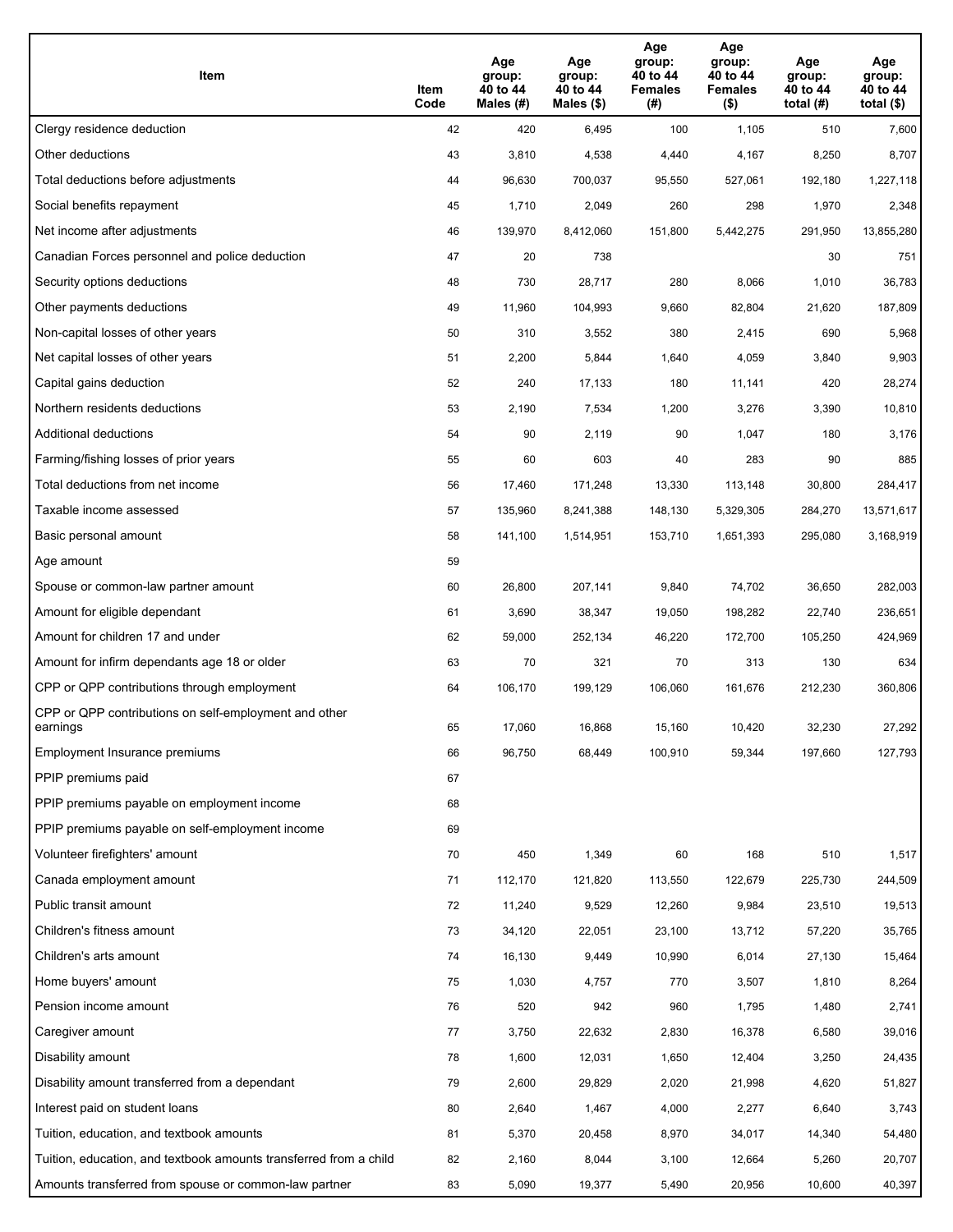| Item                                                | Item<br>Code | Age<br>group:<br>40 to 44<br>Males $(H)$ | Age<br>group:<br>40 to 44<br>Males $(\$)$ | Age<br>group:<br>40 to 44<br><b>Females</b><br>(# ) | Age<br>group:<br>40 to 44<br><b>Females</b><br>$($ \$) | Age<br>group:<br>40 to 44<br>total $(H)$ | Age<br>group:<br>40 to 44<br>total $($)$ |
|-----------------------------------------------------|--------------|------------------------------------------|-------------------------------------------|-----------------------------------------------------|--------------------------------------------------------|------------------------------------------|------------------------------------------|
| Medical expenses                                    | 84           | 10,410                                   | 23,188                                    | 17,200                                              | 34,329                                                 | 27,600                                   | 57,517                                   |
| Total tax credits on personal amounts               | 85           | 141,110                                  | 390,708                                   | 153,710                                             | 396,293                                                | 295,090                                  | 787,449                                  |
| Allowable charitable donations and government gifts | 86           | 35,370                                   | 65,197                                    | 29,190                                              | 36,290                                                 | 64,570                                   | 101,517                                  |
| Eligible cultural and ecological gifts              | 87           |                                          |                                           | 50                                                  | 26                                                     | 90                                       | 112                                      |
| Total tax credit on donations and gifts             | 88           | 35,270                                   | 18,159                                    | 29,110                                              | 9,917                                                  | 64,390                                   | 28,085                                   |
| Total federal non-refundable tax credits            | 89           | 141,110                                  | 408,866                                   | 153,710                                             | 406,211                                                | 295,090                                  | 815,534                                  |
| Federal dividend tax credit                         | 90           | 18,630                                   | 64,679                                    | 16,590                                              | 47,548                                                 | 35,230                                   | 112,253                                  |
| Overseas employment tax credit                      | 91           | 90                                       | 890                                       |                                                     |                                                        | 100                                      | 918                                      |
| Minimum tax carryover                               | 92           | 300                                      | 826                                       | 220                                                 | 400                                                    | 520                                      | 1,226                                    |
| Basic federal tax                                   | 93           | 110,050                                  | 1,148,513                                 | 96.740                                              | 548.885                                                | 206.800                                  | 1,697,465                                |
| Federal Foreign Tax Credit                          | 94           | 6,260                                    | 13,501                                    | 5,030                                               | 3,352                                                  | 11,290                                   | 16,869                                   |
| Federal Political contribution tax credit           | 95           | 510                                      | 83                                        | 260                                                 | 34                                                     | 770                                      | 118                                      |
| <b>Investment Tax Credit</b>                        | 96           | 280                                      | 853                                       | 80                                                  | 181                                                    | 360                                      | 1,035                                    |
| Labour-sponsored funds tax credit                   | 97           | 110                                      | 67                                        | 90                                                  | 51                                                     | 200                                      | 119                                      |
| Alternative minimum tax payable                     | 98           | 340                                      | 885                                       | 200                                                 | 787                                                    | 540                                      | 1,672                                    |
| Net federal tax                                     | 99           | 109,590                                  | 1,135,162                                 | 96,460                                              | 545,301                                                | 206,060                                  | 1,680,515                                |
| CPP contributions on self-employment                | 100          | 17,060                                   | 33,735                                    | 15,160                                              | 20,840                                                 | 32,230                                   | 54,584                                   |
| Social Benefits repayment                           | 101          | 1,710                                    | 2,049                                     | 260                                                 | 298                                                    | 1,970                                    | 2,348                                    |
| <b>Net Provincial Tax</b>                           | 102          | 105,650                                  | 494,951                                   | 88,800                                              | 224,028                                                | 194,470                                  | 719,003                                  |
| Total tax payable                                   | 103          | 116,840                                  | 1,665,907                                 | 104,730                                             | 790,494                                                | 221,590                                  | 2,456,486                                |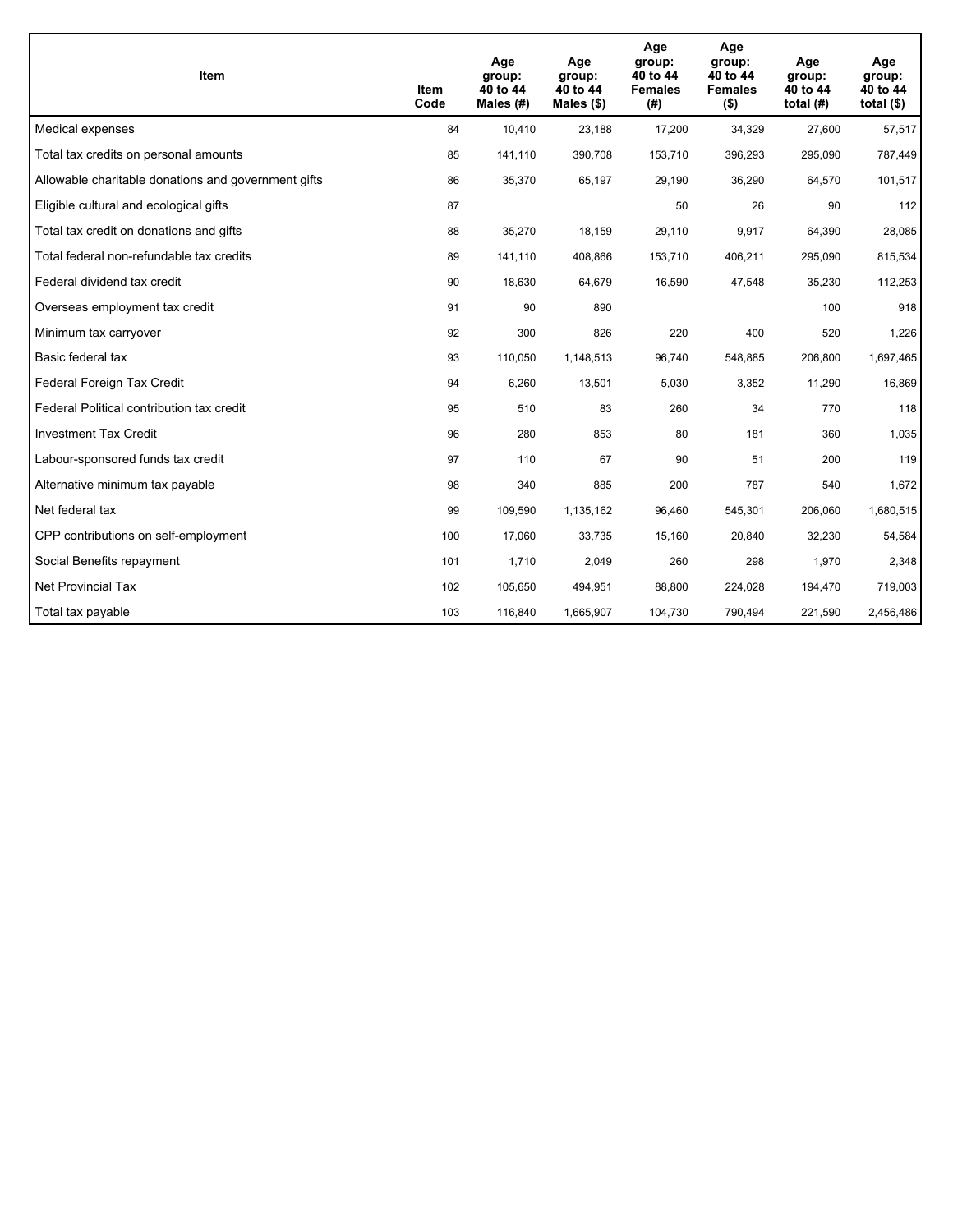| <b>Item</b>                                                                                    | Item<br>Code   | Age<br>group:<br>45 to 49<br>Males $(H)$ | Age<br>group:<br>45 to 49<br>Males (\$) | Age<br>group:<br>45 to 49<br><b>Females</b><br>(#) | Age<br>group:<br>45 to 49<br><b>Females</b><br>$($ \$) | Age<br>group:<br>45 to 49<br>total $(H)$ | Age<br>group:<br>45 to 49<br>total $(\$)$ |
|------------------------------------------------------------------------------------------------|----------------|------------------------------------------|-----------------------------------------|----------------------------------------------------|--------------------------------------------------------|------------------------------------------|-------------------------------------------|
| Number of taxable returns                                                                      | $\mathbf{1}$   | 124,240                                  |                                         | 115,240                                            |                                                        | 239,490                                  |                                           |
| Number of non-taxable returns                                                                  | $\overline{2}$ | 29,030                                   |                                         | 47,780                                             |                                                        | 76,930                                   |                                           |
| Total number of returns                                                                        | 3              | 153,270                                  |                                         | 163,020                                            |                                                        | 316,420                                  |                                           |
| Employment income                                                                              | 4              | 117,670                                  | 7,570,077                               | 126,790                                            | 5,019,658                                              | 244,520                                  | 12,590,035                                |
| Commissions (from employment)                                                                  | 5              | 4,460                                    | 238,906                                 | 3,090                                              | 78,814                                                 | 7,550                                    | 317,720                                   |
| Other employment income                                                                        | 6              | 16,990                                   | 164,591                                 | 11,200                                             | 75,287                                                 | 28,190                                   | 240,001                                   |
| Old Age Security pension (OASP)                                                                | $\overline{7}$ |                                          |                                         |                                                    |                                                        |                                          |                                           |
| CPP or QPP benefits                                                                            | 8              | 3,250                                    | 27,334                                  | 5,790                                              | 42,663                                                 | 9,040                                    | 69,997                                    |
| Other pensions or superannuation                                                               | 9              | 1,110                                    | 21,560                                  | 790                                                | 9,185                                                  | 1,900                                    | 30,744                                    |
| Elected split-pension amount                                                                   | 10             | 220                                      | 1,269                                   | 1,930                                              | 18,969                                                 | 2,160                                    | 20,326                                    |
| Universal Child Care Benefit (UCCB)                                                            | 11             | 3,980                                    | 5,182                                   | 5,430                                              | 6,381                                                  | 9,410                                    | 11,566                                    |
| Employment Insurance and other benefits                                                        | 12             | 12,690                                   | 78,530                                  | 14,150                                             | 71,315                                                 | 26,840                                   | 149,845                                   |
| Taxable amount of dividends from taxable Canadian corporations                                 | 13             | 23,750                                   | 586,090                                 | 24,680                                             | 421,132                                                | 48,430                                   | 1,007,390                                 |
| Interest and other investment income                                                           | 14             | 36,810                                   | 89,907                                  | 45,770                                             | 90,849                                                 | 82,600                                   | 181,236                                   |
| Net partnership income (Limited or non-active partners only)                                   | 15             | 690                                      | $-1,219$                                | 500                                                | 1,529                                                  | 1,190                                    | 310                                       |
| Net rental income                                                                              | 16             | 15,150                                   | 37,933                                  | 15,670                                             | 41,877                                                 | 30,840                                   | 79,907                                    |
| Taxable capital gains                                                                          | 17             | 10,640                                   | 111,482                                 | 12,150                                             | 70,010                                                 | 22,800                                   | 181,552                                   |
| Registered retirement savings plan income (RRSP)                                               | 18             | 18,360                                   | 96,162                                  | 17,890                                             | 85,403                                                 | 36,250                                   | 181,566                                   |
| Other income                                                                                   | 19             | 17,800                                   | 112,220                                 | 19,480                                             | 81,905                                                 | 37,280                                   | 194,145                                   |
| Net business income                                                                            | 20             | 22,880                                   | 420,326                                 | 19,330                                             | 211,865                                                | 42,210                                   | 632,268                                   |
| Net professional income                                                                        | 21             | 2,460                                    | 137,138                                 | 2,870                                              | 93,106                                                 | 5,330                                    | 230,244                                   |
| Net commission income                                                                          | 22             | 2,300                                    | 54,980                                  | 2,580                                              | 37,893                                                 | 4,880                                    | 92,873                                    |
| Net farming income                                                                             | 23             | 1,580                                    | $-4,799$                                | 1,260                                              | $-1,078$                                               | 2,840                                    | $-5,877$                                  |
| Net fishing income                                                                             | 24             | 380                                      | 6,036                                   | 130                                                | 1,422                                                  | 510                                      | 7,458                                     |
| Workers' compensation benefits                                                                 | 25             | 6,290                                    | 62,433                                  | 3,650                                              | 26,730                                                 | 9,940                                    | 89,163                                    |
| Social assistance payments                                                                     | 26             | 8,430                                    | 69,809                                  | 7,860                                              | 70,645                                                 | 16,300                                   | 140,454                                   |
| Net federal supplements                                                                        | 27             |                                          |                                         |                                                    |                                                        |                                          |                                           |
| Total income assessed                                                                          | 28             | 152,870                                  | 9,886,327                               | 162,280                                            | 6,578,251                                              | 315,240                                  | 16,466,012                                |
| Registered pension plan contributions (RPP)                                                    | 29             | 33,390                                   | 158,675                                 | 43,140                                             | 168,450                                                | 76,520                                   | 327,125                                   |
| RRSP deduction                                                                                 | 30             | 52,630                                   | 377,218                                 | 48,220                                             | 239,103                                                | 100,850                                  | 616,322                                   |
| Deduction for elected split-pension amount                                                     | 31             | 540                                      | 4,917                                   | 120                                                | 522                                                    | 650                                      | 5,439                                     |
| Annual union, professional, or like dues                                                       | 32             | 38,500                                   | 39,320                                  | 46,580                                             | 38,028                                                 | 85,080                                   | 77,348                                    |
| Child care expenses                                                                            | 33             | 5,260                                    | 21,350                                  | 8,920                                              | 28,853                                                 | 14,170                                   | 50,203                                    |
| Business investment loss                                                                       | 34             | 140                                      | 3,986                                   | 80                                                 | 1,945                                                  | 220                                      | 5,931                                     |
| Moving expenses                                                                                | 35             | 760                                      | 7,002                                   | 620                                                | 4,273                                                  | 1,380                                    | 11,275                                    |
| Support payments made                                                                          | 36             | 1,290                                    | 17,949                                  | 50                                                 | 563                                                    | 1,350                                    | 18,512                                    |
| Carrying charges and interest expenses                                                         | 37             | 22,570                                   | 44,285                                  | 19,750                                             | 30,436                                                 | 42,320                                   | 74,754                                    |
| Deductions for CPP/QPP contributions on self-employment and other<br>earnings                  | 38             | 19,030                                   | 18,521                                  | 16,040                                             | 11,300                                                 | 35,070                                   | 29,825                                    |
| Deductions for provincial parental insurance plan (PPIP) premiums on<br>self-employment income | 39             |                                          |                                         |                                                    |                                                        |                                          |                                           |
| Exploration and development expenses                                                           | 40             | 500                                      | 9,726                                   | 220                                                | 1,967                                                  | 730                                      | 11,693                                    |
| Other employment expenses                                                                      | 41             | 10,590                                   | 65,637                                  | 5,480                                              | 23,783                                                 | 16,070                                   | 89,420                                    |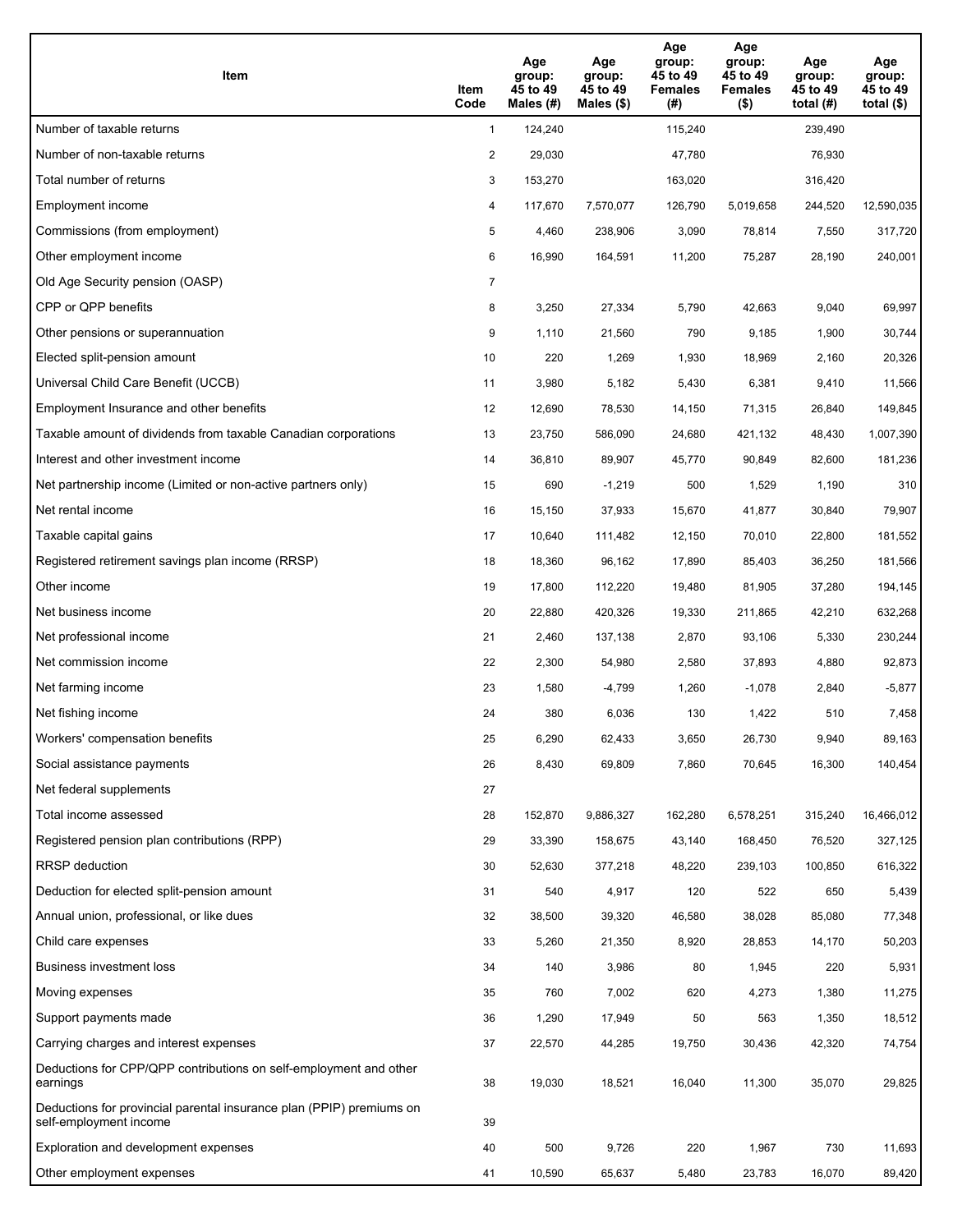| Item                                                              | Item<br>Code | Age<br>group:<br>45 to 49<br>Males (#) | Age<br>group:<br>45 to 49<br>Males (\$) | Age<br>group:<br>45 to 49<br><b>Females</b><br>(# ) | Age<br>group:<br>45 to 49<br><b>Females</b><br>$($ \$) | Age<br>group:<br>45 to 49<br>total $(#)$ | Age<br>group:<br>45 to 49<br>total $($)$ |
|-------------------------------------------------------------------|--------------|----------------------------------------|-----------------------------------------|-----------------------------------------------------|--------------------------------------------------------|------------------------------------------|------------------------------------------|
| Clergy residence deduction                                        | 42           | 410                                    | 6,399                                   | 100                                                 | 1,213                                                  | 510                                      | 7,612                                    |
| Other deductions                                                  | 43           | 4,210                                  | 5,362                                   | 4,960                                               | 5,491                                                  | 9,170                                    | 10,858                                   |
| Total deductions before adjustments                               | 44           | 104,020                                | 780,489                                 | 101,710                                             | 556,030                                                | 205,740                                  | 1,336,562                                |
| Social benefits repayment                                         | 45           | 1,890                                  | 2,255                                   | 320                                                 | 369                                                    | 2,210                                    | 2,624                                    |
| Net income after adjustments                                      | 46           | 151,850                                | 9,119,440                               | 160,880                                             | 6,031,889                                              | 312,830                                  | 15, 152, 725                             |
| Canadian Forces personnel and police deduction                    | 47           | 20                                     | 568                                     |                                                     |                                                        | 30                                       | 710                                      |
| Security options deductions                                       | 48           | 610                                    | 25,229                                  | 270                                                 | 5,486                                                  | 880                                      | 30,716                                   |
| Other payments deductions                                         | 49           | 14,500                                 | 132,280                                 | 11,420                                              | 97,653                                                 | 25,920                                   | 229,933                                  |
| Non-capital losses of other years                                 | 50           | 390                                    | 8,670                                   | 390                                                 | 3,312                                                  | 780                                      | 12,000                                   |
| Net capital losses of other years                                 | 51           | 2,800                                  | 8,340                                   | 2,460                                               | 6,166                                                  | 5,260                                    | 14,506                                   |
| Capital gains deduction                                           | 52           | 320                                    | 24,837                                  | 230                                                 | 16,428                                                 | 550                                      | 41,265                                   |
| Northern residents deductions                                     | 53           | 2,300                                  | 7,762                                   | 1,240                                               | 3,273                                                  | 3,540                                    | 11,040                                   |
| Additional deductions                                             | 54           | 90                                     | 3,107                                   | 100                                                 | 902                                                    | 190                                      | 4,009                                    |
| Farming/fishing losses of prior years                             | 55           | 90                                     | 1,548                                   | 80                                                  | 554                                                    | 170                                      | 2,103                                    |
| Total deductions from net income                                  | 56           | 20,710                                 | 212,433                                 | 15,990                                              | 133,948                                                | 36,710                                   | 346,405                                  |
| Taxable income assessed                                           | 57           | 146,640                                | 8,908,031                               | 156,230                                             | 5,898,396                                              | 302,970                                  | 14,807,800                               |
| Basic personal amount                                             | 58           | 153,260                                | 1,648,136                               | 163,020                                             | 1,755,759                                              | 316,410                                  | 3,405,297                                |
| Age amount                                                        | 59           |                                        |                                         |                                                     |                                                        |                                          |                                          |
| Spouse or common-law partner amount                               | 60           | 26,570                                 | 206,709                                 | 10,750                                              | 81,111                                                 | 37,330                                   | 287,914                                  |
| Amount for eligible dependant                                     | 61           | 3,650                                  | 37,238                                  | 15,510                                              | 158,575                                                | 19,160                                   | 195,820                                  |
| Amount for children 17 and under                                  | 62           | 52,190                                 | 202,096                                 | 34,660                                              | 114,455                                                | 86,870                                   | 316,607                                  |
| Amount for infirm dependants age 18 or older                      | 63           | 140                                    | 692                                     | 120                                                 | 615                                                    | 260                                      | 1,307                                    |
| CPP or QPP contributions through employment                       | 64           | 110,080                                | 206,974                                 | 112,790                                             | 176,024                                                | 222,860                                  | 383,004                                  |
| CPP or QPP contributions on self-employment and other<br>earnings | 65           | 19,030                                 | 18,521                                  | 16,040                                              | 11,300                                                 | 35,070                                   | 29,825                                   |
| Employment Insurance premiums                                     | 66           | 98,520                                 | 69,816                                  | 106,180                                             | 63,872                                                 | 204,700                                  | 133,690                                  |
| PPIP premiums paid                                                | 67           |                                        |                                         |                                                     |                                                        |                                          |                                          |
| PPIP premiums payable on employment income                        | 68           |                                        |                                         |                                                     |                                                        |                                          |                                          |
| PPIP premiums payable on self-employment income                   | 69           |                                        |                                         |                                                     |                                                        |                                          |                                          |
| Volunteer firefighters' amount                                    | 70           | 450                                    | 1,341                                   | 70                                                  | 204                                                    | 520                                      | 1,545                                    |
| Canada employment amount                                          | 71           | 117,540                                | 127,590                                 | 120,490                                             | 130,358                                                | 238,040                                  | 257,953                                  |
| Public transit amount                                             | 72           | 11,400                                 | 9,544                                   | 12,900                                              | 10,699                                                 | 24,300                                   | 20,244                                   |
| Children's fitness amount                                         | 73           | 27,800                                 | 17,549                                  | 16,200                                              | 9,131                                                  | 44,000                                   | 26,682                                   |
| Children's arts amount                                            | 74           | 13,350                                 | 8,038                                   | 7,660                                               | 4,229                                                  | 21,010                                   | 12,268                                   |
| Home buyers' amount                                               | 75           | 720                                    | 3,332                                   | 550                                                 | 2,439                                                  | 1,270                                    | 5,771                                    |
| Pension income amount                                             | 76           | 1,290                                  | 2,416                                   | 2,610                                               | 4,955                                                  | 3,900                                    | 7,375                                    |
| Caregiver amount                                                  | $77\,$       | 4,060                                  | 23,960                                  | 3,140                                               | 17,251                                                 | 7,200                                    | 41,220                                   |
| Disability amount                                                 | 78           | 2,180                                  | 16,394                                  | 2,460                                               | 18,542                                                 | 4,640                                    | 34,935                                   |
| Disability amount transferred from a dependant                    | 79           | 2,620                                  | 28,437                                  | 2,160                                               | 21,901                                                 | 4,780                                    | 50,338                                   |
| Interest paid on student loans                                    | 80           | 1,290                                  | 665                                     | 2,420                                               | 1,245                                                  | 3,710                                    | 1,911                                    |
| Tuition, education, and textbook amounts                          | 81           | 4,000                                  | 13,134                                  | 7,400                                               | 25,408                                                 | 11,400                                   | 38,559                                   |
| Tuition, education, and textbook amounts transferred from a child | 82           | 9,270                                  | 43,401                                  | 8,790                                               | 41,182                                                 | 18,060                                   | 84,588                                   |
| Amounts transferred from spouse or common-law partner             | 83           | 4,300                                  | 16,476                                  | 4,460                                               | 16,936                                                 | 8,760                                    | 33,420                                   |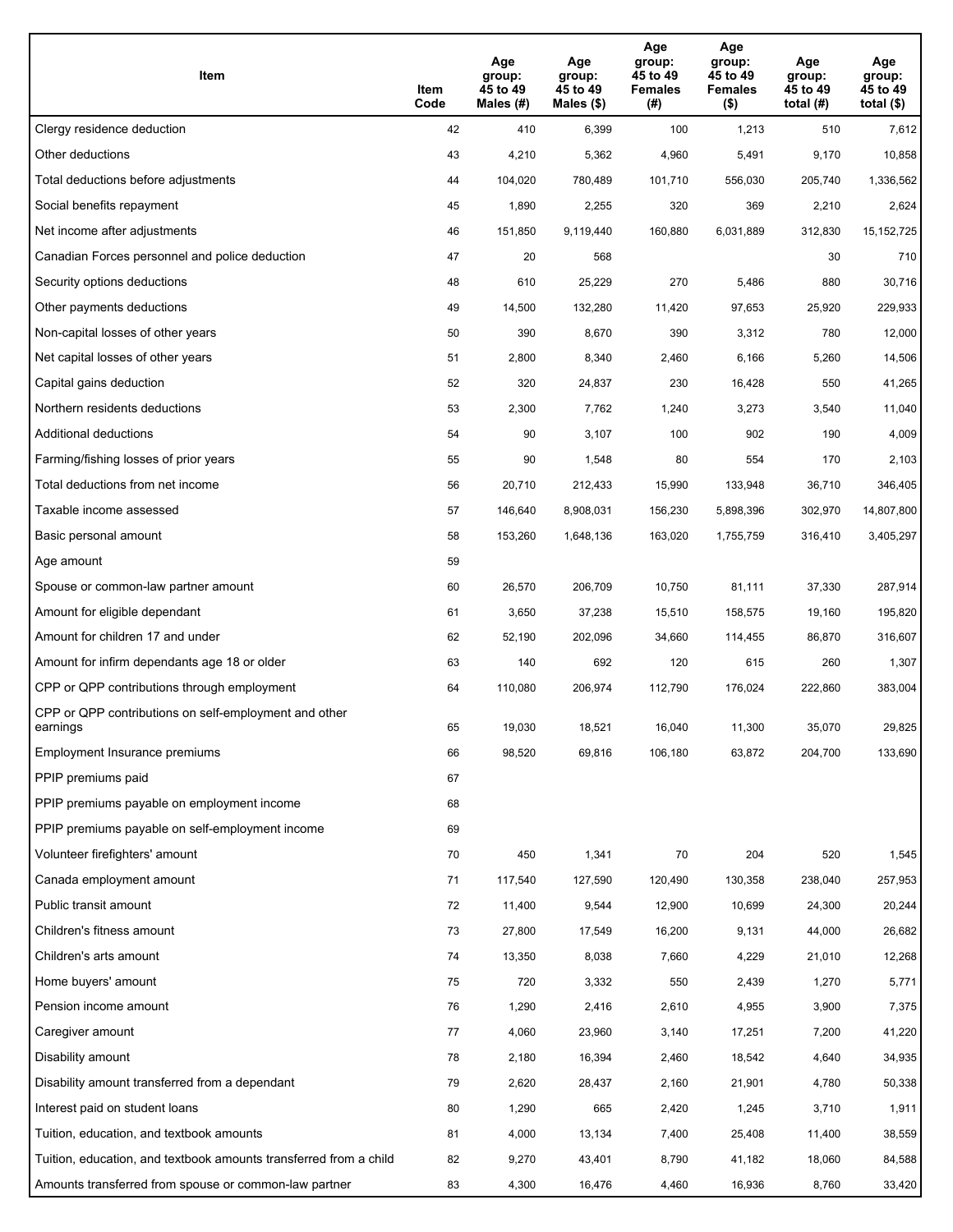| Item                                                | Item<br>Code | Age<br>group:<br>45 to 49<br>Males (#) | Age<br>group:<br>45 to 49<br>Males $(\$)$ | Age<br>group:<br>45 to 49<br><b>Females</b><br>(#) | Age<br>group:<br>45 to 49<br><b>Females</b><br>$($ \$) | Age<br>group:<br>45 to 49<br>total $(H)$ | Age<br>group:<br>45 to 49<br>total $($)$ |
|-----------------------------------------------------|--------------|----------------------------------------|-------------------------------------------|----------------------------------------------------|--------------------------------------------------------|------------------------------------------|------------------------------------------|
| Medical expenses                                    | 84           | 12,510                                 | 29,341                                    | 19,570                                             | 39,060                                                 | 32,080                                   | 68,402                                   |
| Total tax credits on personal amounts               | 85           | 153,260                                | 409,826                                   | 163,020                                            | 405,815                                                | 316,420                                  | 815,884                                  |
| Allowable charitable donations and government gifts | 86           | 38,730                                 | 82,560                                    | 33,670                                             | 45,248                                                 | 72,400                                   | 127,808                                  |
| Eligible cultural and ecological gifts              | 87           | 30                                     | 147                                       |                                                    |                                                        | 70                                       | 262                                      |
| Total tax credit on donations and gifts             | 88           | 38,610                                 | 23,113                                    | 33,570                                             | 12,426                                                 | 72,180                                   | 35,539                                   |
| Total federal non-refundable tax credits            | 89           | 153,260                                | 432,938                                   | 163,020                                            | 418,241                                                | 316,420                                  | 851,424                                  |
| Federal dividend tax credit                         | 90           | 22,310                                 | 77,951                                    | 21,430                                             | 56,117                                                 | 43,740                                   | 134,088                                  |
| Overseas employment tax credit                      | 91           | 80                                     | 893                                       |                                                    |                                                        | 90                                       | 932                                      |
| Minimum tax carryover                               | 92           | 420                                    | 1,154                                     | 360                                                | 722                                                    | 780                                      | 1,876                                    |
| Basic federal tax                                   | 93           | 117,030                                | 1,262,013                                 | 107,890                                            | 627,708                                                | 224,930                                  | 1,889,937                                |
| Federal Foreign Tax Credit                          | 94           | 7,710                                  | 17,911                                    | 6,640                                              | 5,129                                                  | 14,350                                   | 23,131                                   |
| Federal Political contribution tax credit           | 95           | 700                                    | 124                                       | 420                                                | 60                                                     | 1,110                                    | 184                                      |
| <b>Investment Tax Credit</b>                        | 96           | 330                                    | 693                                       | 150                                                | 291                                                    | 480                                      | 984                                      |
| Labour-sponsored funds tax credit                   | 97           | 140                                    | 84                                        | 90                                                 | 52                                                     | 230                                      | 136                                      |
| Alternative minimum tax payable                     | 98           | 420                                    | 1,876                                     | 260                                                | 945                                                    | 680                                      | 2,821                                    |
| Net federal tax                                     | 99           | 116,410                                | 1,243,428                                 | 107,550                                            | 622,284                                                | 223,970                                  | 1,865,837                                |
| CPP contributions on self-employment                | 100          | 19,030                                 | 37,042                                    | 16,040                                             | 22,600                                                 | 35,070                                   | 59,650                                   |
| Social Benefits repayment                           | 101          | 1,890                                  | 2,255                                     | 320                                                | 369                                                    | 2,210                                    | 2,624                                    |
| <b>Net Provincial Tax</b>                           | 102          | 111,140                                | 543,013                                   | 97,960                                             | 253,007                                                | 209,110                                  | 796,112                                  |
| Total tax payable                                   | 103          | 124,240                                | 1,825,747                                 | 115,240                                            | 898,272                                                | 239,490                                  | 2,724,243                                |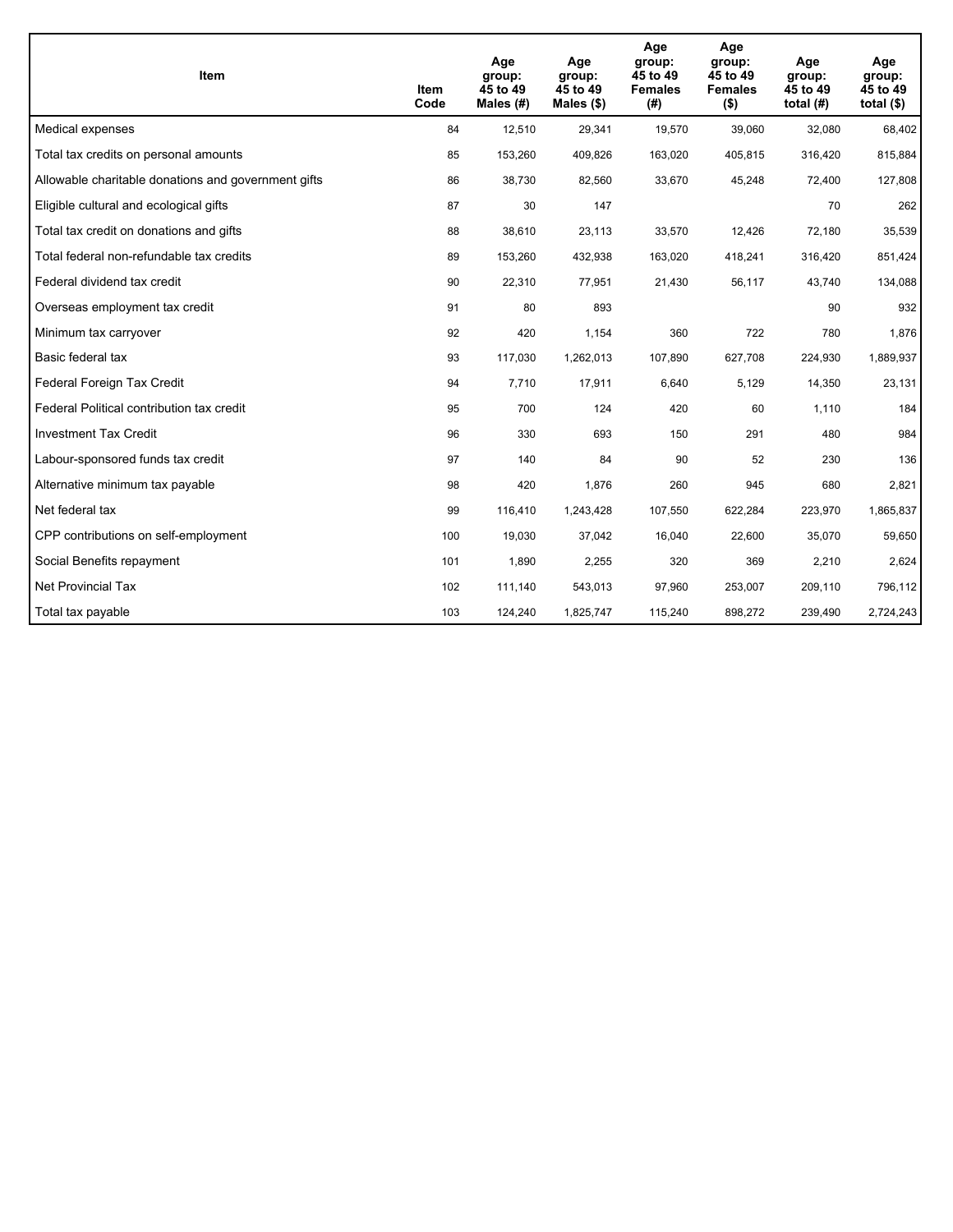| Item                                                                                           | Item<br>Code   | Age<br>group:<br>50 to 54<br>Males (#) | Age<br>group:<br>50 to 54<br>Males (\$) | Age<br>group:<br>50 to 54<br><b>Females</b><br>(#) | Age<br>group:<br>50 to 54<br><b>Females</b><br>$($ \$) | Age<br>group:<br>50 to 54<br>total $(H)$ | Age<br>group:<br>50 to 54<br>total $($)$ |
|------------------------------------------------------------------------------------------------|----------------|----------------------------------------|-----------------------------------------|----------------------------------------------------|--------------------------------------------------------|------------------------------------------|------------------------------------------|
| Number of taxable returns                                                                      | $\mathbf{1}$   | 132,240                                |                                         | 125,020                                            |                                                        | 257,270                                  |                                          |
| Number of non-taxable returns                                                                  | 2              | 32,140                                 |                                         | 47,800                                             |                                                        | 80,000                                   |                                          |
| Total number of returns                                                                        | 3              | 164,380                                |                                         | 172,820                                            |                                                        | 337,280                                  |                                          |
| Employment income                                                                              | 4              | 124,550                                | 8,149,553                               | 131,840                                            | 5,262,440                                              | 256,430                                  | 13,412,025                               |
| Commissions (from employment)                                                                  | 5              | 4,240                                  | 222,207                                 | 2,920                                              | 69,689                                                 | 7,160                                    | 291,895                                  |
| Other employment income                                                                        | 6              | 19,080                                 | 164,516                                 | 12,750                                             | 83,661                                                 | 31,840                                   | 248,398                                  |
| Old Age Security pension (OASP)                                                                | $\overline{7}$ |                                        |                                         |                                                    |                                                        |                                          |                                          |
| CPP or QPP benefits                                                                            | 8              | 5,810                                  | 51,972                                  | 10,500                                             | 80,954                                                 | 16,310                                   | 132,926                                  |
| Other pensions or superannuation                                                               | 9              | 2,280                                  | 55,308                                  | 1,950                                              | 26,519                                                 | 4,230                                    | 81,837                                   |
| Elected split-pension amount                                                                   | 10             | 710                                    | 3,920                                   | 6,030                                              | 62,885                                                 | 6,740                                    | 66,806                                   |
| Universal Child Care Benefit (UCCB)                                                            | 11             | 1,420                                  | 1,803                                   | 810                                                | 976                                                    | 2,230                                    | 2,780                                    |
| Employment Insurance and other benefits                                                        | 12             | 13,700                                 | 85,852                                  | 15,410                                             | 76,330                                                 | 29,110                                   | 162,182                                  |
| Taxable amount of dividends from taxable Canadian corporations                                 | 13             | 30,370                                 | 677,593                                 | 32,130                                             | 468,881                                                | 62,500                                   | 1,146,665                                |
| Interest and other investment income                                                           | 14             | 44,320                                 | 117,404                                 | 55,270                                             | 112,815                                                | 99,610                                   | 230,337                                  |
| Net partnership income (Limited or non-active partners only)                                   | 15             | 900                                    | 533                                     | 590                                                | 2,603                                                  | 1,490                                    | 3,136                                    |
| Net rental income                                                                              | 16             | 16,590                                 | 49,772                                  | 17,150                                             | 47,503                                                 | 33,760                                   | 97,346                                   |
| Taxable capital gains                                                                          | 17             | 13,850                                 | 144,153                                 | 16,130                                             | 110,141                                                | 29,990                                   | 254,338                                  |
| Registered retirement savings plan income (RRSP)                                               | 18             | 16,390                                 | 127,003                                 | 17,270                                             | 109,668                                                | 33,660                                   | 236,671                                  |
| Other income                                                                                   | 19             | 21,800                                 | 138,179                                 | 24,380                                             | 103,590                                                | 46,180                                   | 241,866                                  |
| Net business income                                                                            | 20             | 23,530                                 | 426,089                                 | 20,070                                             | 223,569                                                | 43,610                                   | 649,640                                  |
| Net professional income                                                                        | 21             | 2,500                                  | 134,924                                 | 2,950                                              | 96,011                                                 | 5,460                                    | 230,935                                  |
| Net commission income                                                                          | 22             | 2,460                                  | 61,983                                  | 2,370                                              | 37,419                                                 | 4,820                                    | 99,402                                   |
| Net farming income                                                                             | 23             | 2,200                                  | $-3,384$                                | 1,690                                              | $-3,446$                                               | 3,900                                    | -6,830                                   |
| Net fishing income                                                                             | 24             | 470                                    | 7,147                                   | 170                                                | 2,250                                                  | 630                                      | 9,397                                    |
| Workers' compensation benefits                                                                 | 25             | 8,040                                  | 84,347                                  | 4,490                                              | 33,217                                                 | 12,530                                   | 117,563                                  |
| Social assistance payments                                                                     | 26             | 9,740                                  | 80,881                                  | 8,340                                              | 73,933                                                 | 18,080                                   | 154,814                                  |
| Net federal supplements                                                                        | 27             |                                        |                                         |                                                    |                                                        |                                          |                                          |
| Total income assessed                                                                          | 28             | 163,920                                | 10,782,188                              | 172,020                                            | 7,114,305                                              | 336,010                                  | 17,897,273                               |
| Registered pension plan contributions (RPP)                                                    | 29             | 38,000                                 | 182,131                                 | 47,450                                             | 187,854                                                | 85,450                                   | 369,986                                  |
| RRSP deduction                                                                                 | 30             | 58,130                                 | 441,902                                 | 53,980                                             | 280,018                                                | 112,100                                  | 721,920                                  |
| Deduction for elected split-pension amount                                                     | 31             | 1,210                                  | 13,233                                  | 300                                                | 1,487                                                  | 1,500                                    | 14,720                                   |
| Annual union, professional, or like dues                                                       | 32             | 44,920                                 | 46,871                                  | 49,850                                             | 41,686                                                 | 94,770                                   | 88,557                                   |
| Child care expenses                                                                            | 33             | 2,390                                  | 8,562                                   | 2,710                                              | 7,485                                                  | 5,100                                    | 16,048                                   |
| <b>Business investment loss</b>                                                                | 34             | 160                                    | 5,229                                   | 90                                                 | 1,627                                                  | 240                                      | 6,856                                    |
| Moving expenses                                                                                | 35             | 710                                    | 6,746                                   | 600                                                | 4,527                                                  | 1,300                                    | 11,273                                   |
| Support payments made                                                                          | 36             | 1,530                                  | 27,684                                  | 50                                                 | 468                                                    | 1,580                                    | 28,152                                   |
| Carrying charges and interest expenses                                                         | 37             | 28,560                                 | 61,126                                  | 25,810                                             | 40,756                                                 | 54,380                                   | 101,887                                  |
| Deductions for CPP/QPP contributions on self-employment and other<br>earnings                  | 38             | 19,660                                 | 18,884                                  | 16,470                                             | 11,685                                                 | 36,130                                   | 30,571                                   |
| Deductions for provincial parental insurance plan (PPIP) premiums on<br>self-employment income | 39             |                                        |                                         |                                                    |                                                        |                                          |                                          |
| Exploration and development expenses                                                           | 40             | 720                                    | 13,601                                  | 330                                                | 3,255                                                  | 1,050                                    | 16,857                                   |
| Other employment expenses                                                                      | 41             | 11,340                                 | 68,322                                  | 5,800                                              | 23,140                                                 | 17,140                                   | 91,462                                   |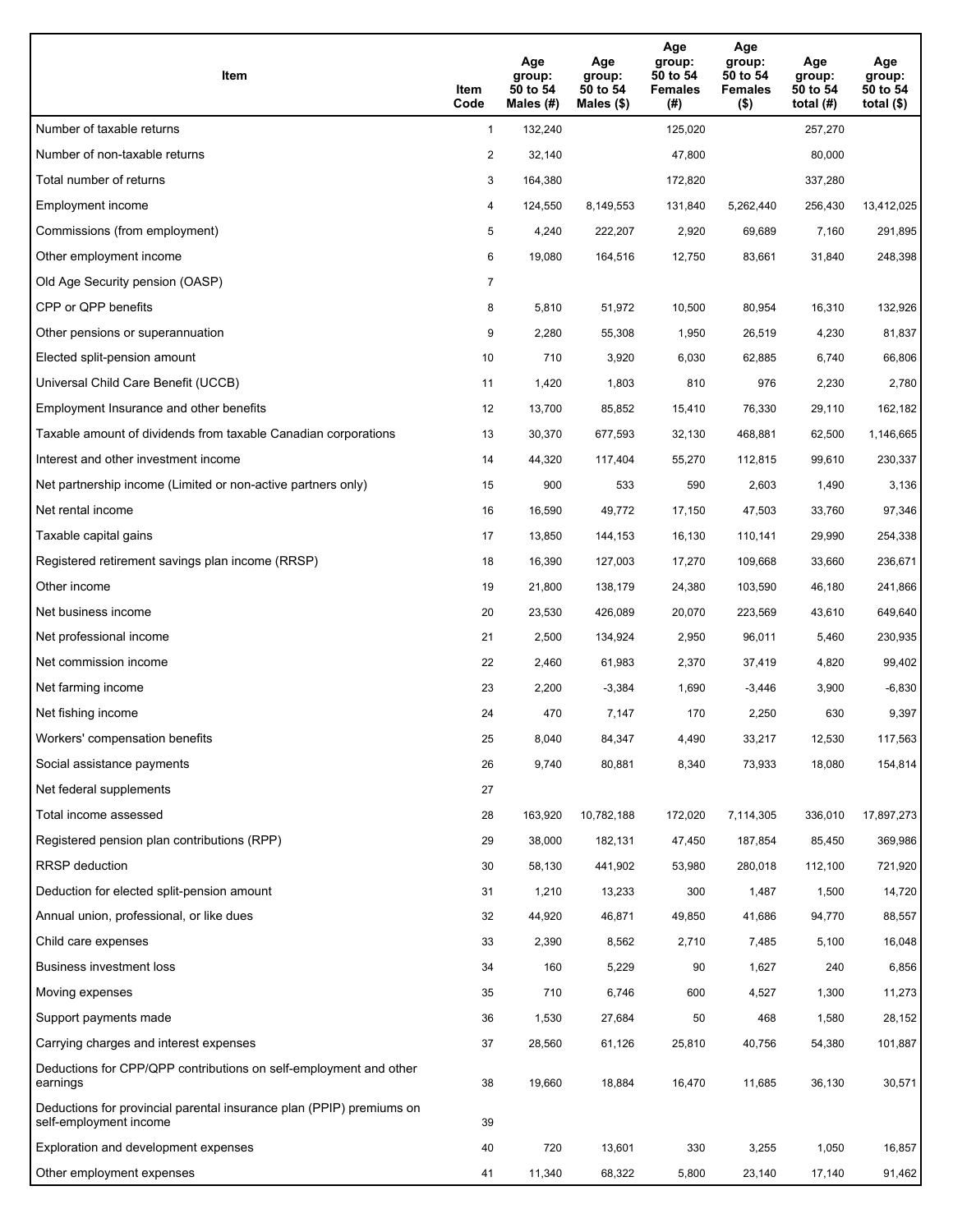| Item                                                              | Item<br>Code | Age<br>group:<br>50 to 54<br>Males (#) | Age<br>group:<br>50 to 54<br>Males (\$) | Age<br>group:<br>50 to 54<br><b>Females</b><br>(#) | Age<br>group:<br>50 to 54<br><b>Females</b><br>$($ \$) | Age<br>group:<br>50 to 54<br>total $(H)$ | Age<br>group:<br>50 to 54<br>total $($)$ |
|-------------------------------------------------------------------|--------------|----------------------------------------|-----------------------------------------|----------------------------------------------------|--------------------------------------------------------|------------------------------------------|------------------------------------------|
| Clergy residence deduction                                        | 42           | 530                                    | 8,375                                   | 120                                                | 1,476                                                  | 650                                      | 9,852                                    |
| Other deductions                                                  | 43           | 4,980                                  | 6,030                                   | 5,920                                              | 5,593                                                  | 10,900                                   | 11,623                                   |
| Total deductions before adjustments                               | 44           | 112,980                                | 908,750                                 | 109,090                                            | 611,127                                                | 222,070                                  | 1,519,883                                |
| Social benefits repayment                                         | 45           | 2,240                                  | 2,866                                   | 360                                                | 402                                                    | 2,590                                    | 3,268                                    |
| Net income after adjustments                                      | 46           | 162,760                                | 9,885,789                               | 170,490                                            | 6,514,787                                              | 333,310                                  | 16,401,411                               |
| Canadian Forces personnel and police deduction                    | 47           | 20                                     | 712                                     |                                                    |                                                        | 20                                       | 714                                      |
| Security options deductions                                       | 48           | 610                                    | 46,634                                  | 260                                                | 15,533                                                 | 870                                      | 62,167                                   |
| Other payments deductions                                         | 49           | 17,530                                 | 165,236                                 | 12,720                                             | 107,168                                                | 30,250                                   | 272,404                                  |
| Non-capital losses of other years                                 | 50           | 450                                    | 5,221                                   | 440                                                | 3,363                                                  | 890                                      | 8,590                                    |
| Net capital losses of other years                                 | 51           | 3,700                                  | 12,116                                  | 3,520                                              | 18,929                                                 | 7,220                                    | 31,044                                   |
| Capital gains deduction                                           | 52           | 390                                    | 32,549                                  | 280                                                | 20,867                                                 | 670                                      | 53,416                                   |
| Northern residents deductions                                     | 53           | 2,610                                  | 8,658                                   | 1,430                                              | 3,757                                                  | 4,040                                    | 12,415                                   |
| Additional deductions                                             | 54           | 160                                    | 3,811                                   | 130                                                | 1,548                                                  | 290                                      | 5,369                                    |
| Farming/fishing losses of prior years                             | 55           | 120                                    | 869                                     | 100                                                | 721                                                    | 210                                      | 1,591                                    |
| Total deductions from net income                                  | 56           | 25,040                                 | 275,925                                 | 18,620                                             | 171,933                                                | 43,660                                   | 447,874                                  |
| Taxable income assessed                                           | 57           | 156,370                                | 9,611,595                               | 165,380                                            | 6,343,190                                              | 321,820                                  | 15,955,604                               |
| Basic personal amount                                             | 58           | 164,370                                | 1,771,033                               | 172,810                                            | 1,863,541                                              | 337,260                                  | 3,635,350                                |
| Age amount                                                        | 59           |                                        |                                         |                                                    |                                                        |                                          |                                          |
| Spouse or common-law partner amount                               | 60           | 26,750                                 | 210,676                                 | 11,510                                             | 85,326                                                 | 38,260                                   | 296,061                                  |
| Amount for eligible dependant                                     | 61           | 2,580                                  | 25,748                                  | 8,620                                              | 84,975                                                 | 11,200                                   | 110,746                                  |
| Amount for children 17 and under                                  | 62           | 31,670                                 | 108,039                                 | 16,600                                             | 48,452                                                 | 48,290                                   | 156,521                                  |
| Amount for infirm dependants age 18 or older                      | 63           | 180                                    | 855                                     | 190                                                | 789                                                    | 370                                      | 1,644                                    |
| CPP or QPP contributions through employment                       | 64           | 116,100                                | 219,232                                 | 116,940                                            | 183,860                                                | 233,040                                  | 403,093                                  |
| CPP or QPP contributions on self-employment and other<br>earnings | 65           | 19,660                                 | 18,884                                  | 16,470                                             | 11,685                                                 | 36,130                                   | 30,571                                   |
| Employment Insurance premiums                                     | 66           | 103,000                                | 73,397                                  | 109,660                                            | 66,413                                                 | 212,660                                  | 139,809                                  |
| PPIP premiums paid                                                | 67           |                                        |                                         |                                                    |                                                        |                                          |                                          |
| PPIP premiums payable on employment income                        | 68           |                                        |                                         |                                                    |                                                        |                                          |                                          |
| PPIP premiums payable on self-employment income                   | 69           |                                        |                                         |                                                    |                                                        |                                          |                                          |
| Volunteer firefighters' amount                                    | 70           | 410                                    | 1,230                                   | 50                                                 | 141                                                    | 460                                      | 1,371                                    |
| Canada employment amount                                          | 71           | 123,670                                | 134,185                                 | 125,520                                            | 135,651                                                | 249,200                                  | 269,844                                  |
| Public transit amount                                             | 72           | 10,100                                 | 8,420                                   | 11,820                                             | 10,251                                                 | 21,930                                   | 18,671                                   |
| Children's fitness amount                                         | 73           | 14,450                                 | 8,398                                   | 6,530                                              | 3,329                                                  | 20,990                                   | 11,728                                   |
| Children's arts amount                                            | 74           | 6,700                                  | 3,813                                   | 3,120                                              | 1,618                                                  | 9,820                                    | 5,433                                    |
| Home buyers' amount                                               | 75           | 490                                    | 2,207                                   | 390                                                | 1,760                                                  | 880                                      | 3,967                                    |
| Pension income amount                                             | 76           | 2,910                                  | 5,578                                   | 7,630                                              | 14,669                                                 | 10,540                                   | 20,249                                   |
| Caregiver amount                                                  | 77           | 3,750                                  | 20,941                                  | 2,960                                              | 15,560                                                 | 6,700                                    | 36,501                                   |
| Disability amount                                                 | 78           | 3,090                                  | 23,277                                  | 3,720                                              | 27,986                                                 | 6,810                                    | 51,263                                   |
| Disability amount transferred from a dependant                    | 79           | 2,480                                  | 24,449                                  | 1,990                                              | 17,721                                                 | 4,470                                    | 42,170                                   |
| Interest paid on student loans                                    | 80           | 710                                    | 327                                     | 1,680                                              | 817                                                    | 2,390                                    | 1,144                                    |
| Tuition, education, and textbook amounts                          | 81           | 3,040                                  | 8,384                                   | 5,710                                              | 18,134                                                 | 8,750                                    | 26,555                                   |
| Tuition, education, and textbook amounts transferred from a child | 82           | 15,250                                 | 79,943                                  | 10,370                                             | 51,507                                                 | 25,620                                   | 131,455                                  |
| Amounts transferred from spouse or common-law partner             | 83           | 3,670                                  | 15,054                                  | 3,780                                              | 16,483                                                 | 7,460                                    | 31,562                                   |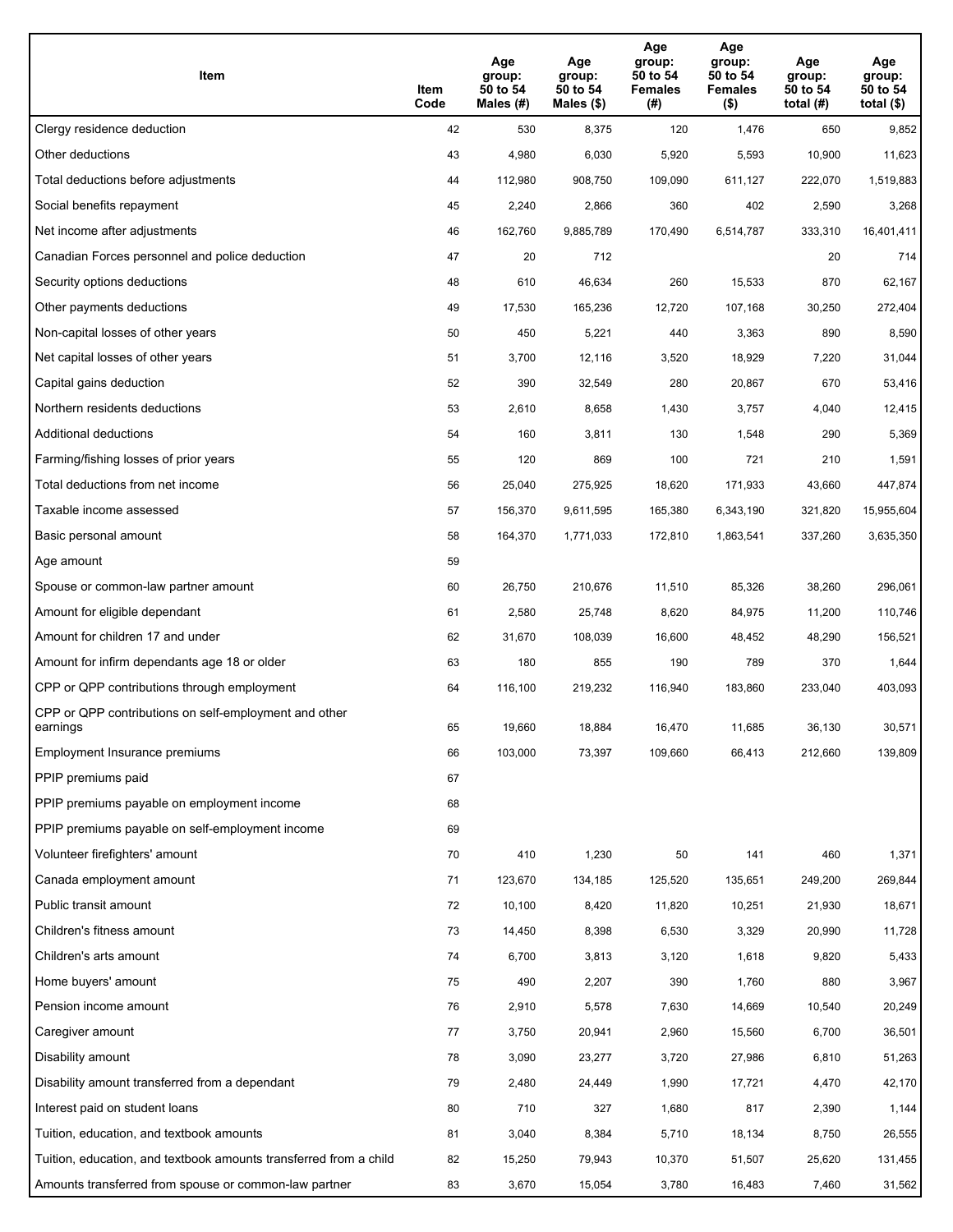| <b>Item</b>                                         | Item<br>Code | Age<br>group:<br>50 to 54<br>Males $(H)$ | Age<br>group:<br>50 to 54<br>Males $(\$)$ | Age<br>group:<br>50 to 54<br><b>Females</b><br>(#) | Age<br>group:<br>50 to 54<br><b>Females</b><br>$($ \$) | Age<br>group:<br>50 to 54<br>total $(H)$ | Age<br>group:<br>50 to 54<br>total $($)$ |
|-----------------------------------------------------|--------------|------------------------------------------|-------------------------------------------|----------------------------------------------------|--------------------------------------------------------|------------------------------------------|------------------------------------------|
| Medical expenses                                    | 84           | 14,430                                   | 35,294                                    | 22,140                                             | 45,554                                                 | 36,580                                   | 80,869                                   |
| Total tax credits on personal amounts               | 85           | 164,370                                  | 419,934                                   | 172,820                                            | 405,950                                                | 337,270                                  | 826,033                                  |
| Allowable charitable donations and government gifts | 86           | 42,630                                   | 100,058                                   | 38,660                                             | 52,007                                                 | 81,300                                   | 152,070                                  |
| Eligible cultural and ecological gifts              | 87           |                                          |                                           |                                                    |                                                        | 100                                      | 344                                      |
| Total tax credit on donations and gifts             | 88           | 42,540                                   | 28,123                                    | 38,570                                             | 14,263                                                 | 81,110                                   | 42,388                                   |
| Total federal non-refundable tax credits            | 89           | 164,370                                  | 448,058                                   | 172,820                                            | 420,213                                                | 337,270                                  | 868,421                                  |
| Federal dividend tax credit                         | 90           | 28,250                                   | 90,671                                    | 27,950                                             | 62,223                                                 | 56,210                                   | 152,919                                  |
| Overseas employment tax credit                      | 91           | 100                                      | 1,148                                     |                                                    |                                                        | 100                                      | 1,167                                    |
| Minimum tax carryover                               | 92           | 530                                      | 1,664                                     | 440                                                | 1,050                                                  | 970                                      | 2,714                                    |
| Basic federal tax                                   | 93           | 125,070                                  | 1,386,606                                 | 118,250                                            | 697,299                                                | 243,330                                  | 2,083,987                                |
| Federal Foreign Tax Credit                          | 94           | 8,900                                    | 18,937                                    | 8,800                                              | 4,306                                                  | 17,710                                   | 23,262                                   |
| Federal Political contribution tax credit           | 95           | 1,050                                    | 177                                       | 640                                                | 92                                                     | 1,690                                    | 269                                      |
| <b>Investment Tax Credit</b>                        | 96           | 390                                      | 1,329                                     | 160                                                | 317                                                    | 550                                      | 1,645                                    |
| Labour-sponsored funds tax credit                   | 97           | 160                                      | 105                                       | 100                                                | 61                                                     | 260                                      | 166                                      |
| Alternative minimum tax payable                     | 98           | 500                                      | 2,252                                     | 320                                                | 1,205                                                  | 820                                      | 3,458                                    |
| Net federal tax                                     | 99           | 124,540                                  | 1,366,685                                 | 117,940                                            | 692,705                                                | 242,490                                  | 2,059,449                                |
| CPP contributions on self-employment                | 100          | 19,660                                   | 37,769                                    | 16,470                                             | 23,370                                                 | 36,130                                   | 61,142                                   |
| Social Benefits repayment                           | 101          | 2,240                                    | 2,866                                     | 360                                                | 402                                                    | 2,590                                    | 3,268                                    |
| <b>Net Provincial Tax</b>                           | 102          | 117,600                                  | 592,887                                   | 105,740                                            | 276,703                                                | 223,350                                  | 869,626                                  |
| Total tax payable                                   | 103          | 132,240                                  | 2,000,218                                 | 125,020                                            | 993,189                                                | 257,270                                  | 2,993,507                                |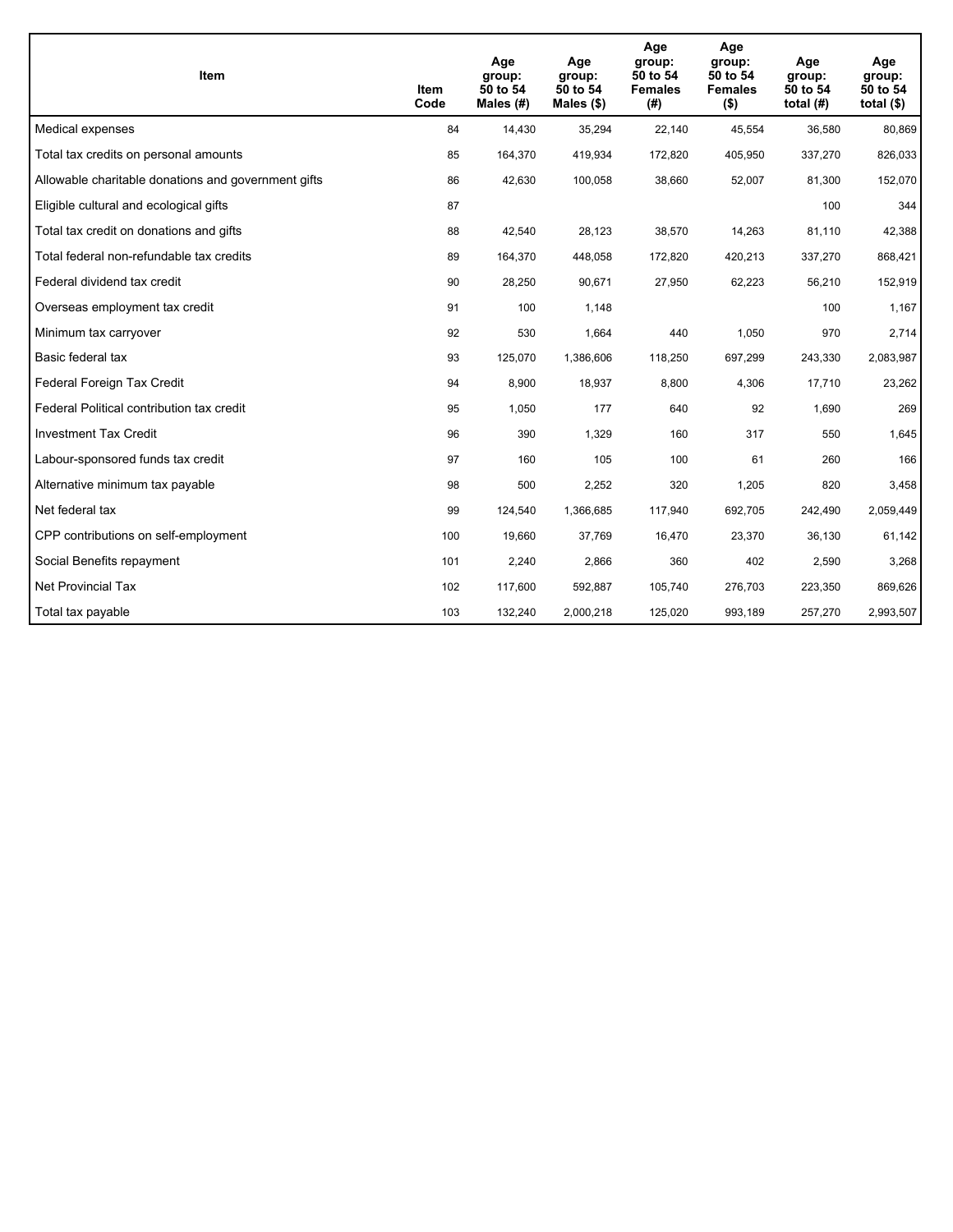| Item                                                                                           | Item<br>Code   | Age<br>group:<br>55 to 59<br>Males (#) | Age<br>group:<br>55 to 59<br>Males $(\$)$ | Age<br>group:<br>55 to 59<br><b>Females</b><br>(#) | Age<br>group:<br>55 to 59<br><b>Females</b><br>$($ \$) | Age<br>group:<br>55 to 59<br>total $(H)$ | Age<br>group:<br>55 to 59<br>total $(\$)$ |
|------------------------------------------------------------------------------------------------|----------------|----------------------------------------|-------------------------------------------|----------------------------------------------------|--------------------------------------------------------|------------------------------------------|-------------------------------------------|
| Number of taxable returns                                                                      | $\mathbf{1}$   | 122,320                                |                                           | 116,960                                            |                                                        | 239,290                                  |                                           |
| Number of non-taxable returns                                                                  | $\overline{c}$ | 32,740                                 |                                           | 46,240                                             |                                                        | 79,010                                   |                                           |
| Total number of returns                                                                        | 3              | 155,060                                |                                           | 163,200                                            |                                                        | 318,300                                  |                                           |
| Employment income                                                                              | 4              | 108,640                                | 6,951,146                                 | 112,180                                            | 4,260,040                                              | 220,830                                  | 11,211,254                                |
| Commissions (from employment)                                                                  | 5              | 3,280                                  | 169,335                                   | 2,000                                              | 47,258                                                 | 5,280                                    | 216,593                                   |
| Other employment income                                                                        | 6              | 22,520                                 | 155,497                                   | 16,880                                             | 99,782                                                 | 39,400                                   | 255,279                                   |
| Old Age Security pension (OASP)                                                                | $\overline{7}$ |                                        |                                           |                                                    |                                                        |                                          |                                           |
| CPP or QPP benefits                                                                            | 8              | 9,140                                  | 86,460                                    | 15,660                                             | 124,821                                                | 24,800                                   | 211,282                                   |
| Other pensions or superannuation                                                               | 9              | 14,980                                 | 433,188                                   | 13,770                                             | 265,523                                                | 28,760                                   | 698,785                                   |
| Elected split-pension amount                                                                   | 10             | 2,400                                  | 15,058                                    | 15,580                                             | 182,181                                                | 17,980                                   | 197,297                                   |
| Universal Child Care Benefit (UCCB)                                                            | 11             | 450                                    | 587                                       | 270                                                | 367                                                    | 720                                      | 954                                       |
| Employment Insurance and other benefits                                                        | 12             | 12,950                                 | 80,483                                    | 13,390                                             | 66,024                                                 | 26,330                                   | 146,507                                   |
| Taxable amount of dividends from taxable Canadian corporations                                 | 13             | 34,490                                 | 779,155                                   | 37,170                                             | 550,565                                                | 71,670                                   | 1,329,762                                 |
| Interest and other investment income                                                           | 14             | 51,140                                 | 141,953                                   | 62,930                                             | 143,877                                                | 114,080                                  | 285,856                                   |
| Net partnership income (Limited or non-active partners only)                                   | 15             | 1,230                                  | 1,850                                     | 750                                                | 321                                                    | 1,990                                    | 2,172                                     |
| Net rental income                                                                              | 16             | 16,290                                 | 50,993                                    | 16,720                                             | 52,693                                                 | 33,010                                   | 103,714                                   |
| Taxable capital gains                                                                          | 17             | 16,440                                 | 164,079                                   | 20,090                                             | 124,804                                                | 36,530                                   | 288,893                                   |
| Registered retirement savings plan income (RRSP)                                               | 18             | 15,190                                 | 158,257                                   | 17,600                                             | 147,658                                                | 32,800                                   | 305,915                                   |
| Other income                                                                                   | 19             | 27,240                                 | 194,596                                   | 31,160                                             | 136,065                                                | 58,410                                   | 330,668                                   |
| Net business income                                                                            | 20             | 21,890                                 | 369,522                                   | 18,340                                             | 182,265                                                | 40,230                                   | 551,796                                   |
| Net professional income                                                                        | 21             | 2,770                                  | 149,531                                   | 2,790                                              | 77,929                                                 | 5,550                                    | 227,460                                   |
| Net commission income                                                                          | 22             | 2,290                                  | 57,605                                    | 1,930                                              | 31,805                                                 | 4,220                                    | 89,410                                    |
| Net farming income                                                                             | 23             | 2,430                                  | $-2,333$                                  | 1,760                                              | $-3,246$                                               | 4,190                                    | $-5,579$                                  |
| Net fishing income                                                                             | 24             | 440                                    | 7,238                                     | 160                                                | 2,038                                                  | 600                                      | 9,276                                     |
| Workers' compensation benefits                                                                 | 25             | 7,550                                  | 82,396                                    | 3,940                                              | 30,552                                                 | 11,500                                   | 112,948                                   |
| Social assistance payments                                                                     | 26             | 8,560                                  | 71,511                                    | 7,400                                              | 63,398                                                 | 15,960                                   | 134,922                                   |
| Net federal supplements                                                                        | 27             |                                        |                                           |                                                    |                                                        |                                          |                                           |
| Total income assessed                                                                          | 28             | 154,550                                | 10,118,459                                | 162,490                                            | 6,616,106                                              | 317,080                                  | 16,734,901                                |
| Registered pension plan contributions (RPP)                                                    | 29             | 32,460                                 | 151,756                                   | 40,780                                             | 164,413                                                | 73,240                                   | 316,169                                   |
| <b>RRSP</b> deduction                                                                          | 30             | 53,290                                 | 437,527                                   | 48,870                                             | 268,259                                                | 102,160                                  | 705,786                                   |
| Deduction for elected split-pension amount                                                     | 31             | 7,770                                  | 92,269                                    | 3,120                                              | 19,154                                                 | 10,890                                   | 111,429                                   |
| Annual union, professional, or like dues                                                       | 32             | 40,430                                 | 40,623                                    | 43,470                                             | 36,806                                                 | 83,900                                   | 77,428                                    |
| Child care expenses                                                                            | 33             | 780                                    | 2,518                                     | 420                                                | 994                                                    | 1,210                                    | 3,512                                     |
| Business investment loss                                                                       | 34             | 150                                    | 5,021                                     | 100                                                | 2,613                                                  | 250                                      | 7,634                                     |
| Moving expenses                                                                                | 35             | 630                                    | 5,846                                     | 520                                                | 3,396                                                  | 1,150                                    | 9,243                                     |
| Support payments made                                                                          | 36             | 1,330                                  | 28,574                                    | 50                                                 | 583                                                    | 1,380                                    | 29,157                                    |
| Carrying charges and interest expenses                                                         | 37             | 32,230                                 | 68,580                                    | 29,180                                             | 47,915                                                 | 61,420                                   | 116,510                                   |
| Deductions for CPP/QPP contributions on self-employment and other<br>earnings                  | 38             | 18,150                                 | 17,040                                    | 14,550                                             | 9,946                                                  | 32,690                                   | 26,987                                    |
| Deductions for provincial parental insurance plan (PPIP) premiums on<br>self-employment income | 39             |                                        |                                           |                                                    |                                                        |                                          |                                           |
| Exploration and development expenses                                                           | 40             | 940                                    | 14,649                                    | 400                                                | 3,004                                                  | 1,340                                    | 17,652                                    |
| Other employment expenses                                                                      | 41             | 8,990                                  | 54,049                                    | 4,750                                              | 19,478                                                 | 13,740                                   | 73,527                                    |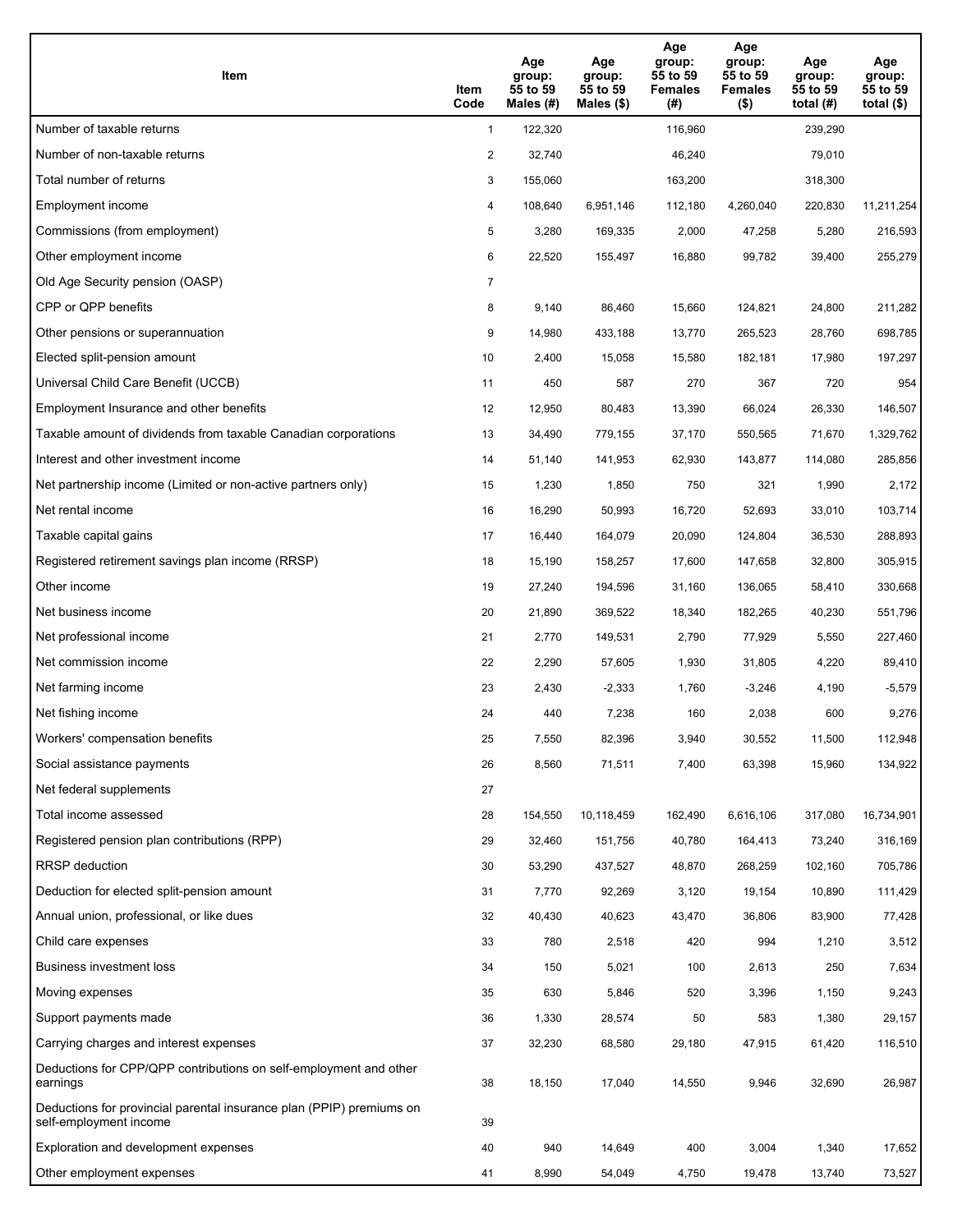| Item                                                              | Item<br>Code | Age<br>group:<br>55 to 59<br>Males (#) | Age<br>group:<br>55 to 59<br>Males (\$) | Age<br>group:<br>55 to 59<br><b>Females</b><br>(#) | Age<br>group:<br>55 to 59<br><b>Females</b><br>$($ \$) | Age<br>group:<br>55 to 59<br>total $(#)$ | Age<br>group:<br>55 to 59<br>total $($)$ |
|-------------------------------------------------------------------|--------------|----------------------------------------|-----------------------------------------|----------------------------------------------------|--------------------------------------------------------|------------------------------------------|------------------------------------------|
| Clergy residence deduction                                        | 42           | 520                                    | 8,424                                   | 130                                                | 1,590                                                  | 650                                      | 10,014                                   |
| Other deductions                                                  | 43           | 5,190                                  | 7,634                                   | 6,280                                              | 6,845                                                  | 11,470                                   | 14,482                                   |
| Total deductions before adjustments                               | 44           | 105,640                                | 934,598                                 | 99,400                                             | 585,064                                                | 205,050                                  | 1,519,685                                |
| Social benefits repayment                                         | 45           | 2,010                                  | 2,651                                   | 260                                                | 282                                                    | 2,270                                    | 2,933                                    |
| Net income after adjustments                                      | 46           | 153,390                                | 9,195,671                               | 161,210                                            | 6,045,733                                              | 314,630                                  | 15,241,719                               |
| Canadian Forces personnel and police deduction                    | 47           |                                        |                                         |                                                    |                                                        | 10                                       | 424                                      |
| Security options deductions                                       | 48           | 540                                    | 53,679                                  | 160                                                | 8,620                                                  | 700                                      | 62,299                                   |
| Other payments deductions                                         | 49           | 15,940                                 | 153,911                                 | 11,270                                             | 94,009                                                 | 27,200                                   | 247,932                                  |
| Non-capital losses of other years                                 | 50           | 440                                    | 5,268                                   | 420                                                | 3,808                                                  | 860                                      | 9,076                                    |
| Net capital losses of other years                                 | 51           | 4,660                                  | 15,084                                  | 4,970                                              | 11.687                                                 | 9,630                                    | 26,771                                   |
| Capital gains deduction                                           | 52           | 460                                    | 36,625                                  | 350                                                | 28,519                                                 | 810                                      | 65,144                                   |
| Northern residents deductions                                     | 53           | 2,230                                  | 7,371                                   | 1,210                                              | 3,326                                                  | 3,440                                    | 10,698                                   |
| Additional deductions                                             | 54           | 160                                    | 3,430                                   | 190                                                | 1,616                                                  | 350                                      | 5,047                                    |
| Farming/fishing losses of prior years                             | 55           | 150                                    | 1,647                                   | 110                                                | 1,724                                                  | 260                                      | 3,371                                    |
| Total deductions from net income                                  | 56           | 24,020                                 | 277,627                                 | 18,360                                             | 153,421                                                | 42,380                                   | 431,062                                  |
| Taxable income assessed                                           | 57           | 147,560                                | 8,919,045                               | 156,700                                            | 5,892,578                                              | 304,290                                  | 14,811,924                               |
| Basic personal amount                                             | 58           | 155,050                                | 1,672,125                               | 163,200                                            | 1,760,524                                              | 318,290                                  | 3,433,026                                |
| Age amount                                                        | 59           |                                        |                                         |                                                    |                                                        |                                          |                                          |
| Spouse or common-law partner amount                               | 60           | 25,080                                 | 195,242                                 | 10,630                                             | 76,699                                                 | 35,710                                   | 271,990                                  |
| Amount for eligible dependant                                     | 61           | 1,110                                  | 10,833                                  | 2,640                                              | 24,543                                                 | 3,740                                    | 35,377                                   |
| Amount for children 17 and under                                  | 62           | 11,690                                 | 36,486                                  | 3,970                                              | 10,721                                                 | 15,670                                   | 47,216                                   |
| Amount for infirm dependants age 18 or older                      | 63           | 250                                    | 1,107                                   | 190                                                | 705                                                    | 430                                      | 1,812                                    |
| CPP or QPP contributions through employment                       | 64           | 99,300                                 | 182,764                                 | 96,900                                             | 148,957                                                | 196,200                                  | 331,721                                  |
| CPP or QPP contributions on self-employment and other<br>earnings | 65           | 18,150                                 | 17,040                                  | 14,550                                             | 9,946                                                  | 32,690                                   | 26,987                                   |
| Employment Insurance premiums                                     | 66           | 87,400                                 | 60,556                                  | 90,270                                             | 53,434                                                 | 177,660                                  | 113,990                                  |
| PPIP premiums paid                                                | 67           |                                        |                                         |                                                    |                                                        |                                          |                                          |
| PPIP premiums payable on employment income                        | 68           |                                        |                                         |                                                    |                                                        |                                          |                                          |
| PPIP premiums payable on self-employment income                   | 69           |                                        |                                         |                                                    |                                                        |                                          |                                          |
| Volunteer firefighters' amount                                    | 70           | 340                                    | 1,005                                   | 50                                                 | 138                                                    | 380                                      | 1,143                                    |
| Canada employment amount                                          | 71           | 110,220                                | 117,794                                 | 109,180                                            | 116,208                                                | 219,400                                  | 234,003                                  |
| Public transit amount                                             | 72           | 7,330                                  | 6,477                                   | 8,650                                              | 7,682                                                  | 15,980                                   | 14,159                                   |
| Children's fitness amount                                         | 73           | 4,530                                  | 2,463                                   | 1,190                                              | 562                                                    | 5,730                                    | 3,025                                    |
| Children's arts amount                                            | 74           | 2,170                                  | 1,171                                   | 580                                                | 288                                                    | 2,750                                    | 1,459                                    |
| Home buyers' amount                                               | 75           | 280                                    | 1,259                                   | 200                                                | 878                                                    | 490                                      | 2,137                                    |
| Pension income amount                                             | 76           | 16,910                                 | 33,099                                  | 26,460                                             | 51,575                                                 | 43,380                                   | 84,688                                   |
| Caregiver amount                                                  | 77           | 2,860                                  | 15,325                                  | 2,220                                              | 11,036                                                 | 5,080                                    | 26,361                                   |
| Disability amount                                                 | 78           | 4,180                                  | 31,447                                  | 4,750                                              | 35,741                                                 | 8,940                                    | 67,189                                   |
| Disability amount transferred from a dependant                    | 79           | 1,880                                  | 16,208                                  | 1,510                                              | 11,964                                                 | 3,390                                    | 28,171                                   |
| Interest paid on student loans                                    | 80           | 450                                    | 221                                     | 810                                                | 346                                                    | 1,260                                    | 567                                      |
| Tuition, education, and textbook amounts                          | 81           | 2,010                                  | 5,195                                   | 3,450                                              | 8,972                                                  | 5,470                                    | 14,168                                   |
| Tuition, education, and textbook amounts transferred from a child | 82           | 11,110                                 | 58,170                                  | 6,060                                              | 29,705                                                 | 17,160                                   | 87,875                                   |
| Amounts transferred from spouse or common-law partner             | 83           | 3,780                                  | 15,739                                  | 5,270                                              | 27,081                                                 | 9,060                                    | 42,832                                   |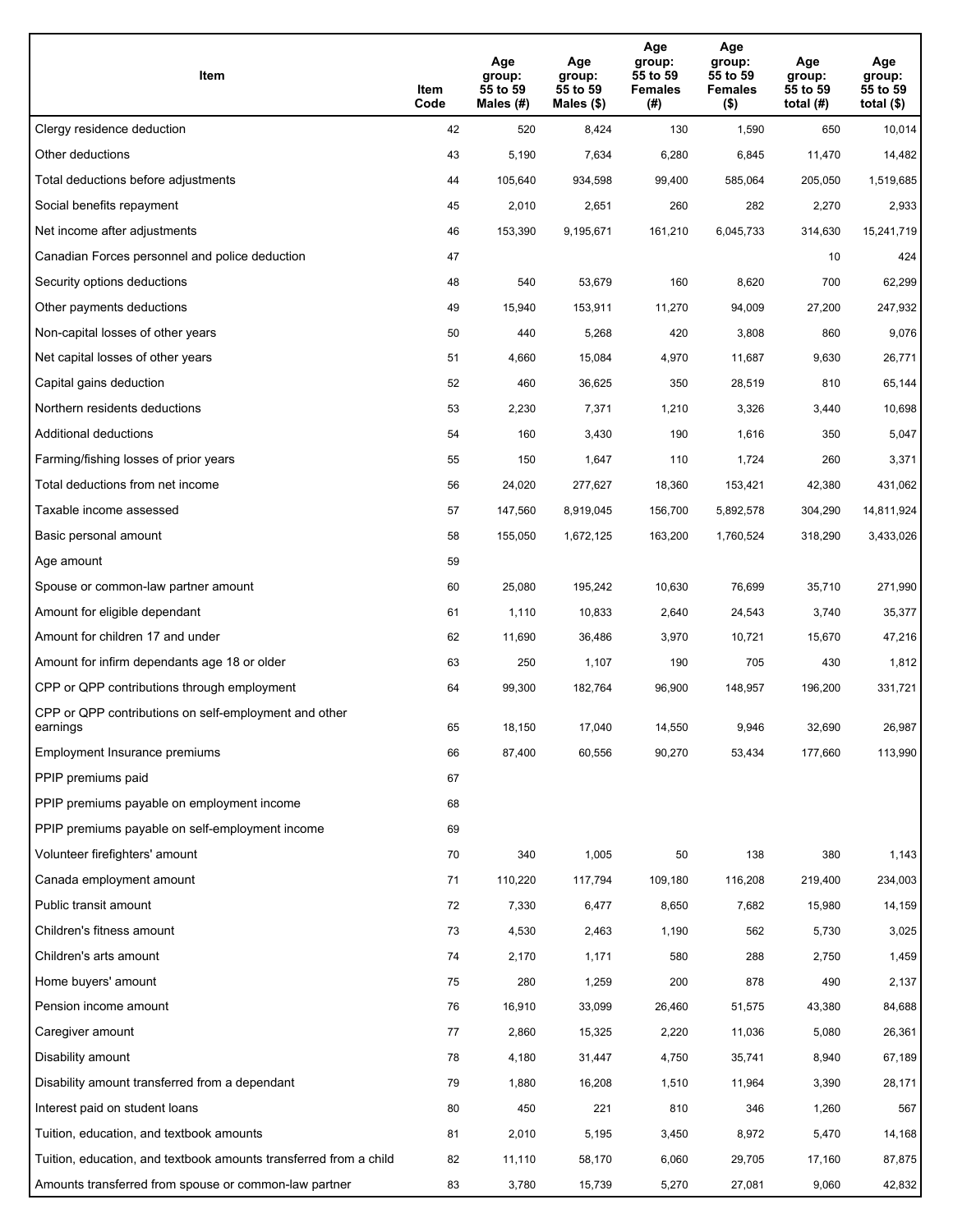| <b>Item</b>                                         | Item<br>Code | Age<br>group:<br>55 to 59<br>Males (#) | Age<br>group:<br>55 to 59<br>Males $(\$)$ | Age<br>group:<br>55 to 59<br><b>Females</b><br>(#) | Age<br>group:<br>55 to 59<br><b>Females</b><br>$($ \$) | Age<br>group:<br>55 to 59<br>total $(H)$ | Age<br>group:<br>55 to 59<br>total $($)$ |
|-----------------------------------------------------|--------------|----------------------------------------|-------------------------------------------|----------------------------------------------------|--------------------------------------------------------|------------------------------------------|------------------------------------------|
| Medical expenses                                    | 84           | 16,060                                 | 38,829                                    | 24,780                                             | 53,455                                                 | 40,840                                   | 92,288                                   |
| Total tax credits on personal amounts               | 85           | 155,050                                | 378,091                                   | 163,200                                            | 366,183                                                | 318,290                                  | 744,343                                  |
| Allowable charitable donations and government gifts | 86           | 42,250                                 | 93,530                                    | 39,020                                             | 51,761                                                 | 81,280                                   | 145,297                                  |
| Eligible cultural and ecological gifts              | 87           | 50                                     | 277                                       | 60                                                 | 80                                                     | 100                                      | 356                                      |
| Total tax credit on donations and gifts             | 88           | 42,160                                 | 26,239                                    | 38,930                                             | 14,163                                                 | 81,090                                   | 40,404                                   |
| Total federal non-refundable tax credits            | 89           | 155,050                                | 404,330                                   | 163,200                                            | 380,346                                                | 318,290                                  | 784,747                                  |
| Federal dividend tax credit                         | 90           | 31,720                                 | 105,900                                   | 32,320                                             | 74,148                                                 | 64,040                                   | 180,053                                  |
| Overseas employment tax credit                      | 91           | 100                                    | 1,100                                     |                                                    |                                                        | 100                                      | 1,162                                    |
| Minimum tax carryover                               | 92           | 600                                    | 1,768                                     | 530                                                | 1,100                                                  | 1,130                                    | 2,867                                    |
| Basic federal tax                                   | 93           | 116,210                                | 1,295,621                                 | 111,620                                            | 638.615                                                | 227,830                                  | 1,934,256                                |
| Federal Foreign Tax Credit                          | 94           | 10,520                                 | 17,005                                    | 11,220                                             | 4,295                                                  | 21,740                                   | 21,311                                   |
| Federal Political contribution tax credit           | 95           | 1,460                                  | 255                                       | 1,010                                              | 158                                                    | 2,470                                    | 413                                      |
| <b>Investment Tax Credit</b>                        | 96           | 540                                    | 1,309                                     | 200                                                | 289                                                    | 740                                      | 1,599                                    |
| Labour-sponsored funds tax credit                   | 97           | 150                                    | 93                                        | 90                                                 | 53                                                     | 240                                      | 146                                      |
| Alternative minimum tax payable                     | 98           | 490                                    | 1,820                                     | 320                                                | 1,703                                                  | 810                                      | 3,522                                    |
| Net federal tax                                     | 99           | 115,670                                | 1,277,318                                 | 111,300                                            | 634,035                                                | 226,980                                  | 1,911,362                                |
| CPP contributions on self-employment                | 100          | 18,150                                 | 34,081                                    | 14,550                                             | 19,892                                                 | 32,690                                   | 53,974                                   |
| Social Benefits repayment                           | 101          | 2,010                                  | 2,651                                     | 260                                                | 282                                                    | 2,270                                    | 2,933                                    |
| <b>Net Provincial Tax</b>                           | 102          | 107,410                                | 554,312                                   | 97,530                                             | 249,517                                                | 204,950                                  | 803,835                                  |
| Total tax payable                                   | 103          | 122,320                                | 1,868,370                                 | 116,960                                            | 903,735                                                | 239,290                                  | 2,772,120                                |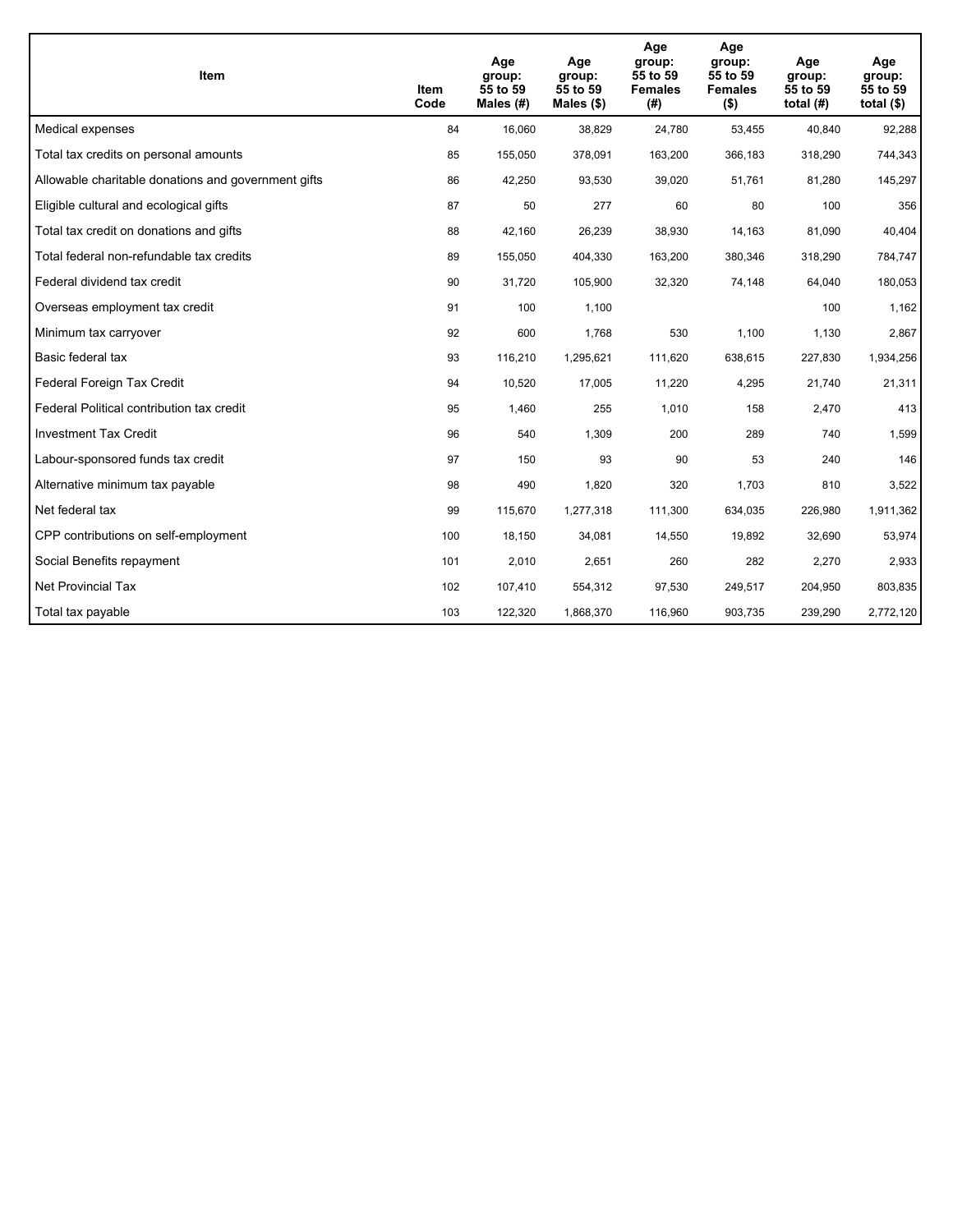| Item                                                                                           | Item<br>Code   | Age<br>group:<br>60 to 64<br>Males $(H)$ | Age<br>group:<br>60 to 64<br>Males (\$) | Age<br>group:<br>60 to 64<br><b>Females</b><br>(#) | Age<br>group:<br>60 to 64<br><b>Females</b><br>$($ \$) | Age<br>group:<br>60 to 64<br>total $(H)$ | Age<br>group:<br>60 to 64<br>total $($)$ |
|------------------------------------------------------------------------------------------------|----------------|------------------------------------------|-----------------------------------------|----------------------------------------------------|--------------------------------------------------------|------------------------------------------|------------------------------------------|
| Number of taxable returns                                                                      | $\mathbf{1}$   | 106,440                                  |                                         | 99,810                                             |                                                        | 206,260                                  |                                          |
| Number of non-taxable returns                                                                  | $\overline{2}$ | 32,670                                   |                                         | 44,600                                             |                                                        | 77,300                                   |                                          |
| Total number of returns                                                                        | 3              | 139,110                                  |                                         | 144,400                                            |                                                        | 283,560                                  |                                          |
| Employment income                                                                              | 4              | 74,360                                   | 4,118,464                               | 68,400                                             | 2,246,351                                              | 142,760                                  | 6,364,819                                |
| Commissions (from employment)                                                                  | 5              | 2,190                                    | 103,405                                 | 1,190                                              | 21,531                                                 | 3,370                                    | 124,936                                  |
| Other employment income                                                                        | 6              | 26,750                                   | 125,534                                 | 21,670                                             | 82,943                                                 | 48,420                                   | 208,477                                  |
| Old Age Security pension (OASP)                                                                | $\overline{7}$ |                                          |                                         |                                                    |                                                        |                                          |                                          |
| CPP or QPP benefits                                                                            | 8              | 72,520                                   | 478,784                                 | 81,780                                             | 462,884                                                | 154,290                                  | 941,669                                  |
| Other pensions or superannuation                                                               | 9              | 35,490                                   | 1,062,339                               | 34,020                                             | 708,732                                                | 69,520                                   | 1,771,205                                |
| Elected split-pension amount                                                                   | 10             | 5,890                                    | 40,987                                  | 25,320                                             | 310,813                                                | 31,220                                   | 351,866                                  |
| Universal Child Care Benefit (UCCB)                                                            | 11             | 120                                      | 170                                     | 150                                                | 148                                                    | 270                                      | 318                                      |
| Employment Insurance and other benefits                                                        | 12             | 9,960                                    | 63,151                                  | 8,290                                              | 40,841                                                 | 18,250                                   | 103,992                                  |
| Taxable amount of dividends from taxable Canadian corporations                                 | 13             | 37,000                                   | 817,276                                 | 39,350                                             | 538,340                                                | 76,350                                   | 1,355,663                                |
| Interest and other investment income                                                           | 14             | 55,420                                   | 159,088                                 | 64,850                                             | 165,884                                                | 120,290                                  | 325,030                                  |
| Net partnership income (Limited or non-active partners only)                                   | 15             | 1,230                                    | 2,430                                   | 800                                                | 643                                                    | 2,030                                    | 3,073                                    |
| Net rental income                                                                              | 16             | 14,650                                   | 63,363                                  | 14,040                                             | 57,524                                                 | 28,690                                   | 120,900                                  |
| Taxable capital gains                                                                          | 17             | 18,910                                   | 204,109                                 | 22,420                                             | 143,083                                                | 41,330                                   | 347,194                                  |
| Registered retirement savings plan income (RRSP)                                               | 18             | 16,640                                   | 186,874                                 | 19,040                                             | 183,648                                                | 35,680                                   | 370,522                                  |
| Other income                                                                                   | 19             | 33,350                                   | 222,262                                 | 37,200                                             | 180,313                                                | 70,560                                   | 402,578                                  |
| Net business income                                                                            | 20             | 18,470                                   | 259,005                                 | 13,930                                             | 122,205                                                | 32,410                                   | 381,177                                  |
| Net professional income                                                                        | 21             | 2,920                                    | 154,202                                 | 2,240                                              | 48,448                                                 | 5,160                                    | 202,650                                  |
| Net commission income                                                                          | 22             | 2,030                                    | 42,584                                  | 1,460                                              | 21,924                                                 | 3,490                                    | 64,508                                   |
| Net farming income                                                                             | 23             | 2,290                                    | $-3,643$                                | 1,490                                              | $-2,622$                                               | 3,780                                    | $-6,331$                                 |
| Net fishing income                                                                             | 24             | 340                                      | 4,388                                   | 90                                                 | 919                                                    | 420                                      | 5,308                                    |
| Workers' compensation benefits                                                                 | 25             | 6,630                                    | 78,286                                  | 2,750                                              | 25,598                                                 | 9,380                                    | 103,884                                  |
| Social assistance payments                                                                     | 26             | 6,550                                    | 50,583                                  | 5,910                                              | 45,061                                                 | 12,460                                   | 95,644                                   |
| Net federal supplements                                                                        | 27             | 1,320                                    | 7,652                                   | 10,520                                             | 58,835                                                 | 11,840                                   | 66,487                                   |
| Total income assessed                                                                          | 28             | 138,810                                  | 8,241,850                               | 144,020                                            | 5,484,523                                              | 282,870                                  | 13,726,600                               |
| Registered pension plan contributions (RPP)                                                    | 29             | 17,470                                   | 73,900                                  | 20,430                                             | 74,226                                                 | 37,900                                   | 148,126                                  |
| RRSP deduction                                                                                 | 30             | 38,000                                   | 321,018                                 | 31,390                                             | 176,819                                                | 69,390                                   | 497,837                                  |
| Deduction for elected split-pension amount                                                     | 31             | 19,470                                   | 239,809                                 | 7,440                                              | 53,106                                                 | 26,920                                   | 292,927                                  |
| Annual union, professional, or like dues                                                       | 32             | 26,700                                   | 22,767                                  | 25,900                                             | 18,655                                                 | 52,600                                   | 41,423                                   |
| Child care expenses                                                                            | 33             | 200                                      | 594                                     | 80                                                 | 161                                                    | 280                                      | 755                                      |
| Business investment loss                                                                       | 34             | 140                                      | 5,509                                   | 80                                                 | 2,431                                                  | 220                                      | 7,940                                    |
| Moving expenses                                                                                | 35             | 390                                      | 3,241                                   | 290                                                | 1,736                                                  | 680                                      | 4,977                                    |
| Support payments made                                                                          | 36             | 970                                      | 21,477                                  | 30                                                 | 332                                                    | 1,000                                    | 21,821                                   |
| Carrying charges and interest expenses                                                         | 37             | 34,720                                   | 73,747                                  | 31,560                                             | 52,626                                                 | 66,280                                   | 126,379                                  |
| Deductions for CPP/QPP contributions on self-employment and other<br>earnings                  | 38             | 15,050                                   | 13,251                                  | 10,590                                             | 6,779                                                  | 25,640                                   | 20,031                                   |
| Deductions for provincial parental insurance plan (PPIP) premiums on<br>self-employment income | 39             |                                          |                                         |                                                    |                                                        |                                          |                                          |
| Exploration and development expenses                                                           | 40             | 1,090                                    | 15,515                                  | 510                                                | 6,528                                                  | 1,600                                    | 22,044                                   |
| Other employment expenses                                                                      | 41             | 6,090                                    | 36,601                                  | 2,600                                              | 9,861                                                  | 8,690                                    | 46,461                                   |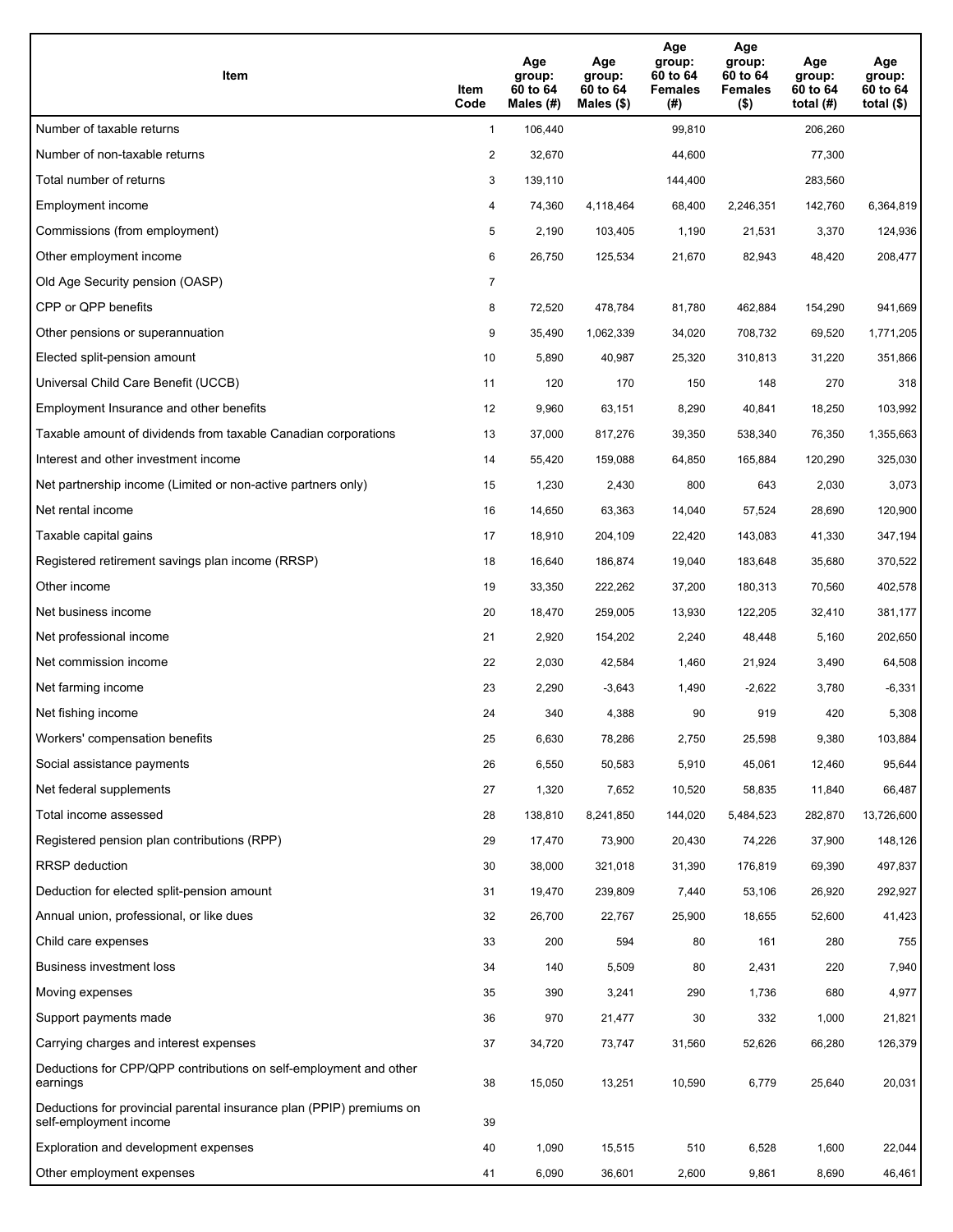| Item                                                              | Item<br>Code | Age<br>group:<br>60 to 64<br>Males (#) | Age<br>group:<br>60 to 64<br>Males (\$) | Age<br>group:<br>60 to 64<br><b>Females</b><br>(#) | Age<br>group:<br>60 to 64<br><b>Females</b><br>$($ \$) | Age<br>group:<br>60 to 64<br>total $(H)$ | Age<br>group:<br>60 to 64<br>total $($)$ |
|-------------------------------------------------------------------|--------------|----------------------------------------|-----------------------------------------|----------------------------------------------------|--------------------------------------------------------|------------------------------------------|------------------------------------------|
| Clergy residence deduction                                        | 42           | 420                                    | 6,672                                   | 120                                                | 1,366                                                  | 540                                      | 8,038                                    |
| Other deductions                                                  | 43           | 5,520                                  | 7,526                                   | 6,210                                              | 8,654                                                  | 11,730                                   | 16,181                                   |
| Total deductions before adjustments                               | 44           | 90,330                                 | 841,648                                 | 77,000                                             | 413,324                                                | 167,340                                  | 1,255,003                                |
| Social benefits repayment                                         | 45           | 1,440                                  | 2,096                                   | 180                                                | 247                                                    | 1,630                                    | 2,343                                    |
| Net income after adjustments                                      | 46           | 137,800                                | 7,417,460                               | 143,330                                            | 5,078,814                                              | 281,170                                  | 12,496,567                               |
| Canadian Forces personnel and police deduction                    | 47           |                                        |                                         |                                                    |                                                        |                                          |                                          |
| Security options deductions                                       | 48           | 350                                    | 26,342                                  | 90                                                 | 1,789                                                  | 440                                      | 28,132                                   |
| Other payments deductions                                         | 49           | 14,260                                 | 136,509                                 | 18,580                                             | 129,428                                                | 32,840                                   | 265,937                                  |
| Non-capital losses of other years                                 | 50           | 380                                    | 7,201                                   | 350                                                | 4,019                                                  | 730                                      | 11,222                                   |
| Net capital losses of other years                                 | 51           | 5,800                                  | 18,190                                  | 6,150                                              | 13,762                                                 | 11,960                                   | 31,953                                   |
| Capital gains deduction                                           | 52           | 470                                    | 38,733                                  | 320                                                | 23,561                                                 | 790                                      | 62,294                                   |
| Northern residents deductions                                     | 53           | 1,600                                  | 4,956                                   | 850                                                | 2,312                                                  | 2,440                                    | 7,267                                    |
| Additional deductions                                             | 54           | 520                                    | 3,496                                   | 740                                                | 1,882                                                  | 1,270                                    | 5,381                                    |
| Farming/fishing losses of prior years                             | 55           | 130                                    | 905                                     | 90                                                 | 1,370                                                  | 220                                      | 2,275                                    |
| Total deductions from net income                                  | 56           | 22,840                                 | 236,848                                 | 26,580                                             | 178,287                                                | 49,430                                   | 415,141                                  |
| Taxable income assessed                                           | 57           | 135,750                                | 7,181,329                               | 140,240                                            | 4,901,187                                              | 276,020                                  | 12,082,804                               |
| Basic personal amount                                             | 58           | 139,110                                | 1,500,626                               | 144,400                                            | 1,557,905                                              | 283,550                                  | 3,058,929                                |
| Age amount                                                        | 59           |                                        |                                         |                                                    |                                                        |                                          |                                          |
| Spouse or common-law partner amount                               | 60           | 21,220                                 | 157,486                                 | 7,100                                              | 47,764                                                 | 28,330                                   | 205,291                                  |
| Amount for eligible dependant                                     | 61           | 440                                    | 4,126                                   | 740                                                | 6,377                                                  | 1,180                                    | 10,503                                   |
| Amount for children 17 and under                                  | 62           | 3,590                                  | 10,707                                  | 770                                                | 2,199                                                  | 4,360                                    | 12,907                                   |
| Amount for infirm dependants age 18 or older                      | 63           | 210                                    | 878                                     | 160                                                | 573                                                    | 370                                      | 1,451                                    |
| CPP or QPP contributions through employment                       | 64           | 64,980                                 | 108,929                                 | 56,940                                             | 79,009                                                 | 121,920                                  | 187,938                                  |
| CPP or QPP contributions on self-employment and other<br>earnings | 65           | 15,050                                 | 13,251                                  | 10,590                                             | 6,779                                                  | 25,640                                   | 20,031                                   |
| Employment Insurance premiums                                     | 66           | 57,010                                 | 36,015                                  | 52,530                                             | 28,212                                                 | 109,540                                  | 64,226                                   |
| PPIP premiums paid                                                | 67           |                                        |                                         |                                                    |                                                        |                                          |                                          |
| PPIP premiums payable on employment income                        | 68           |                                        |                                         |                                                    |                                                        |                                          |                                          |
| PPIP premiums payable on self-employment income                   | 69           |                                        |                                         |                                                    |                                                        |                                          |                                          |
| Volunteer firefighters' amount                                    | 70           | 280                                    | 834                                     | 40                                                 | 123                                                    | 320                                      | 957                                      |
| Canada employment amount                                          | 71           | 84,210                                 | 85,643                                  | 75,600                                             | 76,059                                                 | 159,800                                  | 161,703                                  |
| Public transit amount                                             | 72           | 4,500                                  | 3,892                                   | 5,270                                              | 4,467                                                  | 9,770                                    | 8,361                                    |
| Children's fitness amount                                         | 73           | 1,220                                  | 621                                     | 210                                                | 93                                                     | 1,430                                    | 715                                      |
| Children's arts amount                                            | 74           | 610                                    | 323                                     | 100                                                | 45                                                     | 710                                      | 368                                      |
| Home buyers' amount                                               | 75           | 140                                    | 608                                     | 120                                                | 519                                                    | 270                                      | 1,127                                    |
| Pension income amount                                             | 76           | 39,680                                 | 77,716                                  | 50,540                                             | 98,663                                                 | 90,240                                   | 176,407                                  |
| Caregiver amount                                                  | 77           | 1,870                                  | 9,734                                   | 1,560                                              | 7,477                                                  | 3,430                                    | 17,211                                   |
| Disability amount                                                 | 78           | 5,230                                  | 39,365                                  | 5,340                                              | 40,212                                                 | 10,570                                   | 79,577                                   |
| Disability amount transferred from a dependant                    | 79           | 1,360                                  | 10,775                                  | 1,130                                              | 8,454                                                  | 2,490                                    | 19,229                                   |
| Interest paid on student loans                                    | 80           | 180                                    | 74                                      | 330                                                | 160                                                    | 510                                      | 234                                      |
| Tuition, education, and textbook amounts                          | 81           | 1,120                                  | 2,241                                   | 1,680                                              | 3,212                                                  | 2,800                                    | 5,453                                    |
| Tuition, education, and textbook amounts transferred from a child | 82           | 4,710                                  | 23,130                                  | 1,980                                              | 9,261                                                  | 6,690                                    | 32,391                                   |
| Amounts transferred from spouse or common-law partner             | 83           | 5,850                                  | 26,218                                  | 11,400                                             | 61,207                                                 | 17,260                                   | 87,428                                   |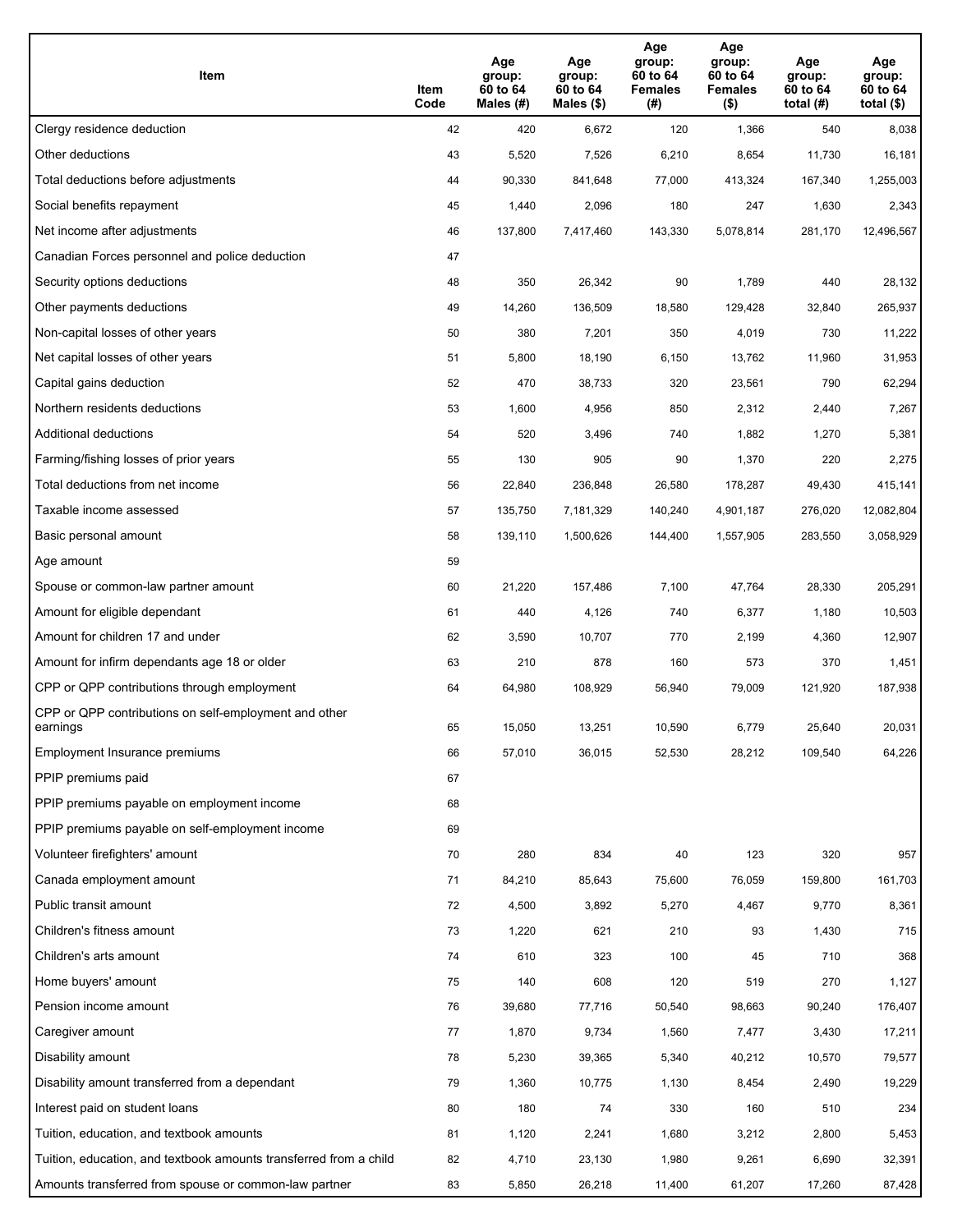| <b>Item</b>                                         | Item<br>Code | Age<br>group:<br>60 to 64<br>Males (#) | Age<br>group:<br>60 to 64<br>Males $(\$)$ | Age<br>group:<br>60 to 64<br><b>Females</b><br>(#) | Age<br>group:<br>60 to 64<br><b>Females</b><br>$($ \$) | Age<br>group:<br>60 to 64<br>total $(H)$ | Age<br>group:<br>60 to 64<br>total $($)$ |
|-----------------------------------------------------|--------------|----------------------------------------|-------------------------------------------|----------------------------------------------------|--------------------------------------------------------|------------------------------------------|------------------------------------------|
| Medical expenses                                    | 84           | 19,950                                 | 49,998                                    | 29,910                                             | 68,788                                                 | 49,860                                   | 118,787                                  |
| Total tax credits on personal amounts               | 85           | 139,110                                | 324,481                                   | 144,400                                            | 316,137                                                | 283,550                                  | 640,690                                  |
| Allowable charitable donations and government gifts | 86           | 39,510                                 | 102,280                                   | 35,690                                             | 55,701                                                 | 75,200                                   | 157,982                                  |
| Eligible cultural and ecological gifts              | 87           |                                        |                                           | 50                                                 | 97                                                     |                                          |                                          |
| Total tax credit on donations and gifts             | 88           | 39,410                                 | 29,148                                    | 35,600                                             | 15,347                                                 | 75,010                                   | 44,495                                   |
| Total federal non-refundable tax credits            | 89           | 139,110                                | 353,629                                   | 144,400                                            | 331,484                                                | 283,550                                  | 685,184                                  |
| Federal dividend tax credit                         | 90           | 33,700                                 | 111,087                                   | 34,280                                             | 72,928                                                 | 67,970                                   | 184,021                                  |
| Overseas employment tax credit                      | 91           | 60                                     | 685                                       |                                                    |                                                        | 60                                       | 717                                      |
| Minimum tax carryover                               | 92           | 690                                    | 2,243                                     | 520                                                | 1,167                                                  | 1,210                                    | 3,410                                    |
| Basic federal tax                                   | 93           | 102,120                                | 970,125                                   | 96,540                                             | 502,072                                                | 198,660                                  | 1,472,209                                |
| Federal Foreign Tax Credit                          | 94           | 12,040                                 | 14,883                                    | 13,000                                             | 4,128                                                  | 25,040                                   | 19,011                                   |
| Federal Political contribution tax credit           | 95           | 1,870                                  | 324                                       | 1,380                                              | 199                                                    | 3,250                                    | 523                                      |
| <b>Investment Tax Credit</b>                        | 96           | 470                                    | 1,219                                     | 220                                                | 462                                                    | 690                                      | 1,681                                    |
| Labour-sponsored funds tax credit                   | 97           | 100                                    | 56                                        | 70                                                 | 39                                                     | 170                                      | 95                                       |
| Alternative minimum tax payable                     | 98           | 430                                    | 1,976                                     | 260                                                | 1,226                                                  | 700                                      | 3,202                                    |
| Net federal tax                                     | 99           | 101,670                                | 954,021                                   | 96,120                                             | 497,311                                                | 197,790                                  | 1,451,344                                |
| CPP contributions on self-employment                | 100          | 15,050                                 | 26,501                                    | 10,590                                             | 13,559                                                 | 25,640                                   | 40,062                                   |
| Social Benefits repayment                           | 101          | 1,440                                  | 2,096                                     | 180                                                | 247                                                    | 1,630                                    | 2,343                                    |
| Net Provincial Tax                                  | 102          | 91,930                                 | 411,036                                   | 81,880                                             | 193,389                                                | 173,820                                  | 604,429                                  |
| Total tax payable                                   | 103          | 106,440                                | 1,393,658                                 | 99,810                                             | 704,516                                                | 206,260                                  | 2,098,192                                |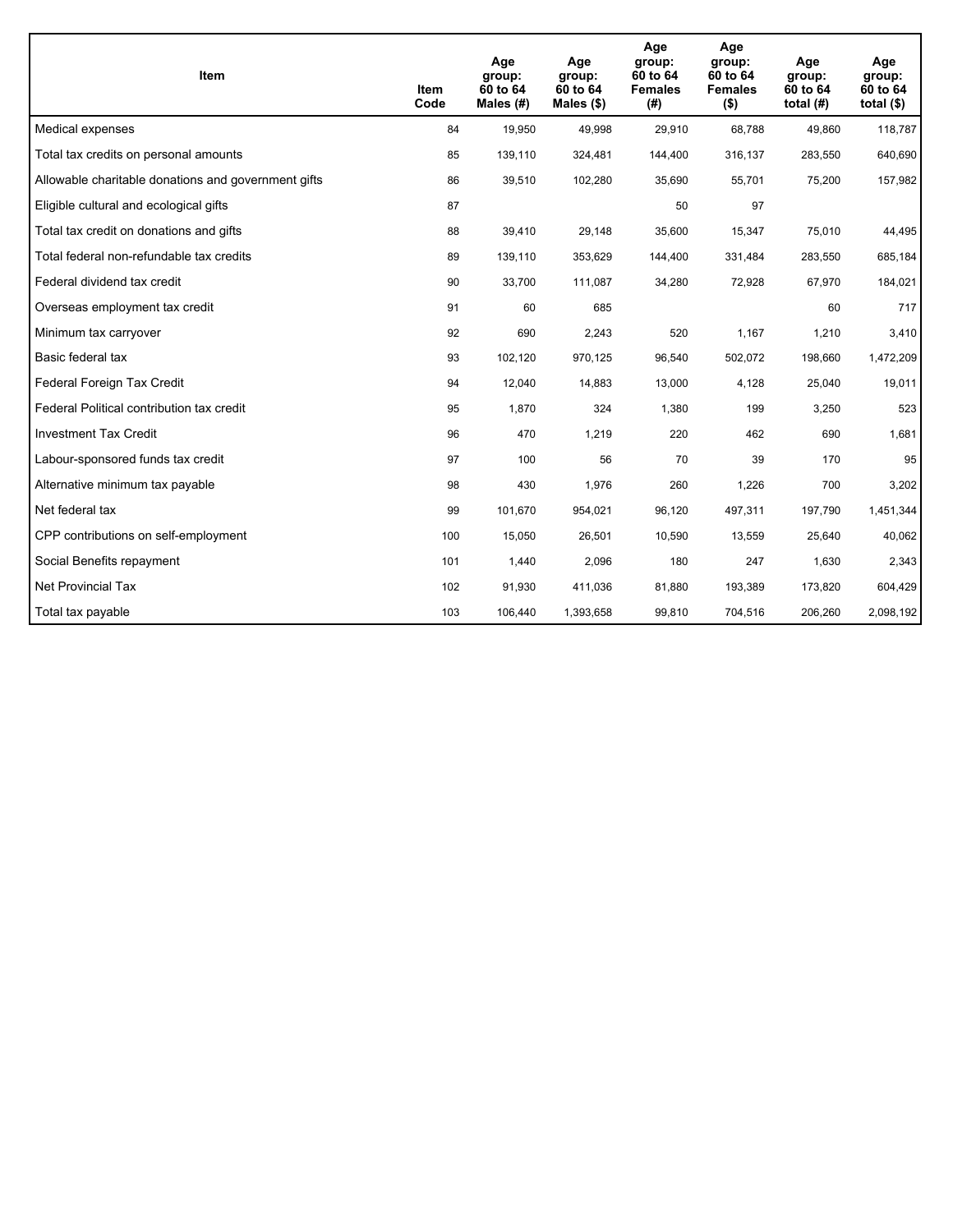| <b>Item</b>                                                                                    | Item<br>Code   | Age<br>group:<br>65 to 69<br>Males $(H)$ | Age<br>group:<br>65 to 69<br>Males (\$) | Age<br>group:<br>65 to 69<br><b>Females</b><br>(#) | Age<br>group:<br>65 to 69<br><b>Females</b><br>$($ \$) | Age<br>group:<br>65 to 69<br>total $(H)$ | Age<br>group:<br>65 to 69<br>total $(\$)$ |
|------------------------------------------------------------------------------------------------|----------------|------------------------------------------|-----------------------------------------|----------------------------------------------------|--------------------------------------------------------|------------------------------------------|-------------------------------------------|
| Number of taxable returns                                                                      | $\mathbf{1}$   | 76,030                                   |                                         | 67,960                                             |                                                        | 143,990                                  |                                           |
| Number of non-taxable returns                                                                  | $\overline{2}$ | 38,630                                   |                                         | 50,470                                             |                                                        | 89,120                                   |                                           |
| Total number of returns                                                                        | 3              | 114,650                                  |                                         | 118,430                                            |                                                        | 233,110                                  |                                           |
| Employment income                                                                              | 4              | 34,720                                   | 1.646.173                               | 26,970                                             | 705.405                                                | 61,690                                   | 2,351,579                                 |
| Commissions (from employment)                                                                  | 5              | 1,040                                    | 47,465                                  | 450                                                | 6,322                                                  | 1,490                                    | 53,787                                    |
| Other employment income                                                                        | 6              | 23,710                                   | 60,232                                  | 18,890                                             | 25,777                                                 | 42,600                                   | 86,131                                    |
| Old Age Security pension (OASP)                                                                | $\overline{7}$ | 113,100                                  | 567,415                                 | 117,000                                            | 593,207                                                | 230,100                                  | 1,160,622                                 |
| CPP or QPP benefits                                                                            | 8              | 104,000                                  | 739,125                                 | 106,300                                            | 618,106                                                | 210,300                                  | 1,357,232                                 |
| Other pensions or superannuation                                                               | 9              | 57,410                                   | 1,249,126                               | 52,870                                             | 754,030                                                | 110,290                                  | 2,003,562                                 |
| Elected split-pension amount                                                                   | 10             | 6,540                                    | 44,056                                  | 27,270                                             | 300,330                                                | 33,810                                   | 344,497                                   |
| Universal Child Care Benefit (UCCB)                                                            | 11             | 70                                       | 85                                      | 70                                                 | 74                                                     | 140                                      | 158                                       |
| Employment Insurance and other benefits                                                        | 12             | 4,490                                    | 28,940                                  | 2,830                                              | 14,282                                                 | 7,320                                    | 43,222                                    |
| Taxable amount of dividends from taxable Canadian corporations                                 | 13             | 33,610                                   | 620,990                                 | 34,880                                             | 409,147                                                | 68,490                                   | 1,030,138                                 |
| Interest and other investment income                                                           | 14             | 50,950                                   | 156,466                                 | 57,270                                             | 156,679                                                | 108,220                                  | 313,299                                   |
| Net partnership income (Limited or non-active partners only)                                   | 15             | 1,100                                    | 5,138                                   | 630                                                | 1,021                                                  | 1,720                                    | 6,159                                     |
| Net rental income                                                                              | 16             | 10,950                                   | 59,278                                  | 9,580                                              | 48,029                                                 | 20,540                                   | 107,379                                   |
| Taxable capital gains                                                                          | 17             | 18,280                                   | 210,158                                 | 20,950                                             | 125,539                                                | 39,230                                   | 335,732                                   |
| Registered retirement savings plan income (RRSP)                                               | 18             | 15,260                                   | 199,674                                 | 15,570                                             | 158,476                                                | 30,840                                   | 358,150                                   |
| Other income                                                                                   | 19             | 26,410                                   | 138,123                                 | 27,660                                             | 76,667                                                 | 54,070                                   | 214,812                                   |
| Net business income                                                                            | 20             | 11,850                                   | 155,536                                 | 7,930                                              | 55,196                                                 | 19,780                                   | 210,728                                   |
| Net professional income                                                                        | 21             | 2,410                                    | 96,871                                  | 1,240                                              | 20,420                                                 | 3,650                                    | 117,291                                   |
| Net commission income                                                                          | 22             | 1,350                                    | 23,008                                  | 900                                                | 11,657                                                 | 2,250                                    | 34,666                                    |
| Net farming income                                                                             | 23             | 2,020                                    | $-6,811$                                | 1,210                                              | $-1,406$                                               | 3,230                                    | $-8,218$                                  |
| Net fishing income                                                                             | 24             | 290                                      | 3,157                                   | 50                                                 | 284                                                    | 340                                      | 3,442                                     |
| Workers' compensation benefits                                                                 | 25             | 4,610                                    | 53,258                                  | 1,680                                              | 18,562                                                 | 6,280                                    | 71,820                                    |
| Social assistance payments                                                                     | 26             | 2,780                                    | 8,062                                   | 3,360                                              | 7,990                                                  | 6,140                                    | 16,059                                    |
| Net federal supplements                                                                        | 27             | 25,150                                   | 128,026                                 | 30,740                                             | 161,315                                                | 55,890                                   | 289,342                                   |
| Total income assessed                                                                          | 28             | 114,640                                  | 6,234,048                               | 118,390                                            | 4,277,393                                              | 233,060                                  | 10,512,367                                |
| Registered pension plan contributions (RPP)                                                    | 29             | 5,500                                    | 20,546                                  | 5,370                                              | 16,138                                                 | 10,860                                   | 36,684                                    |
| RRSP deduction                                                                                 | 30             | 18,720                                   | 165,659                                 | 13,160                                             | 75,470                                                 | 31,890                                   | 241,129                                   |
| Deduction for elected split-pension amount                                                     | 31             | 28,920                                   | 325,889                                 | 7,690                                              | 49,771                                                 | 36,610                                   | 375,787                                   |
| Annual union, professional, or like dues                                                       | 32             | 12,510                                   | 7,561                                   | 9,260                                              | 5,073                                                  | 21,770                                   | 12,634                                    |
| Child care expenses                                                                            | 33             | 50                                       | 123                                     | 20                                                 | 54                                                     | 80                                       | 177                                       |
| Business investment loss                                                                       | 34             | 90                                       | 3,495                                   | 50                                                 | 1,856                                                  | 140                                      | 5,352                                     |
| Moving expenses                                                                                | 35             | 180                                      | 1,084                                   | 70                                                 | 323                                                    | 250                                      | 1,407                                     |
| Support payments made                                                                          | 36             | 640                                      | 11,990                                  |                                                    |                                                        | 650                                      | 12,088                                    |
| Carrying charges and interest expenses                                                         | 37             | 32,900                                   | 80,194                                  | 28,690                                             | 46,101                                                 | 61,590                                   | 126,295                                   |
| Deductions for CPP/QPP contributions on self-employment and other<br>earnings                  | 38             | 5,320                                    | 3,817                                   | 3,310                                              | 1,666                                                  | 8,630                                    | 5,483                                     |
| Deductions for provincial parental insurance plan (PPIP) premiums on<br>self-employment income | 39             |                                          |                                         |                                                    |                                                        |                                          |                                           |
| Exploration and development expenses                                                           | 40             | 1,050                                    | 15,667                                  | 490                                                | 3,285                                                  | 1,540                                    | 18,953                                    |
| Other employment expenses                                                                      | 41             | 2,990                                    | 18,883                                  | 1,030                                              | 3,579                                                  | 4,010                                    | 22,462                                    |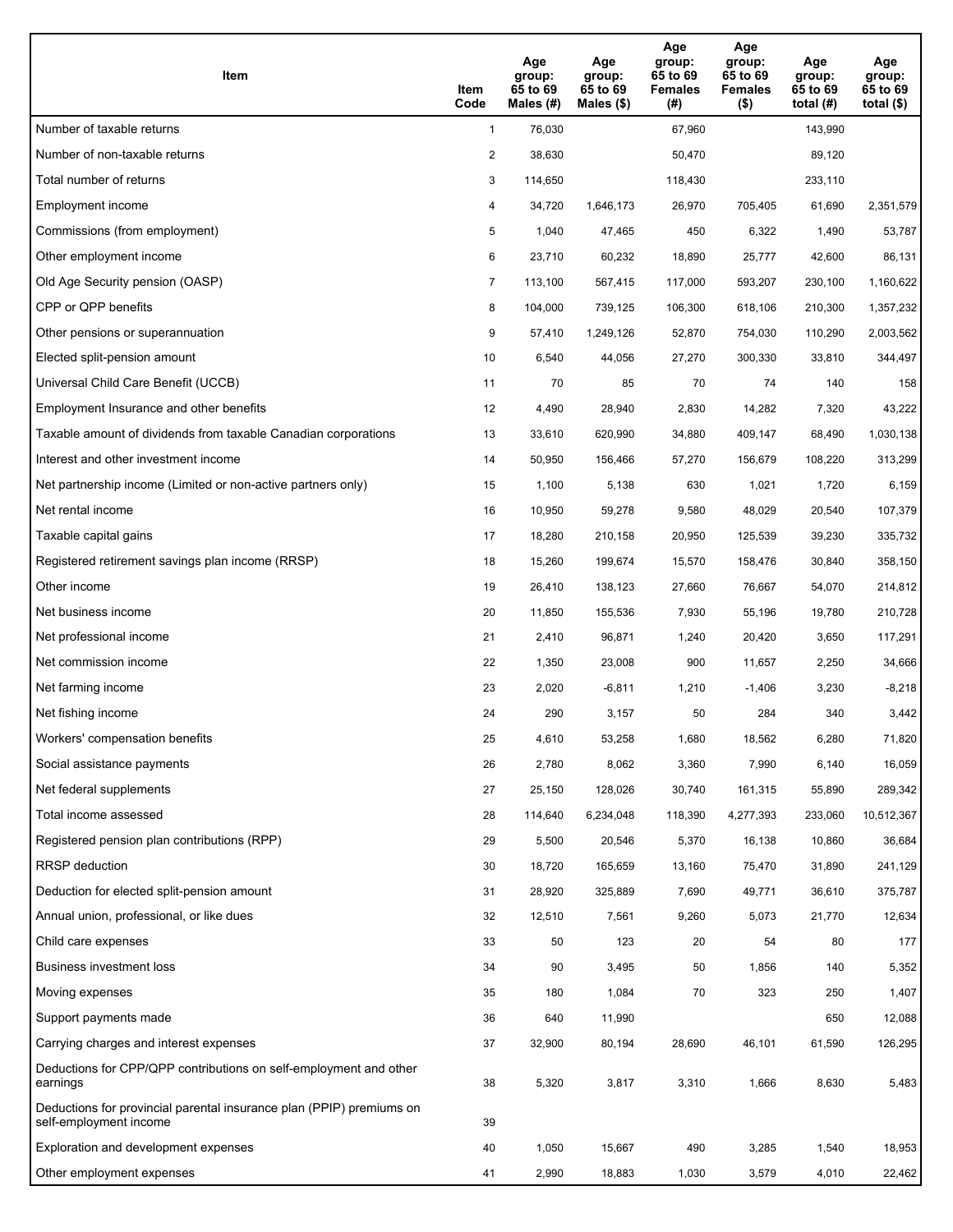| Item                                                              | Item<br>Code | Age<br>group:<br>65 to 69<br>Males (#) | Age<br>group:<br>65 to 69<br>Males (\$) | Age<br>group:<br>65 to 69<br><b>Females</b><br>(# ) | Age<br>group:<br>65 to 69<br><b>Females</b><br>$($ \$) | Age<br>group:<br>65 to 69<br>total $(H)$ | Age<br>group:<br>65 to 69<br>total $($)$ |
|-------------------------------------------------------------------|--------------|----------------------------------------|-----------------------------------------|-----------------------------------------------------|--------------------------------------------------------|------------------------------------------|------------------------------------------|
| Clergy residence deduction                                        | 42           | 220                                    | 2,810                                   | 50                                                  | 473                                                    | 270                                      | 3,282                                    |
| Other deductions                                                  | 43           | 5,310                                  | 19,201                                  | 5,620                                               | 13,681                                                 | 10,930                                   | 32,882                                   |
| Total deductions before adjustments                               | 44           | 66,660                                 | 676,967                                 | 48,980                                              | 217,588                                                | 115,650                                  | 894,683                                  |
| Social benefits repayment                                         | 45           | 12,740                                 | 42,038                                  | 6,690                                               | 19,093                                                 | 19,430                                   | 61,130                                   |
| Net income after adjustments                                      | 46           | 114,310                                | 5,533,971                               | 118,210                                             | 4,043,905                                              | 232,550                                  | 9,578,677                                |
| Canadian Forces personnel and police deduction                    | 47           |                                        |                                         |                                                     |                                                        |                                          |                                          |
| Security options deductions                                       | 48           | 180                                    | 21,816                                  | 30                                                  | 640                                                    | 210                                      | 22,516                                   |
| Other payments deductions                                         | 49           | 29,600                                 | 189,228                                 | 32,630                                              | 187,786                                                | 62,230                                   | 377,021                                  |
| Non-capital losses of other years                                 | 50           | 220                                    | 3,241                                   | 140                                                 | 2,394                                                  | 360                                      | 5,635                                    |
| Net capital losses of other years                                 | 51           | 5,900                                  | 19,089                                  | 5,980                                               | 13,082                                                 | 11,880                                   | 32,170                                   |
| Capital gains deduction                                           | 52           | 390                                    | 31,530                                  | 290                                                 | 15,787                                                 | 680                                      | 47,317                                   |
| Northern residents deductions                                     | 53           | 1,030                                  | 3,070                                   | 610                                                 | 1,654                                                  | 1,640                                    | 4,724                                    |
| Additional deductions                                             | 54           | 2,370                                  | 6,594                                   | 2,770                                               | 4,991                                                  | 5,140                                    | 11,598                                   |
| Farming/fishing losses of prior years                             | 55           | 90                                     | 782                                     | 50                                                  | 445                                                    | 140                                      | 1,228                                    |
| Total deductions from net income                                  | 56           | 38,160                                 | 275,692                                 | 41,030                                              | 226,892                                                | 79,190                                   | 502,663                                  |
| Taxable income assessed                                           | 57           | 114,150                                | 5,259,407                               | 118,090                                             | 3,817,820                                              | 232,260                                  | 9,077,949                                |
| Basic personal amount                                             | 58           | 114,650                                | 1,236,890                               | 118,430                                             | 1,277,919                                              | 233,110                                  | 2,515,127                                |
| Age amount                                                        | 59           | 102,790                                | 582,246                                 | 113,070                                             | 673,569                                                | 215,890                                  | 1,255,992                                |
| Spouse or common-law partner amount                               | 60           | 14,380                                 | 86,766                                  | 3,490                                               | 21,488                                                 | 17,870                                   | 108,337                                  |
| Amount for eligible dependant                                     | 61           | 170                                    | 1,598                                   | 390                                                 | 3,245                                                  | 560                                      | 4,843                                    |
| Amount for children 17 and under                                  | 62           | 1,170                                  | 3,509                                   | 310                                                 | 910                                                    | 1,480                                    | 4,423                                    |
| Amount for infirm dependants age 18 or older                      | 63           | 160                                    | 646                                     | 140                                                 | 502                                                    | 290                                      | 1,148                                    |
| CPP or QPP contributions through employment                       | 64           | 19,690                                 | 25,738                                  | 14,870                                              | 15,677                                                 | 34,560                                   | 41,415                                   |
| CPP or QPP contributions on self-employment and other<br>earnings | 65           | 5,320                                  | 3,817                                   | 3,310                                               | 1,666                                                  | 8,630                                    | 5,483                                    |
| Employment Insurance premiums                                     | 66           | 24,290                                 | 13,017                                  | 18,710                                              | 8,234                                                  | 42,990                                   | 21,251                                   |
| PPIP premiums paid                                                | 67           |                                        |                                         |                                                     |                                                        |                                          |                                          |
| PPIP premiums payable on employment income                        | 68           |                                        |                                         |                                                     |                                                        |                                          |                                          |
| PPIP premiums payable on self-employment income                   | 69           |                                        |                                         |                                                     |                                                        |                                          |                                          |
| Volunteer firefighters' amount                                    | 70           | 190                                    | 555                                     | 20                                                  | 69                                                     | 210                                      | 624                                      |
| Canada employment amount                                          | 71           | 50,500                                 | 46,640                                  | 39,800                                              | 34,830                                                 | 90,300                                   | 81,471                                   |
| Public transit amount                                             | 72           | 2,580                                  | 1,377                                   | 2,960                                               | 1,293                                                  | 5,540                                    | 2,671                                    |
| Children's fitness amount                                         | 73           | 400                                    | 198                                     | 80                                                  | 36                                                     | 480                                      | 234                                      |
| Children's arts amount                                            | 74           | 200                                    | 102                                     | 40                                                  | 18                                                     | 240                                      | 120                                      |
| Home buyers' amount                                               | 75           | 90                                     | 386                                     | 60                                                  | 231                                                    | 140                                      | 617                                      |
| Pension income amount                                             | 76           | 60,880                                 | 117,774                                 | 67,450                                              | 130,354                                                | 128,350                                  | 248,161                                  |
| Caregiver amount                                                  | 77           | 940                                    | 4,844                                   | 780                                                 | 3,739                                                  | 1,720                                    | 8,583                                    |
| Disability amount                                                 | 78           | 4,840                                  | 36,474                                  | 4,560                                               | 34,336                                                 | 9,400                                    | 70,810                                   |
| Disability amount transferred from a dependant                    | 79           | 810                                    | 6,116                                   | 700                                                 | 5,235                                                  | 1,510                                    | 11,351                                   |
| Interest paid on student loans                                    | 80           | 50                                     | 25                                      | 60                                                  | 31                                                     | 110                                      | 57                                       |
| Tuition, education, and textbook amounts                          | 81           | 590                                    | 856                                     | 830                                                 | 1,084                                                  | 1,420                                    | 1,940                                    |
| Tuition, education, and textbook amounts transferred from a child | 82           | 1,400                                  | 6,732                                   | 370                                                 | 1,594                                                  | 1,770                                    | 8,326                                    |
| Amounts transferred from spouse or common-law partner             | 83           | 11,680                                 | 59,638                                  | 10,350                                              | 55,347                                                 | 22,040                                   | 115,026                                  |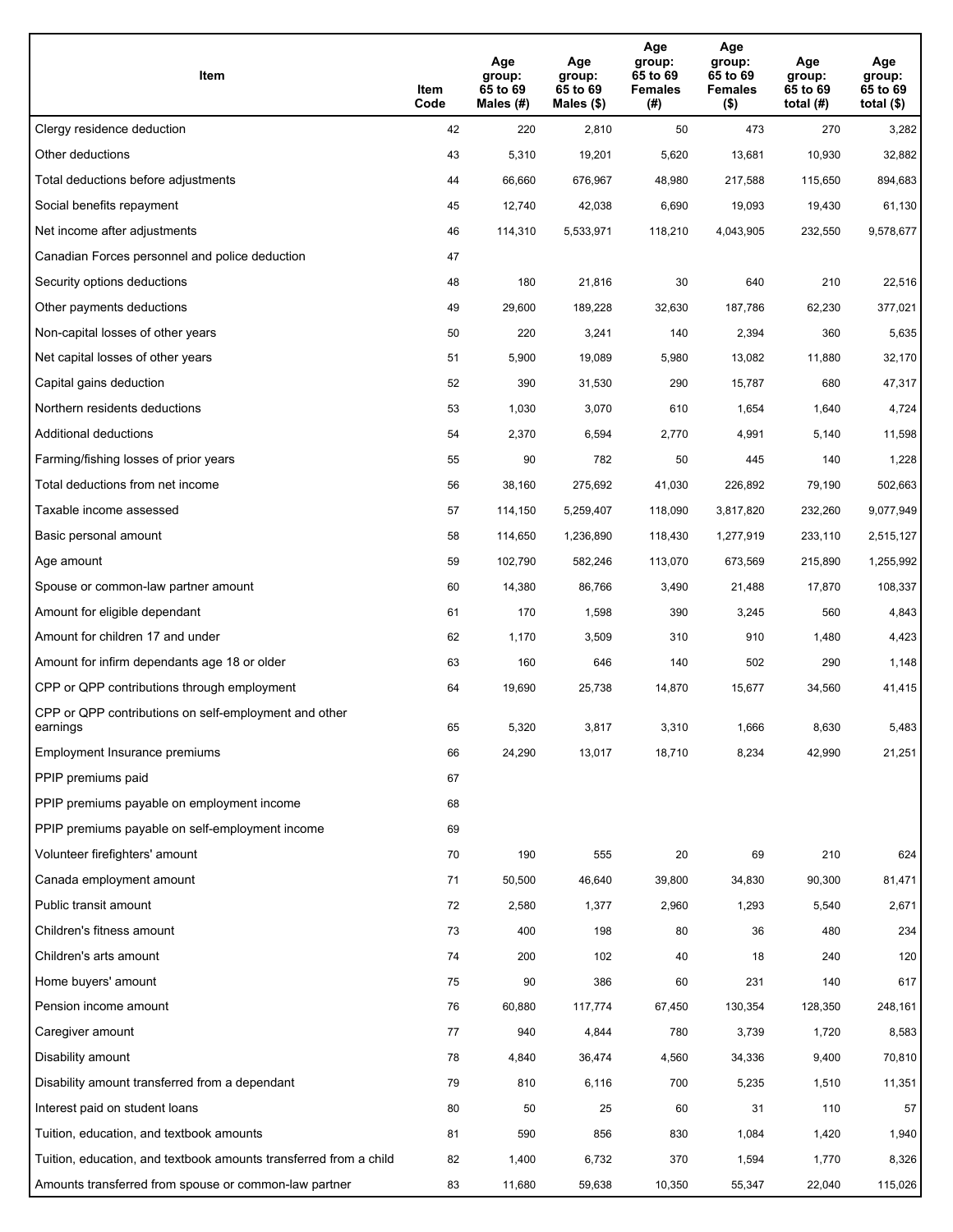| <b>Item</b>                                         | Item<br>Code | Age<br>group:<br>65 to 69<br>Males (#) | Age<br>group:<br>65 to 69<br>Males $(\$)$ | Age<br>group:<br>65 to 69<br><b>Females</b><br>(#) | Age<br>group:<br>65 to 69<br><b>Females</b><br>$($ \$) | Age<br>group:<br>65 to 69<br>total $(H)$ | Age<br>group:<br>65 to 69<br>total $($)$ |
|-----------------------------------------------------|--------------|----------------------------------------|-------------------------------------------|----------------------------------------------------|--------------------------------------------------------|------------------------------------------|------------------------------------------|
| Medical expenses                                    | 84           | 22,690                                 | 64,284                                    | 30,070                                             | 76,499                                                 | 52,760                                   | 140,787                                  |
| Total tax credits on personal amounts               | 85           | 114,650                                | 345,035                                   | 118,430                                            | 352,186                                                | 233,110                                  | 697,321                                  |
| Allowable charitable donations and government gifts | 86           | 32,600                                 | 89,601                                    | 26,990                                             | 50,740                                                 | 59,590                                   | 140,341                                  |
| Eligible cultural and ecological gifts              | 87           | 50                                     | 177                                       | 40                                                 | 131                                                    | 80                                       | 308                                      |
| Total tax credit on donations and gifts             | 88           | 32,540                                 | 25,319                                    | 26,940                                             | 14,105                                                 | 59,480                                   | 39,424                                   |
| Total federal non-refundable tax credits            | 89           | 114,650                                | 370,354                                   | 118,430                                            | 366,292                                                | 233,110                                  | 736,745                                  |
| Federal dividend tax credit                         | 90           | 29,220                                 | 85,450                                    | 28,890                                             | 55,576                                                 | 58,110                                   | 141,026                                  |
| Overseas employment tax credit                      | 91           | 30                                     | 396                                       |                                                    |                                                        | 30                                       | 397                                      |
| Minimum tax carryover                               | 92           | 520                                    | 2,053                                     | 360                                                | 791                                                    | 870                                      | 2,844                                    |
| Basic federal tax                                   | 93           | 73,180                                 | 595,060                                   | 66,080                                             | 298,942                                                | 139,270                                  | 894,104                                  |
| Federal Foreign Tax Credit                          | 94           | 11,260                                 | 10,314                                    | 11,610                                             | 3,897                                                  | 22,880                                   | 14,243                                   |
| Federal Political contribution tax credit           | 95           | 2,080                                  | 337                                       | 1,510                                              | 221                                                    | 3,590                                    | 558                                      |
| <b>Investment Tax Credit</b>                        | 96           | 350                                    | 994                                       | 170                                                | 180                                                    | 520                                      | 1,174                                    |
| Labour-sponsored funds tax credit                   | 97           | 60                                     | 38                                        | 30                                                 | 23                                                     | 100                                      | 61                                       |
| Alternative minimum tax payable                     | 98           | 270                                    | 1,673                                     | 150                                                | 725                                                    | 420                                      | 2,398                                    |
| Net federal tax                                     | 99           | 72,790                                 | 584,096                                   | 65,730                                             | 294,630                                                | 138,530                                  | 878,797                                  |
| CPP contributions on self-employment                | 100          | 5,320                                  | 7,633                                     | 3,310                                              | 3,333                                                  | 8,630                                    | 10,966                                   |
| Social Benefits repayment                           | 101          | 12,740                                 | 42,038                                    | 6,690                                              | 19,093                                                 | 19,430                                   | 61,130                                   |
| Net Provincial Tax                                  | 102          | 70,420                                 | 258,971                                   | 60,960                                             | 122,745                                                | 131,390                                  | 381,761                                  |
| Total tax payable                                   | 103          | 76,030                                 | 892,741                                   | 67,960                                             | 439,803                                                | 143,990                                  | 1,332,660                                |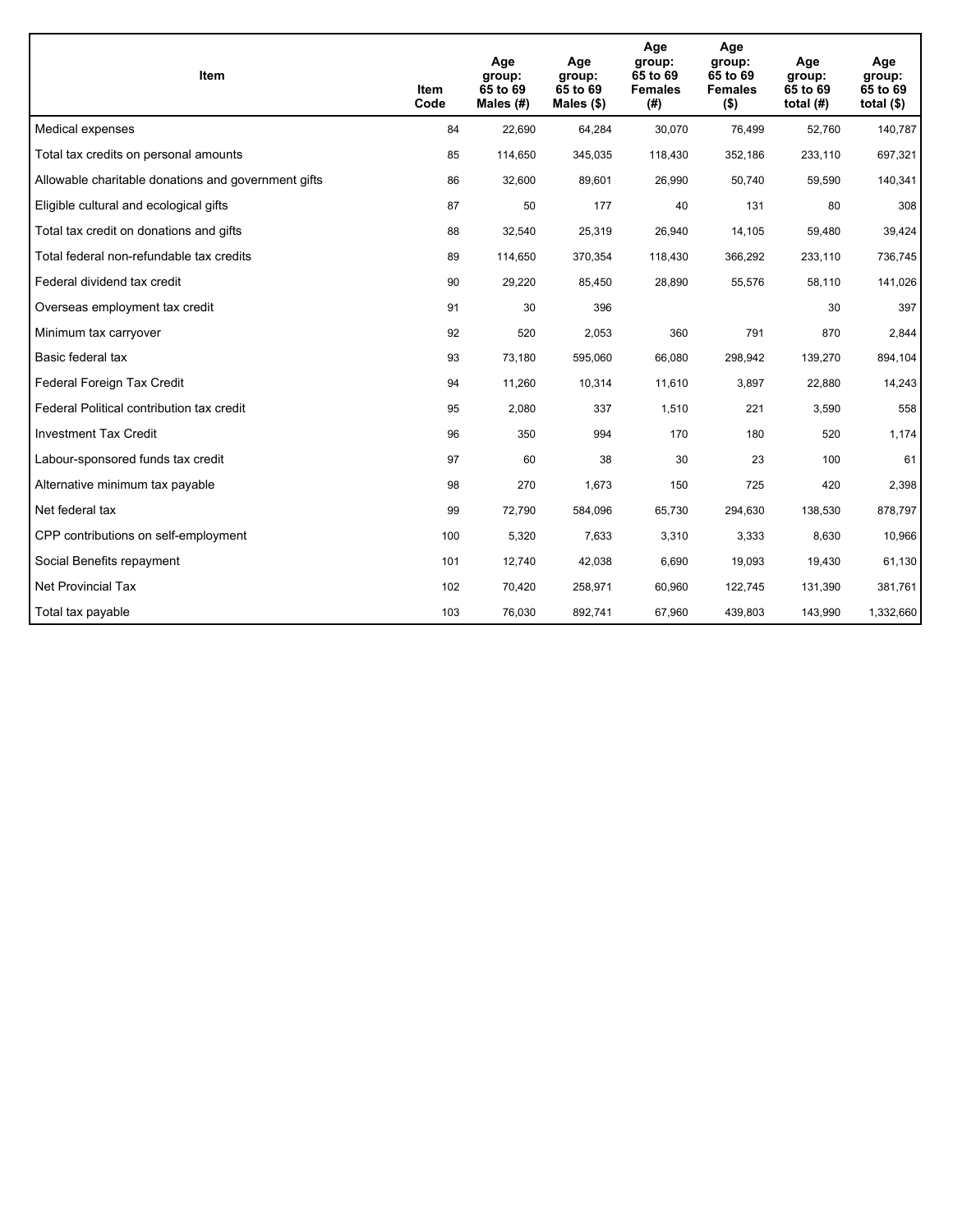| Item                                                                                           | Item<br>Code   | Age<br>group:<br>70 to 74<br>Males (#) | Age<br>group:<br>70 to 74<br>Males $(\$)$ | Age<br>group:<br>70 to 74<br><b>Females</b><br>(#) | Age<br>group:<br>70 to 74<br><b>Females</b><br>$($ \$) | Age<br>group:<br>70 to 74<br>total $(H)$ | Age<br>group:<br>70 to 74<br>total $($)$ |
|------------------------------------------------------------------------------------------------|----------------|----------------------------------------|-------------------------------------------|----------------------------------------------------|--------------------------------------------------------|------------------------------------------|------------------------------------------|
| Number of taxable returns                                                                      | $\mathbf{1}$   | 49,530                                 |                                           | 45,250                                             |                                                        | 94,790                                   |                                          |
| Number of non-taxable returns                                                                  | $\overline{2}$ | 32,780                                 |                                           | 41,060                                             |                                                        | 73,860                                   |                                          |
| Total number of returns                                                                        | 3              | 82,310                                 |                                           | 86,320                                             |                                                        | 168,640                                  |                                          |
| Employment income                                                                              | 4              | 12,120                                 | 448,095                                   | 7,700                                              | 144,192                                                | 19,820                                   | 592,287                                  |
| Commissions (from employment)                                                                  | 5              | 280                                    | 15,084                                    | 110                                                | 1,440                                                  | 390                                      | 16,524                                   |
| Other employment income                                                                        | 6              | 16,400                                 | 33,107                                    | 12,380                                             | 11,070                                                 | 28,780                                   | 44,177                                   |
| Old Age Security pension (OASP)                                                                | 7              | 81,800                                 | 473,794                                   | 85,800                                             | 495,596                                                | 167,610                                  | 969,390                                  |
| CPP or QPP benefits                                                                            | 8              | 77,770                                 | 582,531                                   | 77,750                                             | 470,399                                                | 155,510                                  | 1,052,930                                |
| Other pensions or superannuation                                                               | 9              | 55,170                                 | 1,240,498                                 | 51,760                                             | 754,535                                                | 106,940                                  | 1,995,284                                |
| Elected split-pension amount                                                                   | 10             | 5,070                                  | 33,206                                    | 20,130                                             | 226,993                                                | 25,200                                   | 260,242                                  |
| Universal Child Care Benefit (UCCB)                                                            | 11             |                                        |                                           |                                                    |                                                        | 70                                       | 76                                       |
| Employment Insurance and other benefits                                                        | 12             | 1,350                                  | 8,251                                     | 580                                                | 2,622                                                  | 1,930                                    | 10,873                                   |
| Taxable amount of dividends from taxable Canadian corporations                                 | 13             | 24,490                                 | 409,804                                   | 25,340                                             | 251,237                                                | 49,830                                   | 661,044                                  |
| Interest and other investment income                                                           | 14             | 38,890                                 | 122,353                                   | 44,240                                             | 127,744                                                | 83,130                                   | 250,176                                  |
| Net partnership income (Limited or non-active partners only)                                   | 15             | 730                                    | 3,964                                     | 420                                                | 377                                                    | 1,150                                    | 4,340                                    |
| Net rental income                                                                              | 16             | 6,700                                  | 53,700                                    | 5,540                                              | 38,645                                                 | 12,240                                   | 92,479                                   |
| Taxable capital gains                                                                          | 17             | 13,670                                 | 126,014                                   | 15,710                                             | 96,469                                                 | 29,390                                   | 222,610                                  |
| Registered retirement savings plan income (RRSP)                                               | 18             | 6,590                                  | 66,562                                    | 6,100                                              | 44,800                                                 | 12,690                                   | 111,362                                  |
| Other income                                                                                   | 19             | 19,090                                 | 88,823                                    | 20,370                                             | 55,802                                                 | 39,460                                   | 144,653                                  |
| Net business income                                                                            | 20             | 5,840                                  | 44,214                                    | 3,350                                              | 15,643                                                 | 9,200                                    | 59,848                                   |
| Net professional income                                                                        | 21             | 1,250                                  | 36,057                                    | 490                                                | 5,117                                                  | 1,730                                    | 41,174                                   |
| Net commission income                                                                          | 22             | 660                                    | 9,524                                     | 350                                                | 2,438                                                  | 1,010                                    | 11,962                                   |
| Net farming income                                                                             | 23             | 1,440                                  | $-2,269$                                  | 760                                                | $-106$                                                 | 2,200                                    | $-2,375$                                 |
| Net fishing income                                                                             | 24             | 160                                    | 812                                       | 30                                                 | 248                                                    | 200                                      | 1,060                                    |
| Workers' compensation benefits                                                                 | 25             | 3,540                                  | 38,637                                    | 1,150                                              | 12,855                                                 | 4,680                                    | 51,491                                   |
| Social assistance payments                                                                     | 26             | 2,040                                  | 2,952                                     | 3,130                                              | 3,451                                                  | 5,170                                    | 6,412                                    |
| Net federal supplements                                                                        | 27             | 22,960                                 | 119,447                                   | 28,520                                             | 160,851                                                | 51,470                                   | 280,298                                  |
| Total income assessed                                                                          | 28             | 82,280                                 | 3,955,339                                 | 86,290                                             | 2,927,005                                              | 168,590                                  | 6,883,009                                |
| Registered pension plan contributions (RPP)                                                    | 29             | 810                                    | 2,159                                     | 530                                                | 1,194                                                  | 1,350                                    | 3,353                                    |
| RRSP deduction                                                                                 | 30             | 4,010                                  | 30,580                                    | 2,230                                              | 9,955                                                  | 6,240                                    | 40,535                                   |
| Deduction for elected split-pension amount                                                     | 31             | 26,000                                 | 295,545                                   | 5,230                                              | 34,267                                                 | 31,230                                   | 329,822                                  |
| Annual union, professional, or like dues                                                       | 32             | 4,650                                  | 1,497                                     | 1,950                                              | 681                                                    | 6,600                                    | 2,178                                    |
| Child care expenses                                                                            | 33             |                                        |                                           |                                                    |                                                        | 20                                       | 55                                       |
| Business investment loss                                                                       | 34             | 60                                     | 1,198                                     | 30                                                 | 1,012                                                  | 90                                       | 2,210                                    |
| Moving expenses                                                                                | 35             | 50                                     | 333                                       | 20                                                 | 83                                                     | 70                                       | 416                                      |
| Support payments made                                                                          | 36             | 370                                    | 5,191                                     |                                                    |                                                        | 380                                      | 5,203                                    |
| Carrying charges and interest expenses                                                         | 37             | 25,850                                 | 42,224                                    | 22,120                                             | 30,906                                                 | 47,980                                   | 73,133                                   |
| Deductions for CPP/QPP contributions on self-employment and other<br>earnings                  | 38             | 540                                    | 181                                       | 300                                                | 66                                                     | 840                                      | 247                                      |
| Deductions for provincial parental insurance plan (PPIP) premiums on<br>self-employment income | 39             |                                        |                                           |                                                    |                                                        |                                          |                                          |
| Exploration and development expenses                                                           | 40             | 800                                    | 13,533                                    | 400                                                | 2,358                                                  | 1,200                                    | 15,891                                   |
| Other employment expenses                                                                      | 41             | 990                                    | 4,955                                     | 270                                                | 889                                                    | 1,260                                    | 5,844                                    |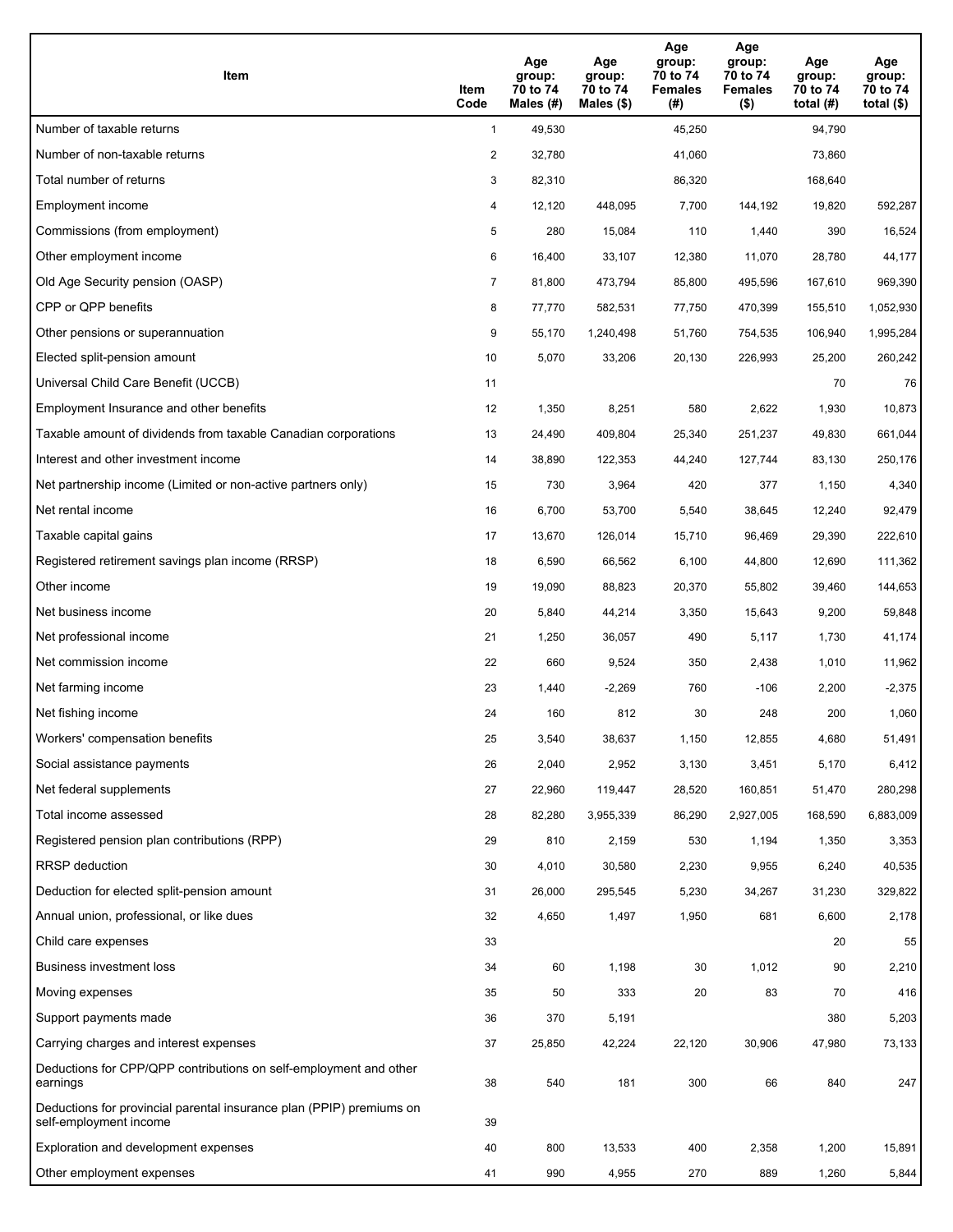| Item                                                              | Item<br>Code | Age<br>group:<br>70 to 74<br>Males (#) | Age<br>group:<br>70 to 74<br>Males (\$) | Age<br>group:<br>70 to 74<br><b>Females</b><br>(#) | Age<br>group:<br>70 to 74<br><b>Females</b><br>$($ \$) | Age<br>group:<br>70 to 74<br>total $(H)$ | Age<br>group:<br>70 to 74<br>total $($)$ |
|-------------------------------------------------------------------|--------------|----------------------------------------|-----------------------------------------|----------------------------------------------------|--------------------------------------------------------|------------------------------------------|------------------------------------------|
| Clergy residence deduction                                        | 42           | 100                                    | 1,105                                   | 20                                                 | 170                                                    | 120                                      | 1,274                                    |
| Other deductions                                                  | 43           | 3,570                                  | 26,376                                  | 3,710                                              | 24,566                                                 | 7,280                                    | 50,973                                   |
| Total deductions before adjustments                               | 44           | 43,660                                 | 424,949                                 | 29,000                                             | 106,189                                                | 72,660                                   | 531,183                                  |
| Social benefits repayment                                         | 45           | 6,820                                  | 24,891                                  | 4,950                                              | 15,824                                                 | 11,780                                   | 40,715                                   |
| Net income after adjustments                                      | 46           | 82,130                                 | 3,510,729                               | 86,220                                             | 2,806,792                                              | 168,370                                  | 6,318,150                                |
| Canadian Forces personnel and police deduction                    | 47           |                                        |                                         |                                                    |                                                        |                                          |                                          |
| Security options deductions                                       | 48           | 70                                     | 4,520                                   |                                                    |                                                        | 70                                       | 4,715                                    |
| Other payments deductions                                         | 49           | 25,970                                 | 160,962                                 | 29,590                                             | 177,101                                                | 55,570                                   | 338,073                                  |
| Non-capital losses of other years                                 | 50           | 100                                    | 2,658                                   | 60                                                 | 853                                                    | 150                                      | 3,511                                    |
| Net capital losses of other years                                 | 51           | 4,630                                  | 13,188                                  | 4,610                                              | 10,552                                                 | 9,240                                    | 23,742                                   |
| Capital gains deduction                                           | 52           | 270                                    | 16,285                                  | 160                                                | 8,996                                                  | 430                                      | 25,281                                   |
| Northern residents deductions                                     | 53           | 630                                    | 1,801                                   | 400                                                | 1,055                                                  | 1,030                                    | 2,856                                    |
| Additional deductions                                             | 54           | 3,080                                  | 7,280                                   | 3,210                                              | 5,354                                                  | 6,290                                    | 12,647                                   |
| Farming/fishing losses of prior years                             | 55           | 70                                     | 741                                     | 30                                                 | 183                                                    | 100                                      | 924                                      |
| Total deductions from net income                                  | 56           | 33,160                                 | 207,618                                 | 36,570                                             | 204,444                                                | 69,740                                   | 412,088                                  |
| Taxable income assessed                                           | 57           | 82,030                                 | 3,303,685                               | 86,140                                             | 2,602,641                                              | 168,180                                  | 5,906,929                                |
| Basic personal amount                                             | 58           | 82,310                                 | 888,269                                 | 86,320                                             | 931,741                                                | 168,640                                  | 1,820,210                                |
| Age amount                                                        | 59           | 76,920                                 | 451,267                                 | 82,900                                             | 503,827                                                | 159,840                                  | 955,190                                  |
| Spouse or common-law partner amount                               | 60           | 7,510                                  | 39,119                                  | 1,750                                              | 11,359                                                 | 9,260                                    | 50,499                                   |
| Amount for eligible dependant                                     | 61           | 80                                     | 668                                     | 200                                                | 1,502                                                  | 280                                      | 2,169                                    |
| Amount for children 17 and under                                  | 62           | 410                                    | 1,225                                   | 140                                                | 414                                                    | 560                                      | 1,639                                    |
| Amount for infirm dependants age 18 or older                      | 63           | 110                                    | 442                                     | 70                                                 | 267                                                    | 180                                      | 709                                      |
| CPP or QPP contributions through employment                       | 64           |                                        |                                         |                                                    |                                                        | 1,930                                    | 1,113                                    |
| CPP or QPP contributions on self-employment and other<br>earnings | 65           | 540                                    | 181                                     | 300                                                | 66                                                     | 840                                      | 247                                      |
| Employment Insurance premiums                                     | 66           | 6,910                                  | 2,881                                   | 3,950                                              | 1,326                                                  | 10,870                                   | 4,208                                    |
| PPIP premiums paid                                                | 67           |                                        |                                         |                                                    |                                                        |                                          |                                          |
| PPIP premiums payable on employment income                        | 68           |                                        |                                         |                                                    |                                                        |                                          |                                          |
| PPIP premiums payable on self-employment income                   | 69           |                                        |                                         |                                                    |                                                        |                                          |                                          |
| Volunteer firefighters' amount                                    | 70           | 80                                     | 225                                     |                                                    |                                                        | 80                                       | 237                                      |
| Canada employment amount                                          | 71           | 25,720                                 | 21,094                                  | 18,040                                             | 13,001                                                 | 43,760                                   | 34,095                                   |
| Public transit amount                                             | 72           | 1,540                                  | 572                                     | 1,810                                              | 551                                                    | 3,350                                    | 1,123                                    |
| Children's fitness amount                                         | 73           | 140                                    | 70                                      | 40                                                 | 15                                                     | 180                                      | 85                                       |
| Children's arts amount                                            | 74           | 60                                     | 32                                      | 20                                                 | 10                                                     | 80                                       | 42                                       |
| Home buyers' amount                                               | 75           | 30                                     | 132                                     | 20                                                 | 92                                                     | 50                                       | 224                                      |
| Pension income amount                                             | 76           | 56,890                                 | 109,783                                 | 58,480                                             | 112,350                                                | 115,370                                  | 222,153                                  |
| Caregiver amount                                                  | 77           | 480                                    | 2,464                                   | 350                                                | 1,674                                                  | 830                                      | 4,139                                    |
| Disability amount                                                 | 78           | 4,210                                  | 31,693                                  | 3,730                                              | 28,119                                                 | 7,950                                    | 59,812                                   |
| Disability amount transferred from a dependant                    | 79           | 450                                    | 3,225                                   | 380                                                | 2,736                                                  | 820                                      | 5,961                                    |
| Interest paid on student loans                                    | 80           |                                        |                                         |                                                    |                                                        |                                          |                                          |
| Tuition, education, and textbook amounts                          | 81           | 240                                    | 204                                     | 370                                                | 283                                                    | 610                                      | 487                                      |
| Tuition, education, and textbook amounts transferred from a child | 82           | 380                                    | 1,789                                   | 120                                                | 533                                                    | 510                                      | 2,322                                    |
| Amounts transferred from spouse or common-law partner             | 83           | 14,160                                 | 77,693                                  | 7,850                                              | 42,336                                                 | 22,020                                   | 120,051                                  |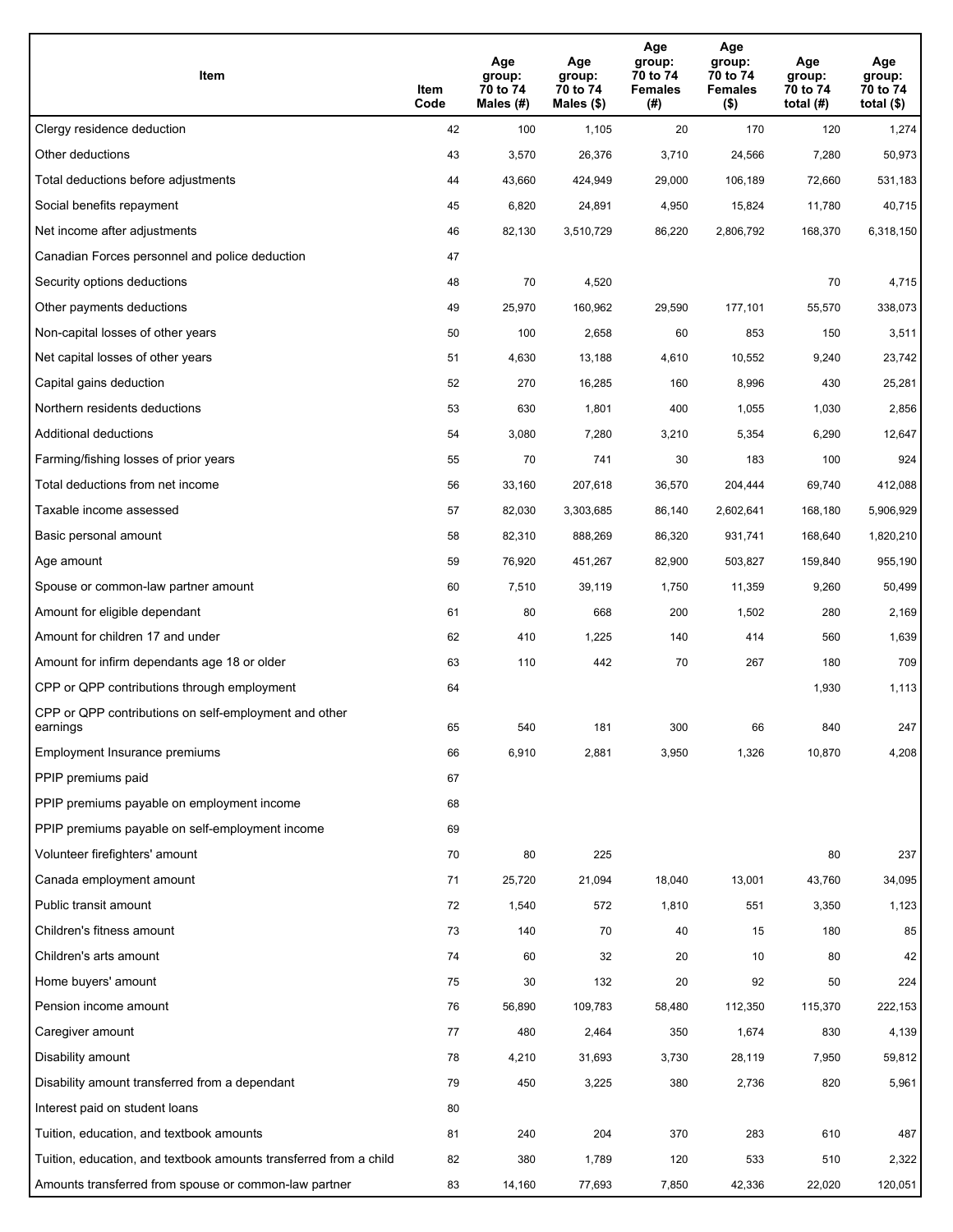| <b>Item</b>                                         | Item<br>Code | Age<br>group:<br>70 to 74<br>Males (#) | Age<br>group:<br>70 to 74<br>Males $(\$)$ | Age<br>group:<br>70 to 74<br><b>Females</b><br>(#) | Age<br>group:<br>70 to 74<br><b>Females</b><br>$($ \$) | Age<br>group:<br>70 to 74<br>total $(H)$ | Age<br>group:<br>70 to 74<br>total $($)$ |
|-----------------------------------------------------|--------------|----------------------------------------|-------------------------------------------|----------------------------------------------------|--------------------------------------------------------|------------------------------------------|------------------------------------------|
| Medical expenses                                    | 84           | 19,260                                 | 58,200                                    | 23,540                                             | 62,580                                                 | 42,810                                   | 120,835                                  |
| Total tax credits on personal amounts               | 85           | 82,310                                 | 253,798                                   | 86,320                                             | 257,274                                                | 168,640                                  | 511,133                                  |
| Allowable charitable donations and government gifts | 86           | 24,070                                 | 64,518                                    | 19,850                                             | 40,301                                                 | 43,920                                   | 104,820                                  |
| Eligible cultural and ecological gifts              | 87           |                                        |                                           | 40                                                 | 49                                                     | 70                                       | 552                                      |
| Total tax credit on donations and gifts             | 88           | 24,030                                 | 18,292                                    | 19,810                                             | 11,230                                                 | 43,840                                   | 29,523                                   |
| Total federal non-refundable tax credits            | 89           | 82,310                                 | 272,090                                   | 86,320                                             | 268,504                                                | 168,640                                  | 540,656                                  |
| Federal dividend tax credit                         | 90           | 21,090                                 | 56,811                                    | 21,130                                             | 34,837                                                 | 42,210                                   | 91,648                                   |
| Overseas employment tax credit                      | 91           |                                        |                                           |                                                    |                                                        |                                          |                                          |
| Minimum tax carryover                               | 92           | 340                                    | 1,127                                     | 210                                                | 567                                                    | 560                                      | 1,695                                    |
| Basic federal tax                                   | 93           | 48,160                                 | 326,718                                   | 44.650                                             | 193,194                                                | 92,820                                   | 519,999                                  |
| Federal Foreign Tax Credit                          | 94           | 8,570                                  | 6,126                                     | 9,060                                              | 3,875                                                  | 17,640                                   | 10,004                                   |
| Federal Political contribution tax credit           | 95           | 1,970                                  | 333                                       | 1,220                                              | 178                                                    | 3,180                                    | 511                                      |
| <b>Investment Tax Credit</b>                        | 96           | 280                                    | 996                                       | 170                                                | 229                                                    | 440                                      | 1,225                                    |
| Labour-sponsored funds tax credit                   | 97           | 20                                     | 10                                        | 20                                                 | 11                                                     | 30                                       | 21                                       |
| Alternative minimum tax payable                     | 98           | 120                                    | 932                                       | 70                                                 | 580                                                    | 190                                      | 1,512                                    |
| Net federal tax                                     | 99           | 47,870                                 | 319,337                                   | 44,430                                             | 188,935                                                | 92,310                                   | 508,356                                  |
| CPP contributions on self-employment                | 100          | 540                                    | 362                                       | 300                                                | 132                                                    | 840                                      | 494                                      |
| Social Benefits repayment                           | 101          | 6,820                                  | 24,891                                    | 4,950                                              | 15,824                                                 | 11,780                                   | 40,715                                   |
| <b>Net Provincial Tax</b>                           | 102          | 46,230                                 | 141,067                                   | 40,670                                             | 77.609                                                 | 86,910                                   | 218,712                                  |
| Total tax payable                                   | 103          | 49,530                                 | 485,658                                   | 45,250                                             | 282,500                                                | 94,790                                   | 768,279                                  |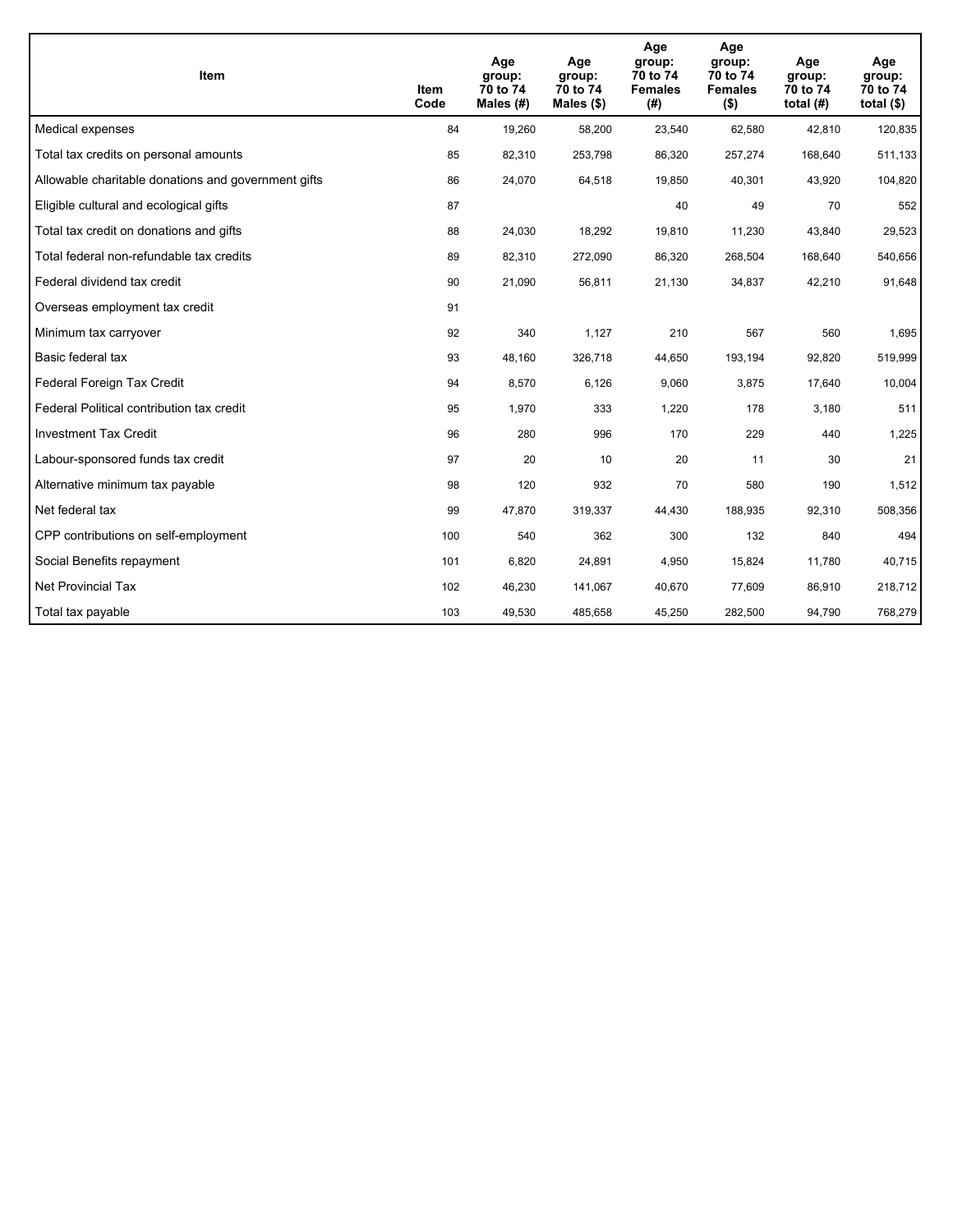| Item                                                                                           | Item<br>Code   | Age<br>group:<br>75 and<br>over<br>Males (#) | Age<br>group:<br>75 and<br>over<br>Males (\$) | Age<br>group:<br><b>75 and</b><br>over<br><b>Females</b><br>(#) | Age<br>group:<br>75 and<br>over<br><b>Females</b><br>$($ \$) | Age<br>group:<br>75 and<br>over total<br>(#) | Age<br>group:<br>75 and<br>over total<br>$($ \$) |
|------------------------------------------------------------------------------------------------|----------------|----------------------------------------------|-----------------------------------------------|-----------------------------------------------------------------|--------------------------------------------------------------|----------------------------------------------|--------------------------------------------------|
| Number of taxable returns                                                                      | $\mathbf{1}$   | 76,260                                       |                                               | 80,980                                                          |                                                              | 157,250                                      |                                                  |
| Number of non-taxable returns                                                                  | $\overline{2}$ | 69,240                                       |                                               | 108,530                                                         |                                                              | 177,780                                      |                                                  |
| Total number of returns                                                                        | 3              | 145,500                                      |                                               | 189,510                                                         |                                                              | 335,030                                      |                                                  |
| Employment income                                                                              | 4              | 6,710                                        | 255,750                                       | 4,730                                                           | 79,624                                                       | 11,440                                       | 335,374                                          |
| Commissions (from employment)                                                                  | 5              | 120                                          | 5,840                                         |                                                                 |                                                              | 150                                          | 6,950                                            |
| Other employment income                                                                        | 6              | 29,050                                       | 27,154                                        | 23,680                                                          | 15,798                                                       | 52,730                                       | 42,952                                           |
| Old Age Security pension (OASP)                                                                | $\overline{7}$ | 144,910                                      | 825,367                                       | 188,850                                                         | 1,081,229                                                    | 333,770                                      | 1,906,610                                        |
| CPP or QPP benefits                                                                            | 8              | 134,860                                      | 1,051,029                                     | 166,360                                                         | 1,091,614                                                    | 301,220                                      | 2,142,645                                        |
| Other pensions or superannuation                                                               | 9              | 105,390                                      | 2,160,325                                     | 117,160                                                         | 1,540,787                                                    | 222,560                                      | 3,701,301                                        |
| Elected split-pension amount                                                                   | 10             | 7,700                                        | 47,415                                        | 24,650                                                          | 275,166                                                      | 32,350                                       | 322,594                                          |
| Universal Child Care Benefit (UCCB)                                                            | 11             |                                              |                                               |                                                                 |                                                              | 20                                           | 16                                               |
| Employment Insurance and other benefits                                                        | 12             | 430                                          | 2,435                                         | 170                                                             | 616                                                          | 600                                          | 3,051                                            |
| Taxable amount of dividends from taxable Canadian corporations                                 | 13             | 44,300                                       | 694,142                                       | 54,880                                                          | 627,572                                                      | 99,190                                       | 1,322,006                                        |
| Interest and other investment income                                                           | 14             | 83,750                                       | 279,532                                       | 114,320                                                         | 410,713                                                      | 198,090                                      | 691,414                                          |
| Net partnership income (Limited or non-active partners only)                                   | 15             | 1,010                                        | 2,036                                         | 730                                                             | 1,286                                                        | 1,740                                        | 3,322                                            |
| Net rental income                                                                              | 16             | 8,000                                        | 96,327                                        | 7,080                                                           | 75,815                                                       | 15,080                                       | 172,154                                          |
| Taxable capital gains                                                                          | 17             | 26,400                                       | 292,769                                       | 35,820                                                          | 331,087                                                      | 62,230                                       | 624,103                                          |
| Registered retirement savings plan income (RRSP)                                               | 18             | 8,040                                        | 55,345                                        | 10,850                                                          | 56,124                                                       | 18,890                                       | 111,469                                          |
| Other income                                                                                   | 19             | 35,960                                       | 184,690                                       | 46,170                                                          | 214,607                                                      | 82,140                                       | 399,407                                          |
| Net business income                                                                            | 20             | 3,930                                        | 25,347                                        | 2,070                                                           | 10,464                                                       | 6,000                                        | 35,807                                           |
| Net professional income                                                                        | 21             | 940                                          | 21,855                                        | 270                                                             | 2,162                                                        | 1,210                                        | 24,017                                           |
| Net commission income                                                                          | 22             | 420                                          | 3,599                                         | 220                                                             | 824                                                          | 640                                          | 4,423                                            |
| Net farming income                                                                             | 23             | 1,960                                        | $-4,025$                                      | 1,050                                                           | $-689$                                                       | 3,010                                        | $-4,714$                                         |
| Net fishing income                                                                             | 24             | 130                                          | 411                                           | 20                                                              | 33                                                           | 150                                          | 444                                              |
| Workers' compensation benefits                                                                 | 25             | 6,140                                        | 47,283                                        | 2,440                                                           | 25,935                                                       | 8,580                                        | 73,218                                           |
| Social assistance payments                                                                     | 26             | 4,650                                        | 4,998                                         | 9,700                                                           | 7,565                                                        | 14,350                                       | 12,579                                           |
| Net federal supplements                                                                        | 27             | 45,500                                       | 228,936                                       | 80,050                                                          | 452,505                                                      | 125,550                                      | 681,441                                          |
| Total income assessed                                                                          | 28             | 145,460                                      | 6,308,770                                     | 189,470                                                         | 6,307,267                                                    | 334,950                                      | 12,618,098                                       |
| Registered pension plan contributions (RPP)                                                    | 29             | 490                                          | 694                                           | 230                                                             | 283                                                          | 720                                          | 977                                              |
| <b>RRSP</b> deduction                                                                          | 30             | 860                                          | 4,636                                         | 300                                                             | 216                                                          | 1,160                                        | 4,852                                            |
| Deduction for elected split-pension amount                                                     | 31             | 37,780                                       | 414,005                                       | 4,670                                                           | 26,954                                                       | 42,450                                       | 440,960                                          |
| Annual union, professional, or like dues                                                       | 32             | 4,670                                        | 757                                           | 1,350                                                           | 153                                                          | 6,020                                        | 910                                              |
| Child care expenses                                                                            | 33             |                                              |                                               |                                                                 |                                                              |                                              |                                                  |
| <b>Business investment loss</b>                                                                | 34             | 40                                           | 763                                           |                                                                 |                                                              | 70                                           | 2,829                                            |
| Moving expenses                                                                                | 35             | 30                                           | 146                                           | 20                                                              | 57                                                           | 50                                           | 203                                              |
| Support payments made                                                                          | 36             | 700                                          | 6,707                                         |                                                                 |                                                              | 720                                          | 6,806                                            |
| Carrying charges and interest expenses                                                         | 37             | 49,390                                       | 71,144                                        | 54,760                                                          | 75,557                                                       | 104,150                                      | 146,806                                          |
| Deductions for CPP/QPP contributions on self-employment and other<br>earnings                  | 38             |                                              |                                               |                                                                 |                                                              |                                              |                                                  |
| Deductions for provincial parental insurance plan (PPIP) premiums on<br>self-employment income | 39             |                                              |                                               |                                                                 |                                                              |                                              |                                                  |
| Exploration and development expenses                                                           | 40             | 1,340                                        | 11,123                                        | 910                                                             | 5,966                                                        | 2,250                                        | 17,089                                           |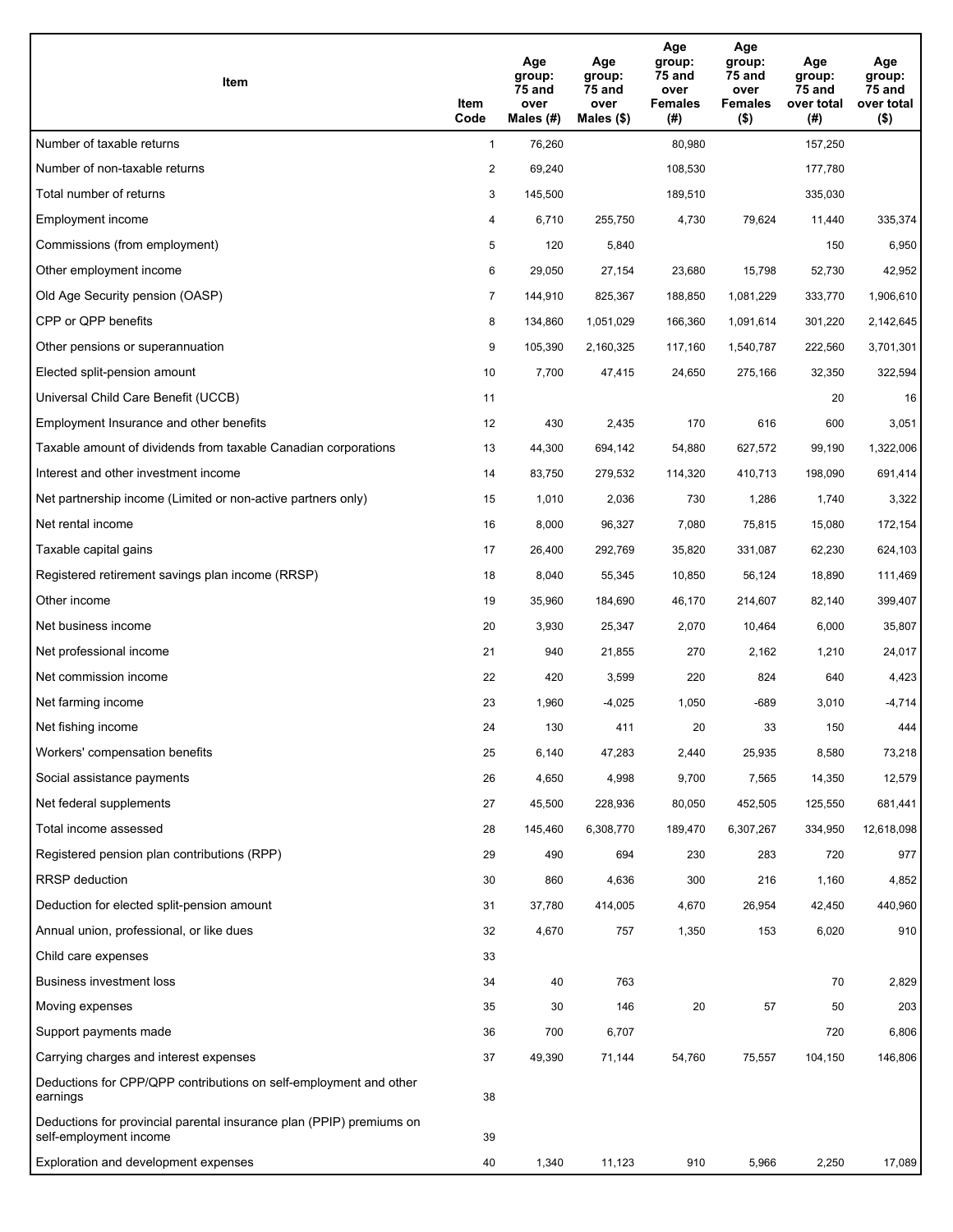| Item                                                              | Item<br>Code | Age<br>group:<br>75 and<br>over Males<br>(#) | Age<br>group:<br>75 and<br>over Males<br>$($ \$) | Age<br>group:<br>75 and<br>over<br>Females<br>(#) | Age<br>group:<br>75 and<br>over<br><b>Females</b><br>$($ \$) | Age<br>group:<br>75 and<br>over total<br>(#) | Age<br>group:<br>75 and<br>over total<br>$($ \$) |
|-------------------------------------------------------------------|--------------|----------------------------------------------|--------------------------------------------------|---------------------------------------------------|--------------------------------------------------------------|----------------------------------------------|--------------------------------------------------|
| Other employment expenses                                         | 41           | 360                                          | 2,478                                            | 90                                                | 234                                                          | 450                                          | 2,712                                            |
| Clergy residence deduction                                        | 42           | 60                                           | 586                                              |                                                   |                                                              | 70                                           | 641                                              |
| Other deductions                                                  | 43           | 6,590                                        | 33,040                                           | 8,360                                             | 63,099                                                       | 14,950                                       | 96,165                                           |
| Total deductions before adjustments                               | 44           | 71,400                                       | 546,291                                          | 61,130                                            | 174,858                                                      | 132,540                                      | 721,280                                          |
| Social benefits repayment                                         | 45           | 10,650                                       | 38,358                                           | 10,660                                            | 37,138                                                       | 21,310                                       | 75,496                                           |
| Net income after adjustments                                      | 46           | 145,340                                      | 5,729,259                                        | 189,410                                           | 6,097,833                                                    | 334,770                                      | 11,829,026                                       |
| Canadian Forces personnel and police deduction                    | 47           |                                              |                                                  |                                                   |                                                              |                                              |                                                  |
| Security options deductions                                       | 48           | 40                                           | 4,045                                            |                                                   |                                                              | 40                                           | 4,086                                            |
| Other payments deductions                                         | 49           | 50,580                                       | 281,060                                          | 82,210                                            | 485,824                                                      | 132,800                                      | 766,901                                          |
| Non-capital losses of other years                                 | 50           | 70                                           | 1,275                                            | 50                                                | 978                                                          | 110                                          | 2,252                                            |
| Net capital losses of other years                                 | 51           | 8,390                                        | 27,106                                           | 9,860                                             | 28,246                                                       | 18,250                                       | 55,570                                           |
| Capital gains deduction                                           | 52           | 370                                          | 27,463                                           | 300                                               | 19,211                                                       | 670                                          | 46,673                                           |
| Northern residents deductions                                     | 53           | 770                                          | 2,047                                            | 690                                               | 1,861                                                        | 1,460                                        | 3,908                                            |
| Additional deductions                                             | 54           | 7,260                                        | 18,555                                           | 8,720                                             | 23,552                                                       | 15,990                                       | 42,137                                           |
| Farming/fishing losses of prior years                             | 55           | 70                                           | 655                                              | 30                                                | 529                                                          | 100                                          | 1,183                                            |
| Total deductions from net income                                  | 56           | 64,240                                       | 363,343                                          | 97,650                                            | 560,903                                                      | 161,910                                      | 924,512                                          |
| Taxable income assessed                                           | 57           | 145,160                                      | 5,366,381                                        | 189,170                                           | 5,537,573                                                    | 334,350                                      | 10,905,623                                       |
| Basic personal amount                                             | 58           | 145,500                                      | 1,572,283                                        | 189,510                                           | 2,048,324                                                    | 335,030                                      | 3,620,860                                        |
| Age amount                                                        | 59           | 137,360                                      | 828,382                                          | 181,730                                           | 1,128,005                                                    | 319,110                                      | 1,956,520                                        |
| Spouse or common-law partner amount                               | 60           | 10,760                                       | 44,393                                           | 2,050                                             | 12,724                                                       | 12,810                                       | 57,128                                           |
| Amount for eligible dependant                                     | 61           | 70                                           | 446                                              | 280                                               | 1,771                                                        | 340                                          | 2,217                                            |
| Amount for children 17 and under                                  | 62           | 200                                          | 579                                              | 90                                                | 240                                                          | 290                                          | 819                                              |
| Amount for infirm dependants age 18 or older                      | 63           | 170                                          | 669                                              | 120                                               | 514                                                          | 290                                          | 1,183                                            |
| CPP or QPP contributions through employment                       | 64           |                                              |                                                  |                                                   |                                                              | 10                                           | 3                                                |
| CPP or QPP contributions on self-employment and other<br>earnings | 65           |                                              |                                                  |                                                   |                                                              |                                              |                                                  |
| Employment Insurance premiums                                     | 66           | 2,290                                        | 771                                              | 1,120                                             | 309                                                          | 3,410                                        | 1,081                                            |
| PPIP premiums paid                                                | 67           |                                              |                                                  |                                                   |                                                              |                                              |                                                  |
| PPIP premiums payable on employment income                        | 68           |                                              |                                                  |                                                   |                                                              |                                              |                                                  |
| PPIP premiums payable on self-employment income                   | 69           |                                              |                                                  |                                                   |                                                              |                                              |                                                  |
| Volunteer firefighters' amount                                    | 70           | 30                                           | 96                                               |                                                   |                                                              | 30                                           | 99                                               |
| Canada employment amount                                          | 71           | 33,960                                       | 22,320                                           | 26,740                                            | 13,367                                                       | 60,710                                       | 35,687                                           |
| Public transit amount                                             | 72           | 2,250                                        | 758                                              | 3,310                                             | 951                                                          | 5,560                                        | 1,709                                            |
| Children's fitness amount                                         | 73           | 50                                           | 24                                               | 20                                                | $\overline{7}$                                               | 70                                           | 31                                               |
| Children's arts amount                                            | 74           | 30                                           | 13                                               |                                                   |                                                              |                                              |                                                  |
| Home buyers' amount                                               | 75           | 20                                           | 63                                               | 20                                                | 103                                                          | 40                                           | 166                                              |
| Pension income amount                                             | 76           | 107,640                                      | 205,077                                          | 124,920                                           | 232,950                                                      | 232,570                                      | 438,054                                          |
| Caregiver amount                                                  | 77           | 480                                          | 2,528                                            | 460                                               | 2,329                                                        | 930                                          | 4,857                                            |
| Disability amount                                                 | 78           | 15,390                                       | 115,951                                          | 21,280                                            | 160,176                                                      | 36,670                                       | 276,127                                          |
| Disability amount transferred from a dependant                    | 79           | 510                                          | 3,621                                            | 510                                               | 3,711                                                        | 1,020                                        | 7,332                                            |
| Interest paid on student loans                                    | 80           |                                              |                                                  |                                                   |                                                              |                                              |                                                  |
| Tuition, education, and textbook amounts                          | 81           | 200                                          | 132                                              | 360                                               | 193                                                          | 560                                          | 326                                              |